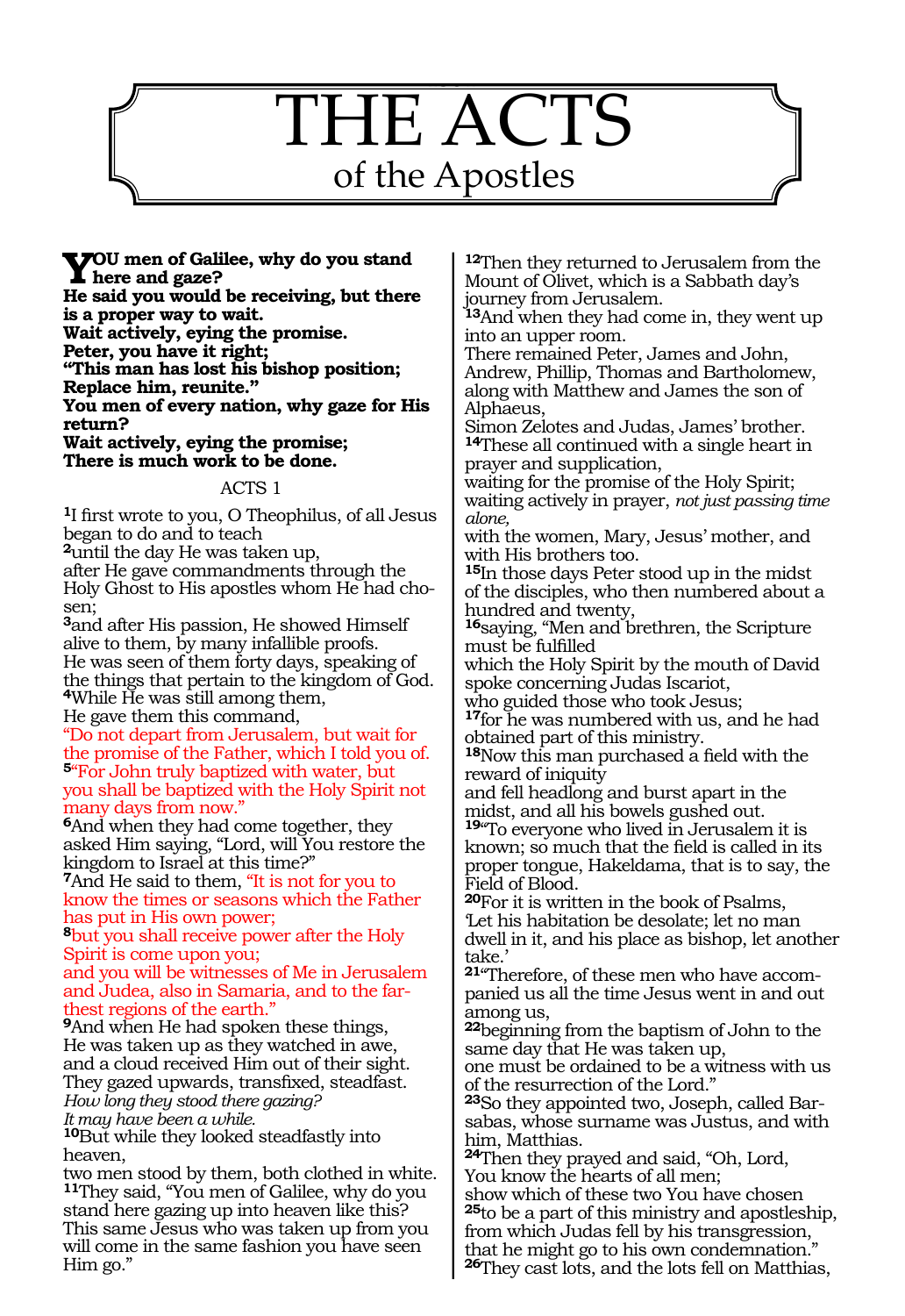and he was named with the eleven apostles. *@Men and brethren waiting for His return, the Scriptures must be fulfilled;*

*He came to bring many sons to glory,*

*and that none should perish is His will;*

*so seek the Lord in prayer; He knows the hearts of all men.*

*Do not just stand there gazing,* 

*He has given you the tools to harvest them.*

#### **CWDS Bible Quotes**

- *1. The introduction is Jesus the head, the continuation is His body called Christ, and the conclusion is Jesus the glorified. Jesus in the flesh only began to do and teach... the volume is still being written in us and through us.*
- *2. It is indubitable that He died, the cross speaks; irrefutable that He rose, He showed Himself alive; and incontrovertible that He is living and active in the lives of believers today.*
- *3. Passion without power is fanfare and pointless, just as burning without fire is just a glare.*
- *4. You are baptised with water to be, but baptized with fire to go; baptized with water to possess, but baptized with fire to express and manifest.*
- *5. You can stand mesmerized, gazing up into glory or you can be a mesmerizing carrier showing off His glory. We cannot be gazing when we should be blazing.*
- *6. Jesus will come again as we saw Him go but we must go as we saw Him come and live.*
- *7. Your fire from your place of prayer is your power for this dry and thirsty world. Prayer which exchanges your work for His working is power.*
- *8. His ministry given to us, with our best function, is nowhere as effective as His ministry with His least unction.*
- *9. The promise may be propositioned but not present; it may be received but not manifesting; you actively stir up your faith in prayer and wait.*
- *10. Waiting is possessive but not passive; prayer with thanksgiving is the positioning for possessing.*
- *11. Not because they walk with Christ means that they are with Christ; not because they have a place means they have found their place; not because they have walked with the Word means the Word is in them.*
- *12. It is painful to walk with the Light and rest in darkness; to be named with the ambassadors of love and to have the Field of Blood named after you.*
- *13. Wait on the anointing, for the anointing will not wait on you; walk with the anointing, for there is someone waiting to take your place if you walk away from your assignment.*
- *14. If the work is God's then let the choice of workers be God's; commit your staffing to Him. Promotion belongs to God; He alone knows the heart.*
- *15. They may appear good for the position but only God knows who has got the goods for the position and who is best for the position; defer every personnel decision to God.*

#### **PRAYER POINTS**

- Lord Jesus, teach through me, work through me; what You began to teach and do, perform through me. Amen.
- You are alive Jesus; You are living in me and because You live, I live and have hope for tomor-

row. Amen.

- Holy Spirit, I am awed at the thought that You live in me; give me intimacy with You; let me get lost in You so that I may express You.
- Baptize me with fire Lord, I refuse to deny the power I am called to. Amen.
- I will be a carrier of the glory of the living God; I rejoice because of the glory in me. Amen.

#### **COME** as a great sound from heaven. **Come as a mighty rushing wind. Come on our heads as tongues of fire. Come as new wine and many different tongues of men.**

**Come as signs, come as wonders. Come as sweetness within. Come as a witness to the Saviour, Turning men in thousands from their sins. Come, Holy Spirit, I need You; Come, sweet Spirit, I pray. Come in Your strength and Your power; Come in Your own special way.**

#### ACTS 2

**<sup>1</sup>**When the day of Pentecost had fully come; they were all united in one place. **<sup>2</sup>**And suddenly a sound from heaven came as a mighty rushing wind that day. It filled the house where they were sitting. **<sup>3</sup>**And on them there appeared cloven tongues

that looked like fire.

It sat on each of them in that place. **<sup>4</sup>**And they were all filled with the Holy Spirit and began to speak with other tongues as the Spirit enabled them.

**5**And there were Jews and devout men dwelling at Jerusalem out of every nation under heaven.

**<sup>6</sup>**And when this was made known publicly, the multitude came together and were confounded, because every man heard them speak in his own language.

**<sup>7</sup>**They marvelled and were all amazed. "Are not all these who speak Galileans?" they exclaimed;

**<sup>8</sup>**"how do we hear every man speak in our own tongue that we were born with:

**9**Parthians, Medes, Elamites, dwellers in Mesopotamia, Elam, Judea and Cappadocia, Pontus and Asia,

**<sup>10</sup>** Phrygia, Pamphylia, Egypt and parts of Libya?

Also strangers of Rome, Jews and proselytes, **<sup>11</sup>**Cretes and Arabians;

we do hear them speak in our tongues the wonderful works of God."

**12**And they were in doubt, amazed and astonished, saying one to another, "What is the meaning of this?"

**<sup>13</sup>**Others mocking said, "These men are full of new wine.

*@We cannot tell what it is, but something is moving them on the inside!"*

*Come Holy Spirit I need You.* 

**<sup>14</sup>**But Peter stood with the eleven and lifted his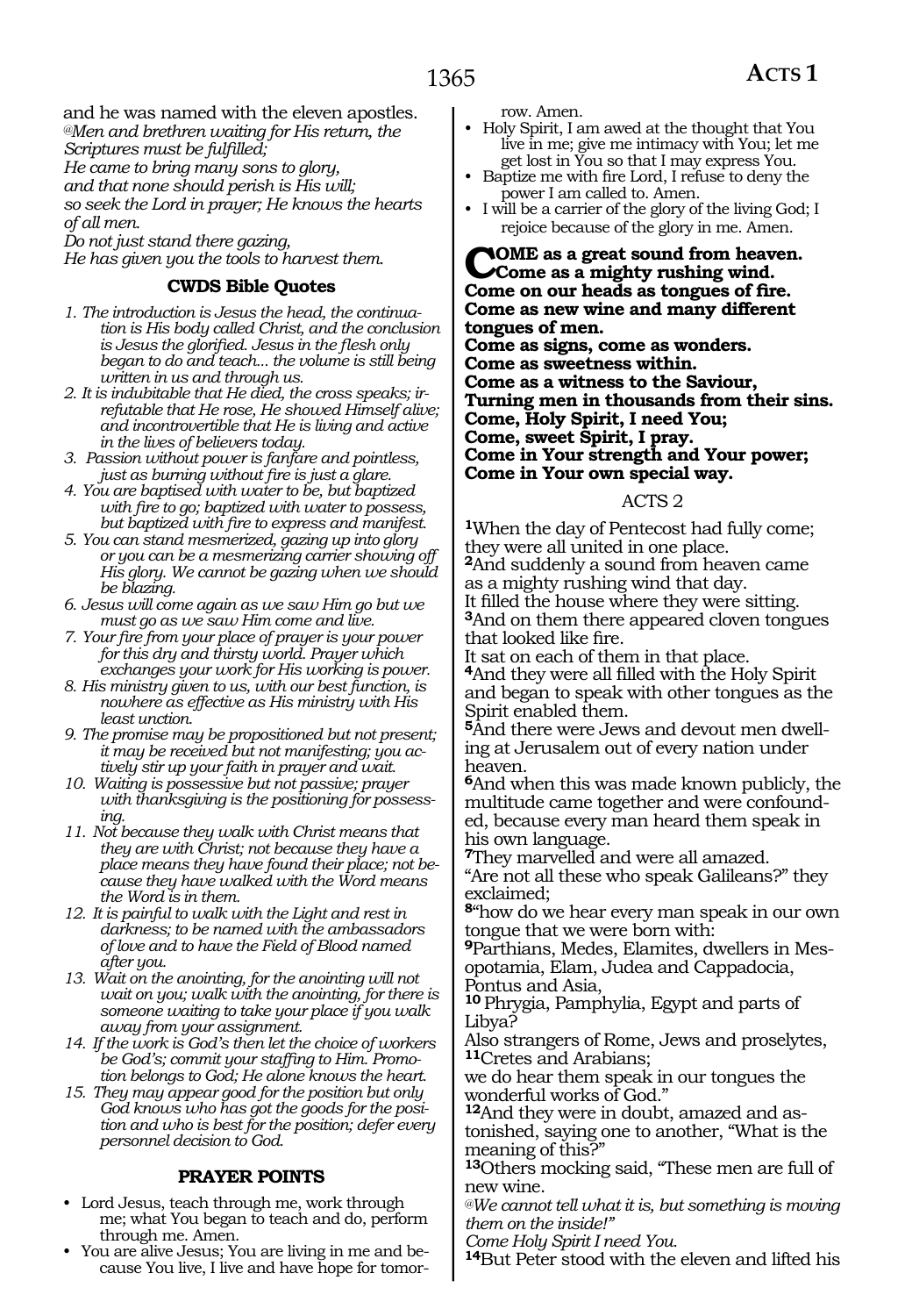voice, saying,

"You men of Judea, and you who live in Jerusalem,

let this be known to you, listen to these words of mine.

**15**For these people are not drunk as you suppose, since it is only the third hour of the day.<br>**In This is what the prophet Joel spoke about:** <sup>17</sup>It shall come to pass in the last days,' says God,

'I will pour out My Spirit on all flesh: your sons and daughters shall prophesy; He will come in visions to the young men; He will come in dreams to the old;

**18**and on My servants and on My handmaidens My Spirit will come.

I will pour out My Spirit on them in those days, and they will prophesy.

**<sup>19</sup>**And I will show wonders in heaven above, and signs in the earth beneath,

blood, and fire and vapour of smoke.

**<sup>20</sup>**The sun shall be turned into darkness and the moon shall be turned into blood, before the great and notable day of the Lord comes.

**<sup>21</sup>**"'And it shall come to pass that whoever calls on the name of the Lord will be saved.'

**<sup>22</sup>**Hear these words, you men of Israel: Jesus of Nazareth, a man approved of God here among you, by miracles, signs and wonders which God did by Him in your midst, and you yourselves also know this;

**23**who was delivered by the determined counsel and by the foreknowledge of God; this same Jesus whom you have taken, and by wicked hands, you have crucified and slain;

**<sup>24</sup>**whom God has raised up again having loosed all the prangs of death;

for it was impossible for death to hold Him. **<sup>25</sup>**"For David spoke concerning Him,

'I foresaw the Lord always before My face; for He is on my right hand that I should not be moved.

**<sup>26</sup>**Therefore my heart rejoiced, and my tongue was glad, and my flesh shall rest in hope,

**<sup>27</sup>**because you will not leave my soul in hell nor suffer Your Holy One to see corruption. **<sup>28</sup>**You have made known to me the ways of life;

with Your countenance You will make me full of joy.'

**<sup>29</sup>**Men and brethren, let me speak to you freely this time of the patriarch David, whom you highly esteem.

He is both dead and buried, and his sepulchre is with us to this day.

**<sup>30</sup>**Therefore, being a prophet and knowing that God had sworn with an oath to him, that of the fruit of his loins, according to the flesh,

he should raise up Christ to sit on his throne. **<sup>31</sup>**He spoke of the resurrection of Christ, for he had foreseen this;

that His soul was not left in hell, neither should His flesh see corruption.

**<sup>32</sup>**God has raised up this Jesus, and we are all witnesses;

**<sup>33</sup>**therefore being now at the right hand of God, exalted,

having received of the Father the promise of the Holy Spirit,

He has done this which you now see and hear us speak.

**<sup>34</sup>**"For David is not ascended into the heavens, but he himself had spoken,

'The Lord said to my Lord, sit on My right hand

**<sup>35</sup>**until I make Your foes Your footstool.' **<sup>36</sup>**Let all the house of Israel know assuredly, that God has made that same Jesus, whom you crucified, Lord and Christ both!"

**<sup>37</sup>**And when they all heard the words he spoke, they were convicted in their hearts and filled with sorrow;

and they said to Peter and the rest of the apostles, "Men and brethren, tell us, what must we do?"

**<sup>38</sup>**Then Peter replied, "Repent, every one of you, and be baptized in the name of Jesus Christ for the remission of sins, and you shall receive the gift of the Holy Ghost.

*Convicting Spirit, come; come convict men!* **39**For the promise is to you and to your children, and to all who are at a distance,

even as many as the Lord our God shall call." **<sup>40</sup>**And with many other words he exhorted, testifying and saying to them,

"From this troublesome generation, come and save yourselves."

**41**They gladly received the word and were bap-<br>tized.

and that same day there was added to them, about three thousand men.

**<sup>42</sup>**And they continued steadfastly in the apos- tles' doctrine and fellowship, and in breaking of bread and in prayers;

**<sup>43</sup>**and fear came on every soul after this.

And by the apostles, many signs and wonders were done.

**<sup>44</sup>**And all who believed were together and had all things in common.

**<sup>45</sup>**And they sold their goods and possessions and parted them to all men according to the need of every man.

**<sup>46</sup>**And they continued daily in the temple with a single mind, breaking bread from house to house, no one in want.

They ate food with gladness and in singleness of heart,

**<sup>47</sup>**having favor with all people and giving God the praise.

And the Lord added to the church daily such as should be saved.

*@Come Lord, add to the church daily those whom You will save.*

*Come, Holy Spirit, we need You.*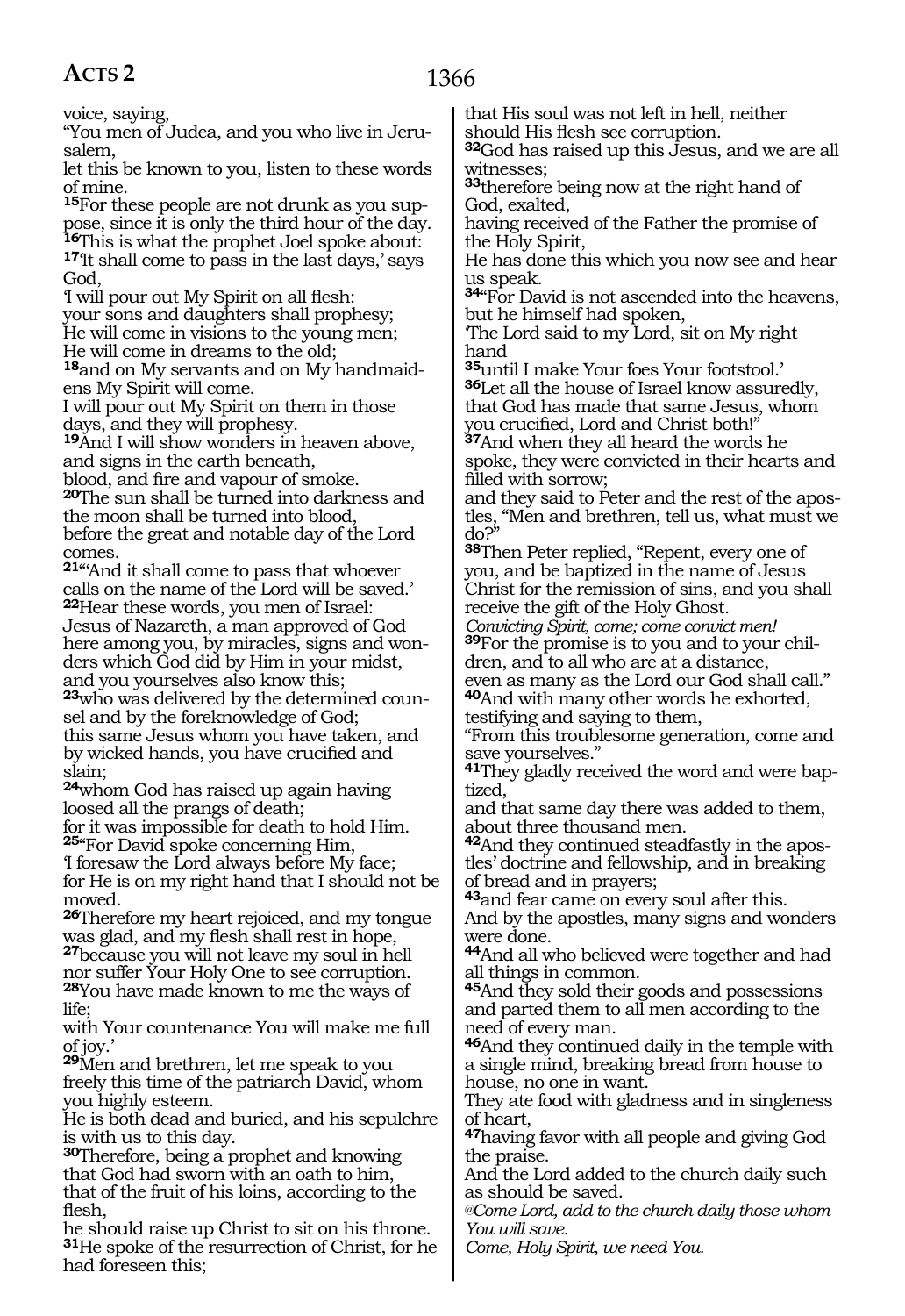#### **CWDS Bible Quotes**

- *1. There is a move of the Holy Spirit approaching and ready to engage all those who are properly positioned in obedience and faith praying, expecting.*
- *2. Pray, pray, pray! Pray to pull heaven down. Pray, pray, pray! Pray until heaven sits on you.*
- *3. The baptism of fire brings momentum, but it is not just for a moment, it has an assignment that never leaves until fulfilment.*
- *4. Prayerlessness is powerlessness; it causes you to sit on fire and to get burnt from every direction; prayerfulness causes the fire to sit on you and leave you burning.*
- *5. Never push the presence and the working of the Holy Spirit off, acknowledge Him and His present work, for He is for everyone in the present and for those who are far off as long as time is present.*
- *6. The manifestation of the Holy Spirit adds more to the church in one moment than the greatest message and the most monumental efforts.*
- *7. All the resources needed to forward a move of God are present among the body of believers, but faith to release extravagantly and selflessly is lacking.*
- *8. The problem of resources is not ownership (it all belongs to God), the problem is access, people hold it down as if it is all theirs.*
- *9. The glory and joy of a united single-minded body is lost in its perfection, but may still be captured in its pursuance.*
- *10. Jesus is working salvation for His own glory; allow the Holy Spirit to multiply what Jesus divided on the cross as the Lord adds to His church.*

#### **PRAYER POINTS**

- Holy Spirit, move in our churches; crush every spirit of religion standing in Your way. Amen.
- Most High God, baptize our youths with the spirit of prayer; and let your fire rest in their spirits. Amen.
- Fire of the living God, fill our pulpits; devastate our worship sessions, and elevate our churches. Amen.
- Merciful Father, let the prayer altar of every family of mine receive fresh fire today; connect their passion to their prayer altars. Amen.
- Holy Spirit, help me never to grieve You; let believers today embrace You as those of old. Amen.

**Silver and gold; silver and gold; Would you rather have silver? Or would you be made whole? Silver and gold we do not have But we give to you so much more. Would you receive a blessing, from God's presence, times of refreshing? And the ability to earn a living? Of so much more value than silver and gold.**

#### ACTS 3

**<sup>1</sup>**Now Peter and John went up to the temple at the hour of prayer, this being the ninth hour. **<sup>2</sup>**And a certain man, lame from his mother's womb, was carried by some men. They placed him everyday at the temple gate

which is called Beautiful by name,

to beg from those who came to enter the tem- ple.

**<sup>3</sup>**And he saw Peter and John about to go in, as they would enter the temple, he begged them for money.

**<sup>4</sup>**Peter, fixing his eyes on him,

with John also, said, "Look at us."

**5**And he gave heed to them, expecting to receive something of them.

**<sup>6</sup>**Then Peter said, "Silver and gold I do not have, but such as I have I give to you; in the name of Jesus Christ of Nazareth, rise up and walk.

**<sup>7</sup>**And he took him by his right hand, and he lifted him up.

**<sup>8</sup>**And immediately his feet and anklebones received strength, and leaping he stood up and walked.

And he entered into the temple with them, walking and leaping and giving God praise. **<sup>9</sup>**And the people saw him walking and giving God praise,

**10**and they knew that it was he who sat begging before at the Beautiful gate of the temple. And they were filled with wonder and amazement at that which had happened to him.

**<sup>11</sup>**And as the now-healed man in celebration held onto Peter and John,

all the people ran together to them in the porch called Solomon's to see, greatly wondering at this deed.

**<sup>12</sup>** When he saw it, Peter answered them saying,

"You men of Israel, why do you marvel at this? Or why look on us with such earnestness as if by our own power we had made this man to walk?

*This is not about us, but about Jesus the Lord.* **<sup>13</sup>**"The God of Abraham, Isaac and Jacob, the God of our fathers,

has glorified Jesus His Son, whom you have delivered up and denied in the presence of Pilate, when he was determined to let Him go. **<sup>14</sup>**But you denied the Holy and Just One, and

desired a murderer to be granted to you. **<sup>15</sup>**You killed the Prince of life, God's Son, whom He raised from the dead and we are the witnesses.

**<sup>16</sup>**And His name, through faith in His name, has made this man strong whom you see and know.

It is faith in Jesus that has given him strength and this perfect soundness in the presence of you all.

**<sup>17</sup>**Now I know you did it through ignorance; both you, your brethren and your rulers. **<sup>18</sup>**"But the things that God has shown before

by the mouth of all of His prophets, that Christ should so suffer, He has fulfilled. **<sup>19</sup>**Be converted; repent, that your sins may be blotted out, when the times of refreshing shall

come from the presence of the Lord. **<sup>20</sup>**And He will send Christ who was preached to you before;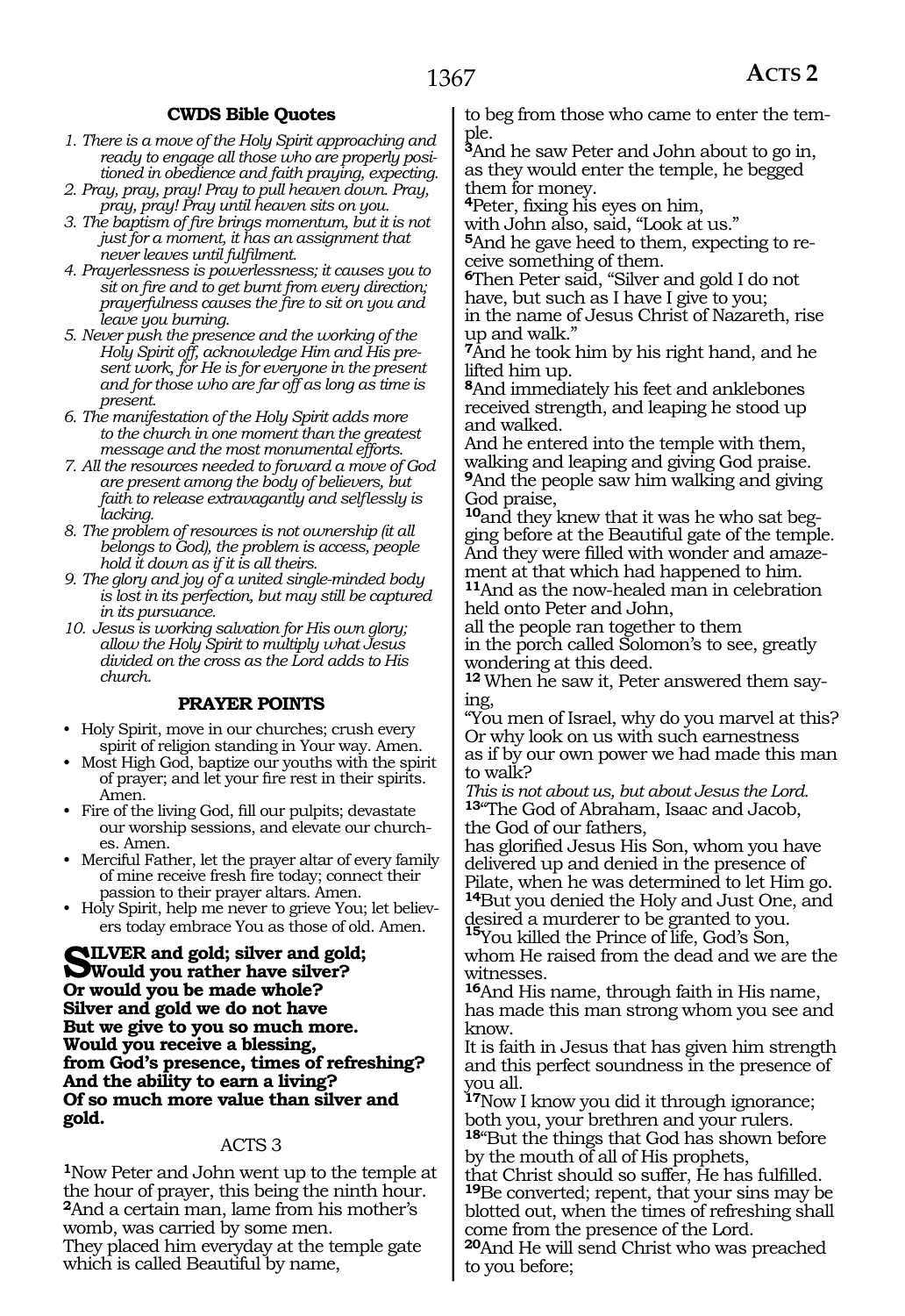**<sup>21</sup>**"whom the heaven must receive, until the times of restitution of all things, which God has spoken about by the mouth of all His holy prophets since the world began.

**<sup>22</sup>**For to the fathers Moses said, 'The Lord your God shall raise a Prophet

to you of your brethren just like myself; you shall hear Him in all things He says to you.

**<sup>23</sup>**"'And it shall come to pass that every soul that will not hear that Prophet, shall be destroyed from among the people.'

**<sup>24</sup>**And all the prophets from Samuel and those who follow after,

as many as have spoken, have likewise foretold of these days.

**<sup>25</sup>**You are children of the prophets, and of the covenant with our fathers that God had made, saying to Abraham of old:

"'In your seed shall all families of the earth be blessed.'

**<sup>26</sup>**To you first, God having raised Jesus His Son, and has sent Him to bless you in turning everyone away from the iniquities he has committed."

#### **CWDS Bible Quotes**

- *1. Your condition may command you to be a beggar, but your re-conditioning will contend and commend you to be a witness.*
- *2. Silver and gold fixes a moment but God only needs a moment to fix your life forever so you can appreciate silver and gold.*
- *3. A gift brings gratitude, the ability to provide for oneself brings latitude and changes the attitude, a gift causes a smile, a fix causes a lifetime of rejoicing.*
- *4. When your life is at a crossroad, let all roads lead to the cross; find the cross and your life will railroad itself to glory.*
- *5. Some may readily sacrifice to give the silver and gold they do not have, but are stingy or unwilling to give the glory of God within them that they do have an abundance of.*
- *6. It may not be demanded of you, but will be much more appreciated of you if you give men God's glory rather than your gold which is your own glory.*
- *7. Your bad news can become your greatest witness if it is impregnated and infected by the good news.*
- *8. Let your only story be that all the glory belongs to Jesus. His working in you will bring attention to you that belongs to Him; declare Him marvellous so they will marvel at Him, not you.*
- *9. The Jesus they crucify is the Jesus they must confront and contend with when you put His work on display and ensure the glory is credited to Him only. The Jesus they hate is the Jesus they must appreciate, when His work through His people bears witness of Him.*
- *10. The power available to believers through faith in the name of Jesus is unparalleled but yet untapped.*
- *11. If ignorance is not mixed with arrogance you may still have another chance; when you know you are wrong, repent.*
- *12. Praying and confessing positions you for seasons of refreshing which is only found in His pres-*

*ence and can only come from His throne.*

- *13. When confronted and convicted by the one you crucify everyday with your ignorant sins, confess, repent and turn to Him.*
- *14. Divine opportunities for witnessing should be grasped and used for divinely directed delivery of your witness.*
- *15. Relate it in every day lessons they can relate to for more effective, immediate and enduring effect and response.*
- *16. The evidence is plain and just needs to be presented and 'Cross'-referenced; it is written in everyday life and culture and in the prophets.*
- *17. Your story is unique to Presence but not unique or limited to the present; it has a reference written in the past that is potent for the future.*

#### **PRAYER POINTS**

- Father God, I speak life to every dead and dysfunctional area of my life; I will testify, in the name of Jesus. Amen.
- I commit my life to You Lord Jesus, my hope is in the cross. Amen.
- Power of the Holy Spirit, baptize believers with faith and the spirit of love so they will draw upon You to fix lives instead of situations. Amen.
- My eyes are fixed on You Lord Jesus; I will never be stagnant or unfruitful again. Amen.
- Power to turn beggars into believers and the hopeless into messengers of hope, envelop the church in these times. Amen.

### **To be with Jesus, to be with Jesus, All that I ask, is to be with Christ. For His presence transforms us; Men will marvel at our boldness, And take note of us, that we have been with Christ.**

**For there is salvation in no other, Priest, king, ruler, friend or brother; But you will be revived if you have been with Christ.**

#### ACTS 4

**<sup>1</sup>**And as he spoke to the people, the captain of the temple and the priests

and the Sadducees came for them,

**<sup>2</sup>**because they were grieved that they taught the people,

and that through Jesus Christ they preached the resurrection of the dead.

**<sup>3</sup>**They arrested them and put them in prison until the next day, for it was already evening; **<sup>4</sup>**however many who heard the word believed. And the number who believed was about five thousand.

**<sup>5</sup>**And it came to pass, the following day, that the rulers, scribes and elders,

**<sup>6</sup>**and Annas the high priest, and Caiaphas and John, and Alexander, and as many of them who were family members of the high priest were gathered together at Jerusalem. **<sup>7</sup>**And when they had placed them in their midst, they asked and said,

"By what power or by what name have you done this thing?"

**<sup>8</sup>**Then Peter spoke to them, being filled with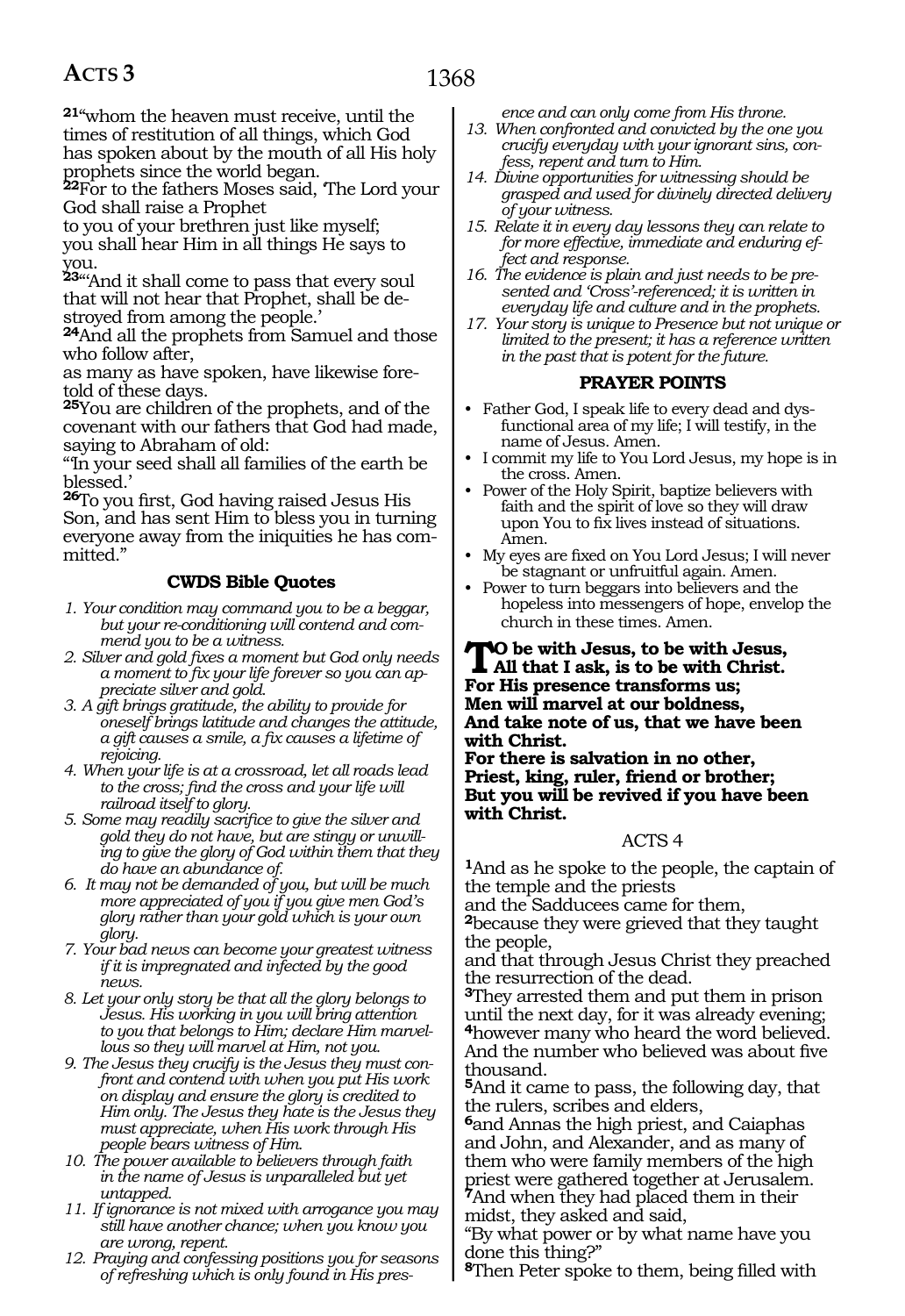the Holy Ghost,

saying, "You rulers and elders of Israel, this know,

**<sup>9</sup>**if this day we are being examined of the good deed that is done to the impotent man, by what means he is made whole,

**<sup>10</sup>**let it be it known to you all and to all the people of Israel,

that by the name of Jesus Christ of Nazareth, whom you have crucified, who God raised from the dead, this man now stands before you whole.

**<sup>11</sup>**This is the stone that the builders belittled, which has become the head of the corner.

**<sup>12</sup>**Neither is there salvation in any other; for there is no other name under heaven, given among men, by which men can be saved."

**<sup>13</sup>**Now when they saw the boldness of Peter and John, and perceived that they were uneducated and ignorant men,

they marvelled and took knowledge of them, and noted that they had been with Jesus.

**<sup>14</sup>**And they saw the healed man with them standing, and they could say nothing against it.

**<sup>15</sup>**And when they had commanded them to go aside out of the council, they conferred among themselves,

**<sup>16</sup>**saying, "What shall we do to these men? For the fact that a notable miracle has been done is manifest to all who dwell in Jerusalem, and we cannot deny it.

**<sup>17</sup>**But that it spread no further, let us strongly threaten them that they speak to no man in this name ever again."

**<sup>18</sup>**And they called them and commanded them that day that they must not speak or teach at all in the name of Jesus.

**<sup>19</sup>**But Peter and John answered, saying, "What is right in God's sight, to obey you above God? This judge!

**<sup>20</sup>**For we cannot but speak the things which we have heard and seen."

**<sup>21</sup>**And so therefore with further threatening they let them go, for they could not find any- thing for which to punish them, because of the people, and for the deed,

for all men glorified God because of what was done openly.

**<sup>22</sup>**The man was above forty years old on whom this miracle of healing was shown.

**<sup>23</sup>**And when they were released, they went to their own company and reported all that

the chief priests and elders had said to them. **<sup>24</sup>**They lifted their voices to God when they heard, and said unitedly, "You are God who made heaven, and the sea, and the earth, and all that are in them in all the world;

**<sup>25</sup>**"who by the mouth of Your servant David has said, 'Why do the heathen rage, and the people imagine vain things?

**<sup>26</sup>**There stood up the earth's kings, and the rulers were gathered together against the Lord and His Christ.'

**<sup>27</sup>**For it is against Your holy Child Jesus, whom You have anointed,

both Herod and Pontius Pilate, and the Gentiles and the people of Israel, were gathered together,

**<sup>28</sup>**to do whatever Your hand and Your counsel predetermined to be done.

**<sup>29</sup>**"Now, Lord, behold their threatening, and grant to Your servants that with all boldness we may speak Your word to men,

**<sup>30</sup>**"and heal by stretching out Your hand, that signs and wonders may be done through us by the name of Your holy Child Jesus." **<sup>31</sup>**And when they had finished praying, the

place they were assembled was shaken; and they were all filled with the Holy Spirit, and they spoke the word of God with boldness.

**<sup>32</sup>**And the multitude of them who believed were of one heart and of one mind; neither did any of them who believed say that any of the things he possessed was his own, but they had all things in common.

**33**And with great power the apostles gave witness of Jesus' resurrection,

and great grace was on them all.

**<sup>34</sup>**Neither was there any among them who lacked,

for as many as possessed houses and lands sold them and brought the proceeds **<sup>35</sup>**and laid them down at the apostles' feet. And distribution was made to every man according to their individual needs.

**<sup>36</sup>**And Joseph, whom the apostles surnamed and called Barnabas, which is being interpreted, the son of consolation,

a Levite, of the country of Cyprus,

**<sup>37</sup>**having land, sold it and brought the pro- ceeds and laid it at the apostles' feet.

#### **CWDS Bible Quotes**

- *1. You may not have gone to classes, but you have power to reach the masses if you are schooled by the Holy Spirit.*
- *2. Your good word of truth will disturb those who build their good world upon lies.*
- *3. Do not be surprised that the depths you expose disturb the heights who oppose you, and those in high places with shallow roots.*
- *4. If you are a prisoner to what you believe, they may put you in prison but they cannot separate you from what you believe.*
- *5. If you are a prisoner to what you believe, binding you only frees, releases and builds platforms for what you believe.*
- *6. Speak His name boldly; it has gotten you in trouble already and will continue to get you in trouble but will consistently get you out.*
- *7. They may be high and influential and they may not want to hear it, but it is your prerogative to declare your King the highest and the only truth they need to hear.*
- *8. Their name may be respected and revered in the earth and in their nation, but there is no other name under heaven that can save men but the name of Jesus.*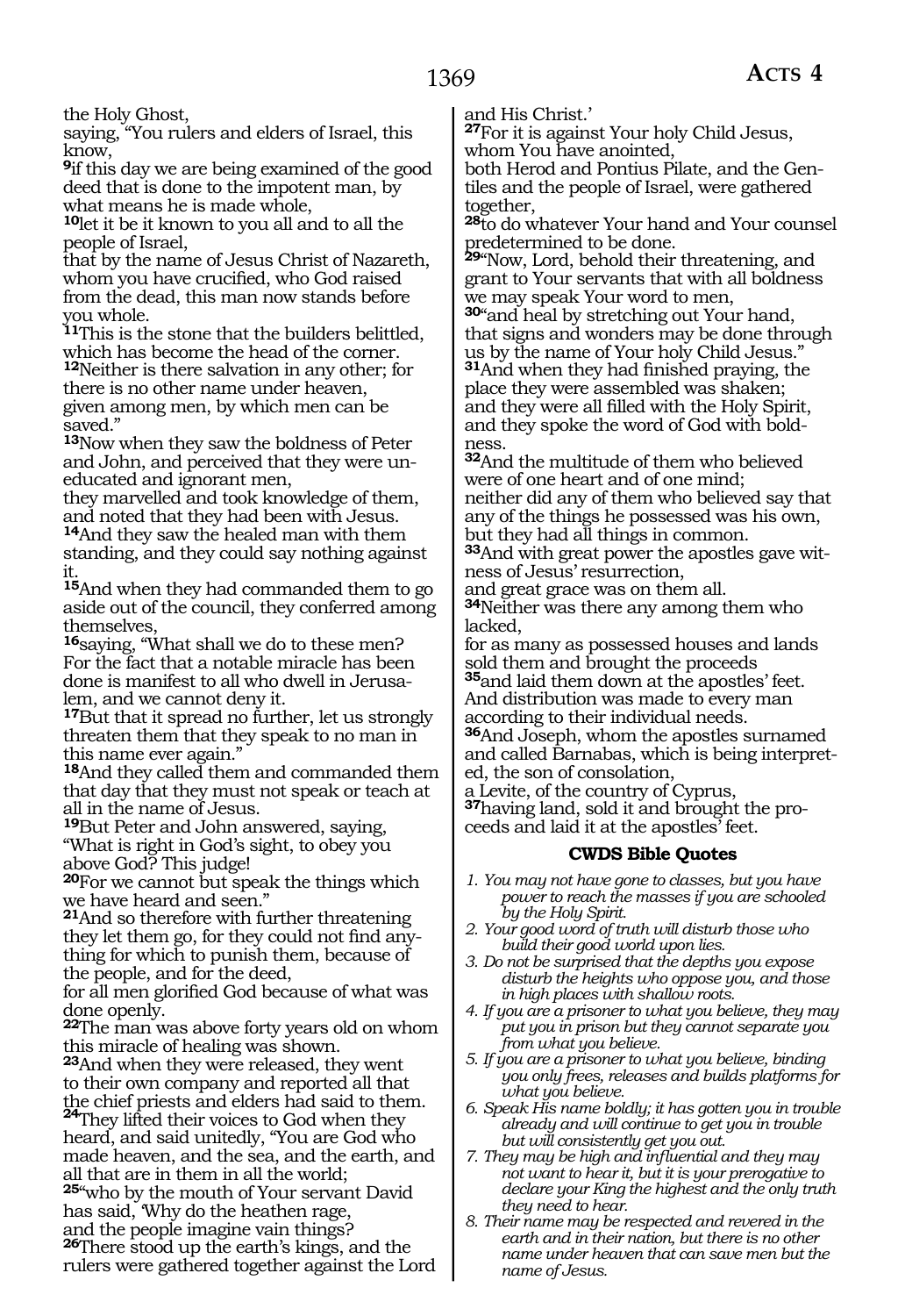- *9. They may stand above you and judge, but there is one above them, the Judge of all judges and He is standing with you; they have the present chat; He has the final say.*
- *10. They declare Him invalid, you validate Him by your lifestyle; they declare Him dead, you declare Him risen by power; they declare Him a stone rejected, but you declare Him the cornerstone.*
- *11. When Christians are silenced or silent they agree with the world's carnal dismissive definition of their Lord Jesus.*
- *12. Time with Jesus changes you completely; they will not know you and not know that they do not know you, because they underestimate the power of you knowing Jesus and spending time with Him.*
- *13. They will see the sturdy you and will try to study you, but will not find you unless they first find the Lord; they will never understand you unless they come to appreciate your Lord.*
- *14. Words are deniable, works are undeniable.*
- *15. They will use threats, and fear and violence to constrain what they cannot contain and what they are frightened of.*
- *16. Everyone will have to decide at some point whose voice writes their story and who gets the glory from their life.*
- *17. The best of man cannot replace being blessed by God.*
- *18. You are under God's mandate, but you are no man's date or dictate; respond only to the word of God.*
- *19. Say and do what you see and hear of God in order to keep your communication clear or you will begin seeing only what your flesh is doing and hearing only what your flesh is saying.*
- *20. When you see prophecies fulfilling, recognize it is happening; this is not time to be weak but a time to tap into Him.*
- *21. Your challenges may rise, but so must your prayer.*
- *22. The barriers to your fulfilment and mandate may seem insurmountable, but let your united prayer mount up to heaven to bring down boldness and immeasurable power.*
- *23. If they seek to intimidate you ask for boldness, if it will propel the gospel and restrain them ask for signs and wonders and miracles.*
- *24. There are levels and greater levels; move beyond the flames of fire to the shaking and the wonders.*
- *25. Godliness has a fullness that comes with power and demonstration and also a form that denies the power; although both may appear to bear witness to the resurrection, one is frail.*
- *26. There are enough resources in the body of Christ to supply every need in the body of Christ and to carry the gospel of Christ to those in need.*
- *27. There are too many believers who consider what they have to be their own; lay it all down and take Him all up; manage for the kingdom and see the kingdom multiply you; put everything you have at stake and see your stake in everything increase.*

#### **PRAYER POINTS**

- Holy Spirit, my friend and companion, I commit to listen to You and to follow Your instructions. Grant me intimacy with You. Amen.
- Let every religious spirit disturbed because others are experiencing the freedom of the Spirit, be

embarrassed by demonstration to the point of desire and change, in the name of Jesus.

- King of kings and Lord of lords, speak on behalf of Your people; vindicate Your anointed ministers who dare to press into Your promise. Amen.
- Thank You Jesus for my faith that can never be chained or imprisoned, in fact, it has the power to free me in and from all physical limitations. Amen.
- Jesus, I will call Your name boldly in any place or forum. My Lord Jesus, help me never to be afraid of getting in trouble for Your precious name. Amen.

#### **CANNOT** be contained, cannot be con**strained,**

#### **Cannot stop the flames burning in my heart.**

**Cannot stop the words that are on my lips, Cannot stop the love I have to give And yes, cannot stop the works I do with Him.**

**Cast me behind the prison walls; Oh, scare me with your threats and talks; Or beat me like you did my Lord; You will make me dance, make me rejoice, And add some flame to my fire.**

#### ACTS 5

**1**But a certain man named Ananias, with Sapphira his wife, sold possession

**<sup>2</sup>**and kept back a part of the price;

his wife, too, was a party to it.

And they brought a certain part of it and laid it at the apostles' feet.

**<sup>3</sup>**But Peter said, "Ananias, why has Satan filled your heart to lie to the Holy Ghost, to keep back a portion of the price of the land. **<sup>4</sup>**While it remained, was it not your own? And after it had been sold, was it not in your own power?

Why conceive this in your heart therefore? You have not lied to men, but to God." **<sup>5</sup>**And Ananias, hearing these words he said, fell down at his feet dead.

And great fear came on everyone who heard these things.

**<sup>6</sup>**The young men arose and wrapped him up and took him out and buried him.

**<sup>7</sup>**And three hours after this, or thereabouts, his wife came in, not knowing what was done. **<sup>8</sup>**Peter said, "Did you sell the land for so much?"

"Yes, even for so much," she said.

**<sup>9</sup>**Then Peter said to her,

"How is it that you have agreed together to tempt the Spirit of the Lord?

The feet of those who buried your husband are at the door ready, and they will carry you out."

**<sup>10</sup>**And she immediately died, falling down at his feet.

And the young men came in and found her dead, and they carried her out, and buried her beside her husband.

**<sup>11</sup>**And great fear fell on all the church and on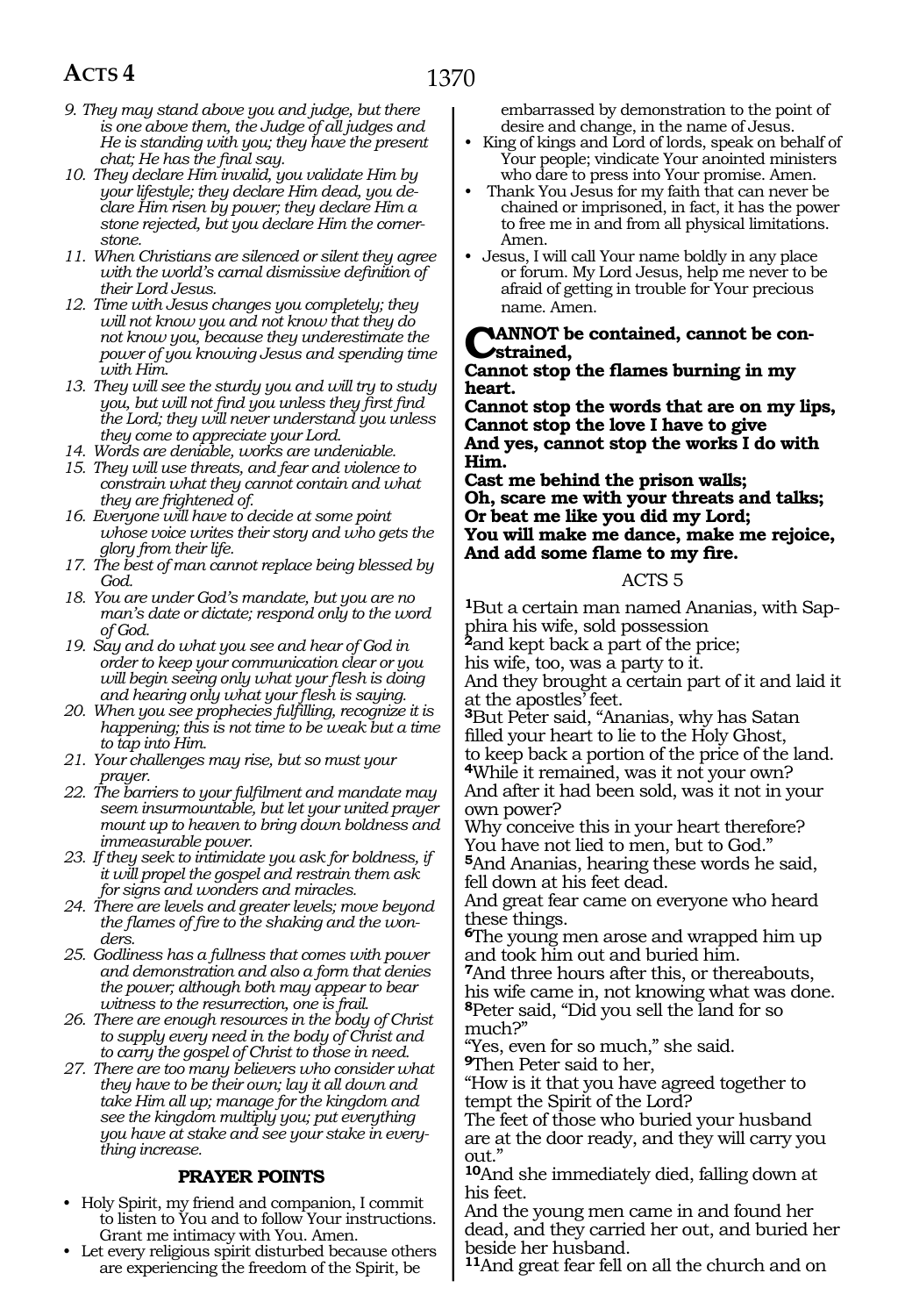**<sup>12</sup>**And by the apostle's hands, many signs and wonders were done there among the people. And they were all united as one with one mind in Solomon's porch.

**13**They were revered, and no one joined themselves to them, but the people magnified them.

**<sup>14</sup>**And believers were greatly added to the Lord;

multitudes of men and women believed, **<sup>15</sup>**in so much that they brought the sick into the streets,

laying them in beds and couches, so that at least the shadow of Peter passing might overshadow some.

**<sup>16</sup>**Also from the cities around Jerusalem a multitude came;

they brought those who were sick and those vexed with unclean spirits, and everyone was healed!

**<sup>17</sup>**Then the high priest rose up and all who were with the high priest, which is the sect of the Sadducees;

and they were filled with indignation.

**<sup>18</sup>**They arrested the apostles, and put them in the common prison.

**<sup>19</sup>**But the angel of the Lord opened the door of the prison they were in by night, and brought them out and said,

**<sup>20</sup>**"Go, stand in the temple at this time and speak to the people all the words of life." **<sup>21</sup>**And when they heard that, they entered the temple early in the morning, and they taught. But the high priest came, and those who were with him, and called the Council together, and all the Senate of the children of Israel, and they sent to the prison to have them brought. **<sup>22</sup>**But when the officers came they did not find them, so they returned and told the Council, **<sup>23</sup>**"We found the prison shut up safely, and the keepers standing outside the doors, but when we opened and went in we found no one inside."

**<sup>24</sup>**Now when the high priest heard these things, and the chief priests and captain of the temple with them,

they were concerned that this would spread. **<sup>25</sup>**Then one came and told them, saying, "The men whom you placed in prison are standing in the temple and teaching.

**<sup>26</sup>**Then the officers went with the captain, and brought them without violence, for they feared that the people would stone them.

**<sup>27</sup>**And when they were brought before the Council, the high priest asked them, saying, **<sup>28</sup>**"Did we not strictly command you men that you should not teach in this name?

And now behold, you have filled Jerusalem with this doctrine, and intend to bring this Man's blood upon us."

**<sup>29</sup>**Then Peter and the other apostle answered him,

"Should we not obey God rather than men?

**<sup>30</sup>**The God of our fathers raised up Jesus, whom you slew and hanged on a tree; **<sup>31</sup>**God has exalted Him with His right hand

to be Prince and Saviour of every man; to give repentance to Israel, the forgiveness of sins;

**<sup>32</sup>**"and we are His witnesses of all these things; and so too is the Holy Spirit, whom God has given to those who obey Him."

**<sup>33</sup>**And when they heard these things, they were cut to the hearts and they took counsel to slay them.

**<sup>34</sup>**But there stood up one in the Council, a Pharisee named Gamaliel, a doctor of the law; he was very reputable among all the people. "Move the apostles to a little distance," he commanded.

**<sup>35</sup>**Then he said to them, "You men of Israel, be careful what you intend to do concerning these men,

**<sup>36</sup>**for before these days Theudas arose; he boasted that he was somebody,

and about four hundred men were joined to him and all these were slain.

All who obeyed him diminished and were scattered away.

**<sup>37</sup>**Judas of Galilee arose after him in the days of the taxing, and he drew away many people after him.

He also perished in his day and all those who obeyed him were dispersed.

**<sup>38</sup>**Now I say, refrain from these men; let them alone,

for if this counsel or this work is of men, it will come to nothing,

**<sup>39</sup>**but if it is of God, you cannot overthrow it, lest you be found to fight against God."

**<sup>40</sup>**And they agreed to his words. And when they had called the apostles, they beat them and commanded them that they should not speak in Jesus' name and they let them go.

*@Cannot be contained, cannot be constrained, cannot stop the flames burning in my heart.*

**<sup>41</sup>**And from the presence of the Council they departed,

rejoicing that they were accounted worthy to suffer shame for His name;

yes, they were very heartened.

@Oh*, scare me with your threats and talks,*

*or beat me like you did my Lord;*

*You will make me dance, make me rejoice, and add some flame to my fire.*

**<sup>42</sup>**And daily in the temple and in every house, they did not stop preaching and teaching Jesus Christ.

### **CWDS Bible Quotes**

- *1. The honor you seek that you are not honorable enough to work for will stain you and dishonor you.*
- *2. Never let glory be the story behind your giving or doing, or the desire for glory without a genuine intent to give will destroy you.*
- *3. It is deceptive to seek full credit for half effort and*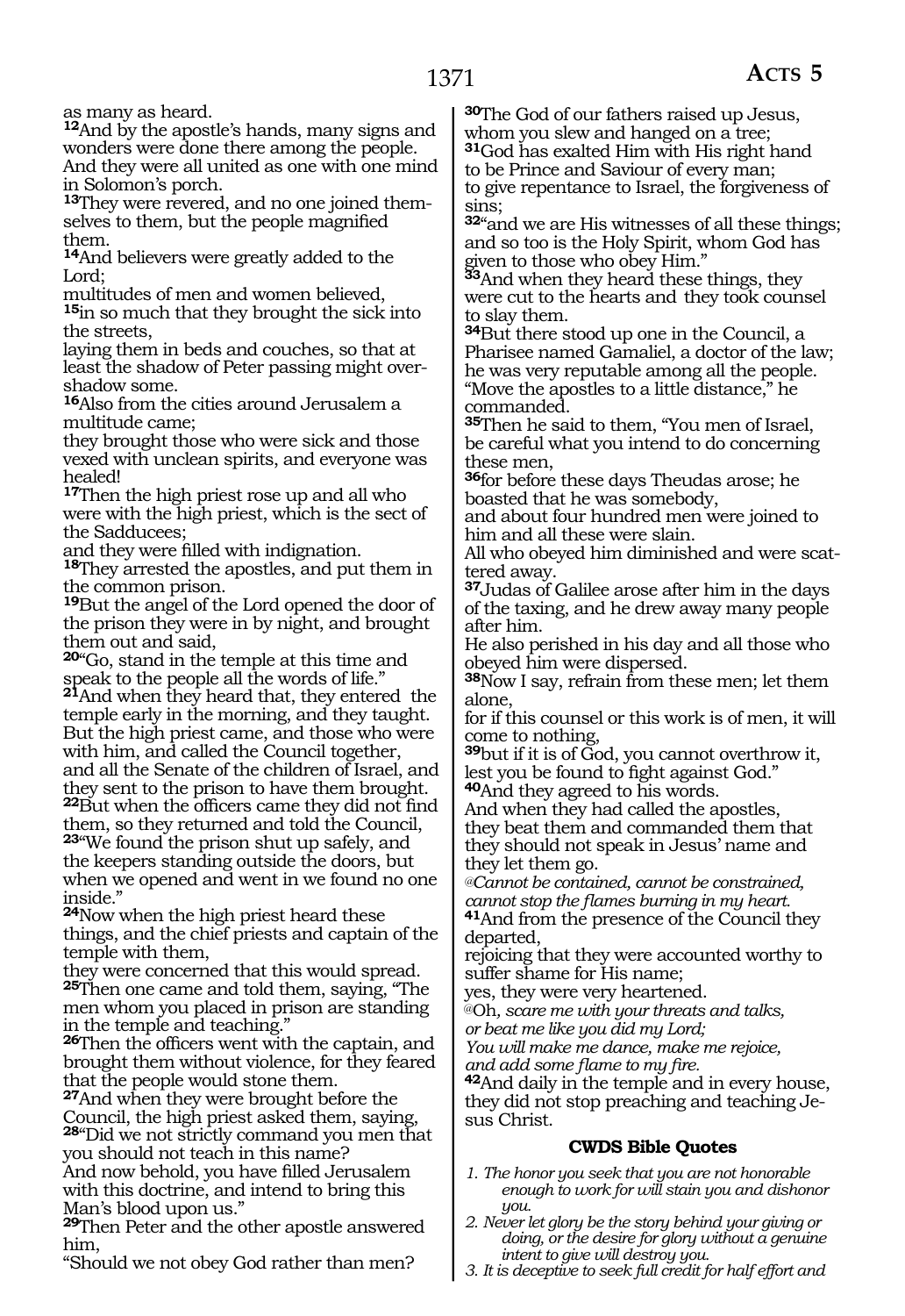*full reward for limited work; it is theft at the highest level when you present it to God.*

- *4. Lying to someone who does not know it or has no power is unwise for it offends heaven; lying to the Holy Spirit is treacherous, it challenges heaven.*
- *5. Never live for something you are not willing to die for; go for intimacy with God not just His glory to parade yourself before men.*
- *6. You can be a part of the illustrious work of believers or a part of the illustration; you will be remembered negatively or positively; fear the Lord and avoid evil or others will fear the Lord because of the evil you invited.*
- *7. The anointing on your life is not a passive shadow (spirit); but a pervasive power that will cause your shadow to convey Him, and His deliverance and healing.*
- *8. Signs, wonders, continuous salvation and consistent growth, are the signs of a healthy spirit-filled church and the manifestation of a healthy spiritlife.*
- *9. Prison walls are not your boundaries, your faith in God is.*
- *10. Be captive to the word of God and the work of ministry and you will be no man's captive even if you are physically bound.*
- *11. Leave your personal safety in His hands as you place your heart on the mission-field and His hands will sustain you in the heat of danger.*
- *12. They will look for you in the prison they placed you, but will find you in the freedom God gives you through His word.*
- *13. You witness of Christ with your words and you free the Holy Spirit to witness of Christ through you with your works.*
- *14. You may be small but you are filled; fill your nation and communities with the good news and you will be fulfilled.*
- *15. Speak in love, but your words will be a witness of His blood to everyone who hears it.*
- *16. They can kill you for the truth you carry, but cannot kill the truth; it will carry on carrying you.*
- *17. Religion fights to defend itself not God; God is strong enough to mount His own defence.*
- *18. His works are too loud to be ignored; the only thing that changes the heart of unbelievers is Christ not violence.*
- *19. Suffering for Christ is the joy of believers; intimidation serves as motivation. Believers are wired in the reverse to reverse every wire and threat extended at them.*

#### **PRAYER POINTS**

- Merciful Father, let every prideful, pretentious spirit be driven from the hearts of believers, in the name off Jesus.
- I humble myself at Your feet Lord Jesus; examine me and remove every selfish thought from my heart. Amen.
- Spirit of hard work and integrity, rest in the spirit of every church volunteer, in the name of Jesus.
- Holy Spirit, I refuse to grieve You or to challenge You; I fear before You living in me. Amen.
- Lord Jesus, You separated from Your wealth to come and get me; I refuse to let wealth separate me from You. I refuse to corrupt myself for money. Amen.

## **Exercity Exercise Exercise A**<br> **EV**<br> **after all,**

**People in your service with powerful calls; People full of faith and power To do great miracles and mighty wonders, With words of wisdom none can resist standing right there in your midst. People who are strong when persecution comes about;** 

**Bound for glory without a doubt; And, yes, effective delegation, will ensure You, yourself are not burnt out.** 

#### ACTS 6

**<sup>1</sup>**When at that time, the number of disciples had multiplied,

the Grecians murmured against the Hebrews because their widows were neglected in the ministry to the needs that were done daily. **<sup>2</sup>**Then the twelve called the many disciples to themselves, saying,

"There is no reason that we should leave God's word in order to attend to and serve tables. **<sup>3</sup>**Seek among you brethren, for seven men of honest report,

men full of the Holy Ghost and wisdom whom we may appoint over this business at hand;

**<sup>4</sup>**and we will give ourselves continually to prayer and to the word in ministry."

**<sup>5</sup>**And this was pleasing to everyone. And they chose Stephen, full of faith and the Holy Ghost,

and Phillip, Prochorus and Nicanor, Timon and Parmenas and Nicolas, who was a proselyte of Antioch,

**<sup>6</sup>**whom they set before the apostles; and when they had prayed, they laid their hands on them.

**<sup>7</sup>**And the word of God increased, and the dis- ciples in Jerusalem multiplied greatly; and a great company of priests were also obe- dient to the faith, believing in Jesus Christ and were saved.

**<sup>8</sup>**And Stephen, full of faith and power, did great miracles and wonders among the people. <sup>9</sup>And certain men of the synagogue arose, which was called the Synagogue of the Liber-

tines, with the Cyrenians and Alexandrians and of Cilicia and Asia, disputing with Stephen. **<sup>10</sup>**And they were unable to resist the wisdom

and the Spirit by which he spoke. **<sup>11</sup>**Then they recruited men who said, "We heard him speak blasphemously against Moses and also against God."

**12**And they stirred up the people and the elders and also the scribes.

And they came to him and caught him and brought him to the Council.

**<sup>13</sup>**And they set up false witnesses, who said, "This man does not cease to speak blasphemous words against this holy place and the law.

**<sup>14</sup>**For we heard him say that this Jesus of Nazareth will destroy this place,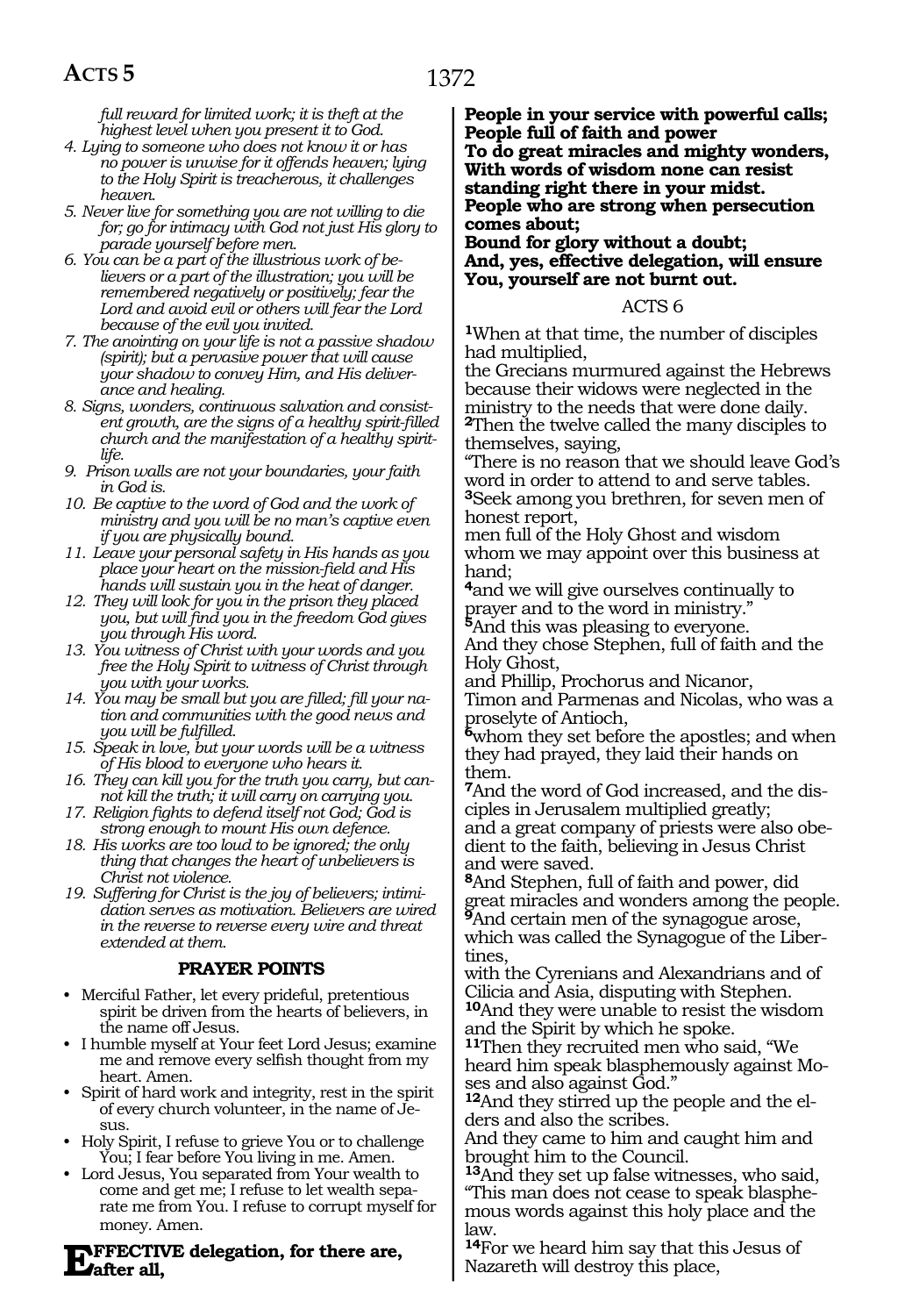and He will change the customs Moses delivered us."

**<sup>15</sup>**And all who sat on the Council, looking steadfastly at him that day,

saw his face, looking as if it was the face of an angel.

*But hardened hearts will leave men blind to even such unusual signs.* 

#### **CWDS Bible Quotes**

- *1. Birthing a vision is like the stages of bearing a child: conceiving and conceptualizing; developing, giving birth, nurturing and dependence, growth, maturity and delegation, then releasing and managing: independence.*
- *2. Growth and maturity will force the need for organisation, structure and management.*
- *3. Growth always pushes you from managing staff to managing structures and system.*
- *4. Ministry is weighty and should not be taken lightly; even the ministry of ushering and hospitality requires wisdom, good reputation and individuals full of the Holy Spirit.*
- *5. Strong support pillars make strong ministries; poor support pillars put ministries on life support.*
- *6. Ministry of the word necessitates continuous prayer; the more you pray the more you succeed, the more you succeed the more you pray.*
- *7. Prayer brings trust from a platform of relationship that positions you for exponential growth and expanded responsibility.*
- *8. Pass the hours away in prayer and minister from a platform of power that never passes. Prayer builds platform and causes you to perform.*
- *9. They cannot put a handle on you when God has His hand on you.*
- *10. They may position you, but they cannot pin-point or place you when you perform for the eyes of the Lord continually.*
- *11. Organization and structure will expand what you have well beyond your own physical capacity and resources, causing you to reach further, affect more lives and effect greater changes.*
- *12. The higher your level in faith, the greater the devils you bait. Distinguish yourself in the Lord and you will become a distinguishing target of the enemy's efforts to extinguish your fire.*
- *13. If they cannot gainsay or deny you, they will play games with you and seek to destroy you.*
- *14. When you build lies to protect your truth, you know your truth can no longer stand on its own footing.*
- *15. You may resist a move of the Holy Spirit but you cannot restrain it; it will move around you and keep on moving in-spite of you.*
- *16. Your face will shine with innocence like the face of an angel if you surrender to God in the midst of the lies and grievous accusation of your enemy.*
- *17. You may not have a voice but you have a vocabulary that they do not have; what you cannot say with words let it shine from your face.*

#### **PRAYER POINTS**

- I speak the wisdom to structure for growth and expansion into the hearts of our pastors and leaders, in the name of Jesus.
- Power to manage growth and to delegate effectively be upon every ministry today, in the name of Jesus.
- Spirit of discernment, open the eyes of every min-

ister to the most effective assignment of their human resources. Make them understand the spirits that are close to them. Amen.

- Spirit of the living God, hear the cry of a pastor today; send them good support pillars on which to build and financial pillars to free them for ministry. Amen.
- Loving Father, release ministers from mundane responsibilities that they may spend time in the word and in prayer with the Word. Amen.

**STOP** the ears, gnash the teeth:<br> **SYOU** may not want to hear or see, but it **is real.**

**Look at their rage; can you believe? You have resisted the Holy Spirit as your fathers did before;**

**Who sold Joseph into Egypt and rejected God's work in Moses also.**

**But Oh, the glory, Jesus I see,**

**Standing at the Father's right hand. They stopped their ears as they resisted, And with rancour attacked. Forgive them, God!**

#### ACTS 7

**<sup>1</sup>**Then the high priest asked, "Are these things so?"

**<sup>2</sup>**And he said, "Hear me you men, fathers and brothers;

the God of glory appeared to

Abraham our father in the days of old,

when he was still yet in Mesopotamia,

before he dwelt in the land of Harran, **<sup>3</sup>**and told him, 'Get out of your country and away from your family

and come into the land that I will show you.' **4**And he came out of the land of the Chal-

deans and dwelt in Canaan; and when his father was dead, he departed from there to this land where you now dwell.

**<sup>5</sup>**"And He gave him no inheritance in it, not so much as to set his foot on;

yet He promised it to him for a possession, and to his seed after him, when as yet he had no child.

**<sup>6</sup>**And to him God spoke saying, 'Your seed shall live in a strange land,

and they will bring them into bondage and treat them awfully for four hundred years;

**<sup>7</sup>**and the nation to whom they are in bondage I will judge,' said God,

'and after that they shall come out and serve Me in this place.'

**8**"And He gave him the covenant of circumcision.

And Abraham fathered Isaac, and Isaac fa- thered Jacob; and Jacob fathered the twelve patriarchs.

**<sup>9</sup>**And the patriarchs, moved with envy, sold Joseph into Egypt; but God was with him **<sup>10</sup>**and delivered him out of all his afflictions and gave him favor with Pharaoh, Egypt's king.

And in his sight, God gave him wisdom. And he made him governor over the land of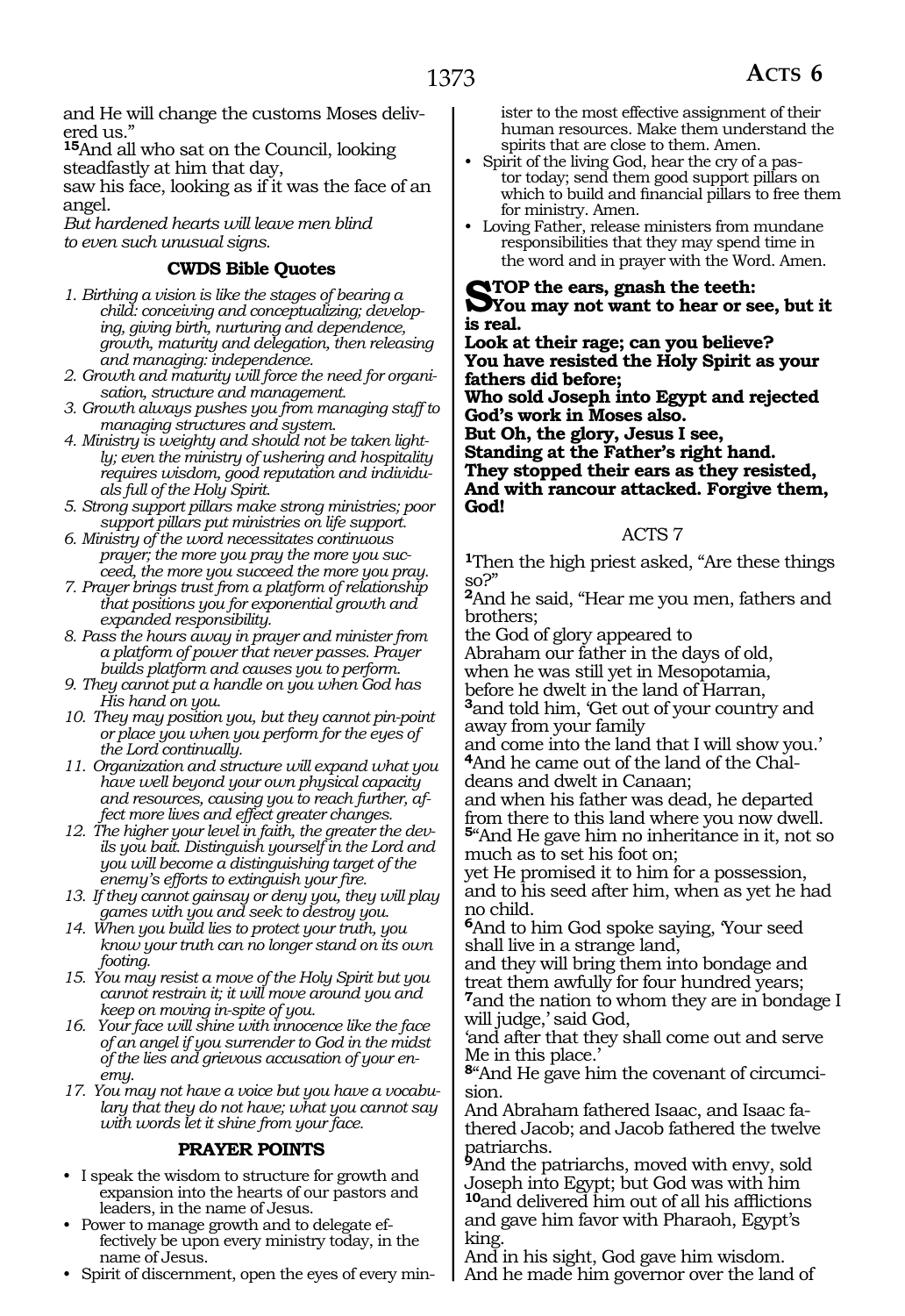Egypt and of all his house.

**<sup>11</sup>**But then there was a famine over the land of Egypt and Canaan, and great affliction.

Our fathers found no provision.

**<sup>12</sup>**But when Jacob heard grain was in Egypt, he sent our fathers first to buy.

**<sup>13</sup>**And Joseph made himself known to his brothers the second time.

And to Pharaoh Joseph's relatives were made known.

**<sup>14</sup>**And Joseph called his father Jacob to Egypt and all of his relatives with him, a total of seventy-five persons.

**<sup>15</sup>**So Jacob went down into Egypt and died, he and our fathers in due course.

**<sup>16</sup>**He was carried to Shechem and laid to rest in the sepulchre Abraham had bought for a sum of money of the sons of Hamor, the father of Shechem.

**<sup>17</sup>**"And when the time of the promise drew near, which God had sworn to Abraham, the people multiplied and grew in Egypt **<sup>18</sup>**until another king who did not know Joseph arose.

**<sup>19</sup>**He dealt shrewdly with our ancestors and did evil to our fathers,

so that they cast out their young to the end that they might not live.

**20**At that time Moses was born; he was exceedingly fair, and they nourished him in his father's house for three months.

**<sup>21</sup>**"And when he was cast out of his home, Pharaoh's daughter took him up and nourished him for her own son.

**<sup>22</sup>**And Moses was educated in all the wisdom of the Egyptians and he was mighty in words and deed.

**<sup>23</sup>**And when he was fully forty years, it entered his heart to visit his brethren, Israel.

**<sup>24</sup>**And seeing one of them suffer wrong, he defended him and avenged the oppressed, and struck the Egyptian.

**25**He supposed his brethren would understand, how God, by his hand, would deliver them, but they never understood.

**<sup>26</sup>**"And he showed himself to them the next day as they fought among themselves. He would have set them at peace again,

saying, 'Sirs, why wrong each other? You are brothers!'

**<sup>27</sup>**But he who did his neighbour wrong thrust him away, saying, 'Who made you a ruler and judge over us?

**<sup>28</sup>**Will you kill me as you killed the Egyptian yesterday?'

**<sup>29</sup>**And Moses fled at this saying.

And he was a stranger in the land of Midian; there he fathered two sons.

**<sup>30</sup>**And when forty years had expired, there appeared to him in the wilderness of Mount Sinai an angel of the Lord in a fiery bush.

**<sup>31</sup>**"And Moses wondered at the sight when he saw this.

And as he drew near to investigate it, the voice

of the Lord came to him,

**<sup>32</sup>**saying, 'I am the God of your fathers, the God of Abraham, the God of Isaac, and the God of Jacob.'

And Moses trembled and did not look at Him. **<sup>33</sup>**Then the Lord said, 'Take the shoes from off your feet, for the place where you stand is holy ground.'

**<sup>34</sup>**And He said, 'I have seen the affliction of My people in Egypt and I have heard their groans, and I am come to deliver them.

Come, I will send you into Egypt now.'

**35**This Moses whom you refused before, saying, 'Who made you a ruler and a judge?'

The same person God sent to be ruler and deliverer by the hand of the angel that appeared to him in the bush.

**<sup>36</sup>**And after he had shown signs and wonders in Egypt, then this same Moses brought them out;

and he showed wonders in the Red Sea there, and in the wilderness for forty years.

**<sup>37</sup>**This is that same Moses who said in the ears of all the children of Israel,

'A Prophet shall the Lord your God raise up to you of your brethren just like me; Him you shall hear.

**<sup>38</sup>**Know that this same Moses is he who was in the church in the wilderness with the angel who spoke to him in the mount of Sinai, and was with our fathers who received the

lively oracles to give us; **<sup>39</sup>**whom our fathers would not obey, but from them they thrust him away

and turned back again in their hearts to the land of Egypt.

**<sup>40</sup>**They said to Aaron, 'Make gods to go before us, for we do not know what has become of this Moses who brought us out of Egypt.' **<sup>41</sup>**"And they made a calf in those days, and

sacrificed to the idol,

and rejoiced in the works of their own hands. **<sup>42</sup>**Then God turned and gave them up at that time to worship the host of heaven.

As it is written in the book of the prophets, 'O you house of Israel, have you offered to Me for forty years in the wilderness, sacrifices and slain beasts?

**<sup>43</sup>**"'You took up the tabernacle of Molech, and the star of your god, Rompha, figures which you made to worship;

and I will carry you away beyond Babylon for this.'

**<sup>44</sup>**Our fathers had the tabernacle of witness in the wilderness as He appointed to Moses, commanding him to make it in accordance with the fashion he had seen,

**<sup>45</sup>**which also our fathers who came after brought with Joshua into the possession of the Gentiles

whom God drove out before our fathers until the days of David.

**<sup>46</sup>**"And David found favor before God and desired to find a tabernacle for the God of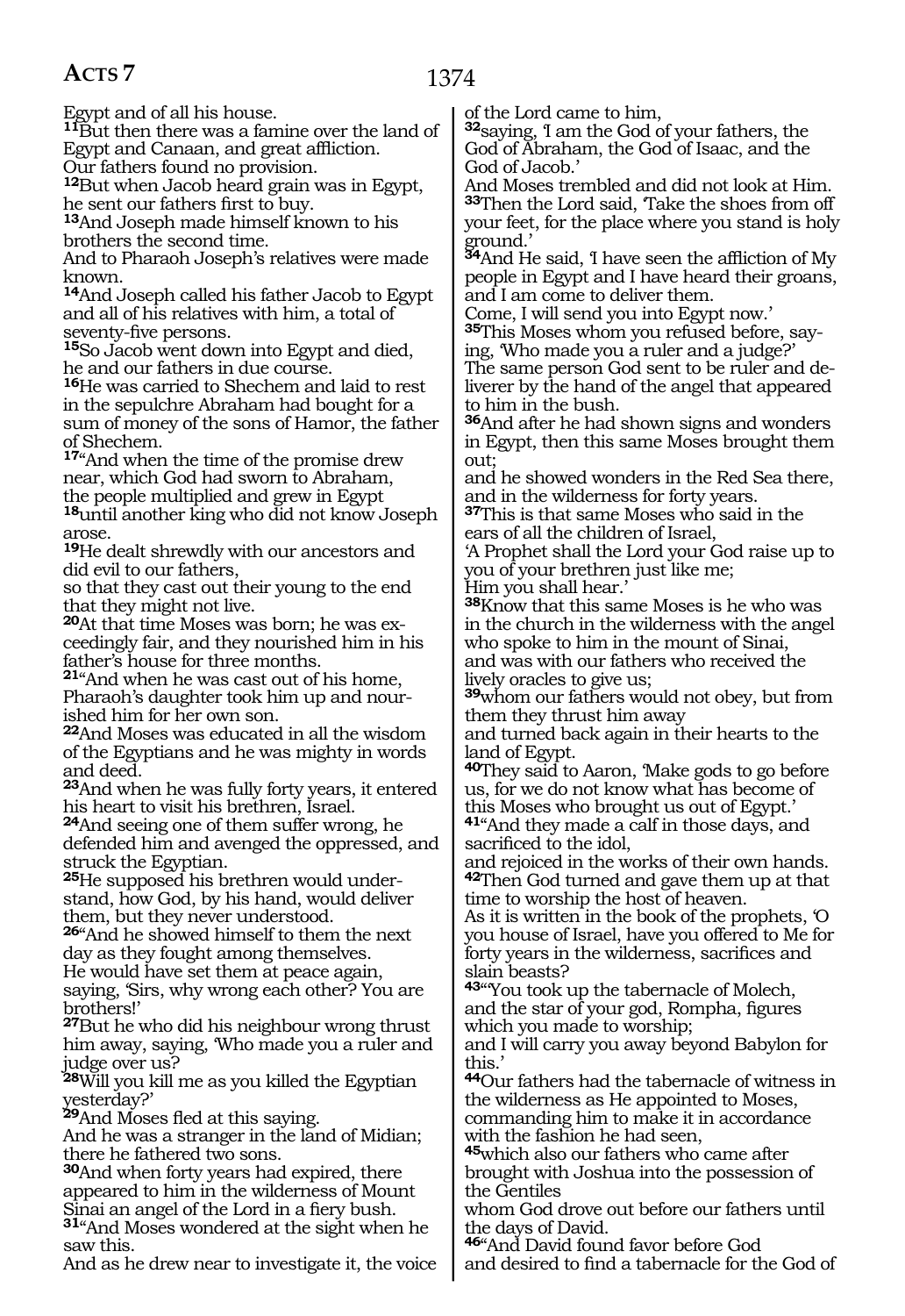Jacob,

**<sup>47</sup>**but Solomon built a house for Him.

**<sup>48</sup>**However the Most High does not dwell in temples made with hands, even as the prophets had also said:

**49**'Heaven is My throne, and earth is My footstool.

What house will you build Me?' says the Lord, 'Or what is the place of My rest?

**<sup>50</sup>**Have not My hands made all these things?' **<sup>51</sup>**You stiff-necked and uncircumcised in heart and ears.

you do always resist the Holy Spirit. As your fathers did, so do you here.

**<sup>52</sup>**"Which of the prophets have your fathers not persecuted?

And they have slain them, who showed before of the coming of the Just One, who you have now been the betrayers and murderers of. **53**They have received the law by the disposition of angels, and have not kept it."

**<sup>54</sup>**And when they heard these things, they were disturbed to their hearts, and they gnashed on him with their teeth.

**<sup>55</sup>**And being full of the Holy Spirit, he looked up into heaven steadfastly and saw God's awesome and majestic glory, and Jesus standing at God's right hand.

**<sup>56</sup>**And he said, "Behold, I see the heavens opened and the Son of man standing at God's right hand."

*Yes, observing every moment of his persecution.* **<sup>57</sup>**Then with a loud voice they cried out and stopped their ears and ran at him as a united band;

**<sup>58</sup>**and they cast him from the city and flung stones at him.

And the witnesses laid their clothes down at the feet of a young man named Saul. *He too was being observed intently.*

**<sup>59</sup>**And they stoned Stephen as he called on his God, saying, "Lord Jesus, receive my spirit." **<sup>60</sup>**And he kneeled down and with a loud voice cried, "Lord, do not lay this sin to their charge."

And when he said this he fell dead.

*You are never alone; the Lord sees, He observes, He knows.* 

### **CWDS Bible Quotes**

*1. The move of God today is no mystery, it is mastery that ties history to culture and observations.*

- *2. They may deny the present, but they cannot deny the precedents and the Presence who formed and carried them.*
- *3. They cannot ignore your relevance if you make it relevant to what is relevant to them. Christ is the mystery of their history, the currency of their culture and the culmination of their hope.*
- *4. Obedience to God met with objection of man, jealousy and anger is replete in history and so is the overcoming faith of believers and the faithfulness of God.*
- *5. Rejection of truth does not change the truth and replacing truth does not destroy it, instead it repositions truth to return at a level and a force*

*that cannot be rejected or denied.*

- *6. You may reject the messenger, but the message remains potent and relevant; you may kill the messenger, but the message never dies, just like Moses, his prophecy of Christ will return irrefutably.*
- *7. The words of the once rejected Moses, 'Be careful not to reject the Prophet the Lord will send,' echoed in the heat of their anger with the reality of his warning.*
- *8. The hardness of the hearts of God's people to every novel move of God is replete throughout history and constantly a repeat of history.*
- *9. Where religion becomes a ritual and not relational, the hearts of men will accept the practice of religion but not the Person, God the practitioner.*
- *10. The level of your calling will determine the level of your mauling or public persecution.*
- *11. Do not get angry with God because of persecution, or get angry with yourself; be angry with men because of the hardness of their hearts and be angry with the devil.*
- *12. Unassailable love for the Holy Spirit is a dangerous practice in an unbelieving world of people with unshakable love for themselves; the many persecuted, martyred and betrayed can testify.*
- *13. When the word cuts you to your heart, open your heart and get down on your knees rather than close your heart and gnash your teeth.*
- *14. You may ask where the Son of man is when you need Him most; He is standing at God's right hand getting God engaged in your situation.*
- *15. They lambast you not because you are lost, but because they are; not because you are hopeless but because they have no hope.*
- *16. Their final act may be your death; your final act must be their life and forgiveness.*
- *17. When you are an advocate for those who are angry and bitter, it advocates against you.*
- *18. Be careful what they lay at your feet; they lay down their clothes, you take up the responsibility for His blood.*

### **PRAYER POINTS**

- Marvellous Lord, unveil Your heart to this generation, in the name of Jesus.
- Lord Jesus, walk the hearts of unbelievers through a lesson of Your grace and goodness in their lives. Reveal to them the many times You intervened on their behalf. Amen.
- Let the power of effective communication be upon every minister of the gospel, in the name of Jesus.
- Most High God, preserve and deliver every minister being persecuted for their faith; surround them with a shield of glory. Amen.
- Merciful Father, make the hearts of men tender to the truth of the word. Amen.

**The earth has seen the greatness of the glory of the Lord; He is trampling down the vintage, where Simon's sorceries are sown. With mighty signs and wonders, and the power of the Holy Ghost, The truth is marching on. Driven on wheels of persecutions beyond our comfort zones, Marching on the wind to Ethiopia by the eunuch's new joy found, Onward on wings to Azotus,**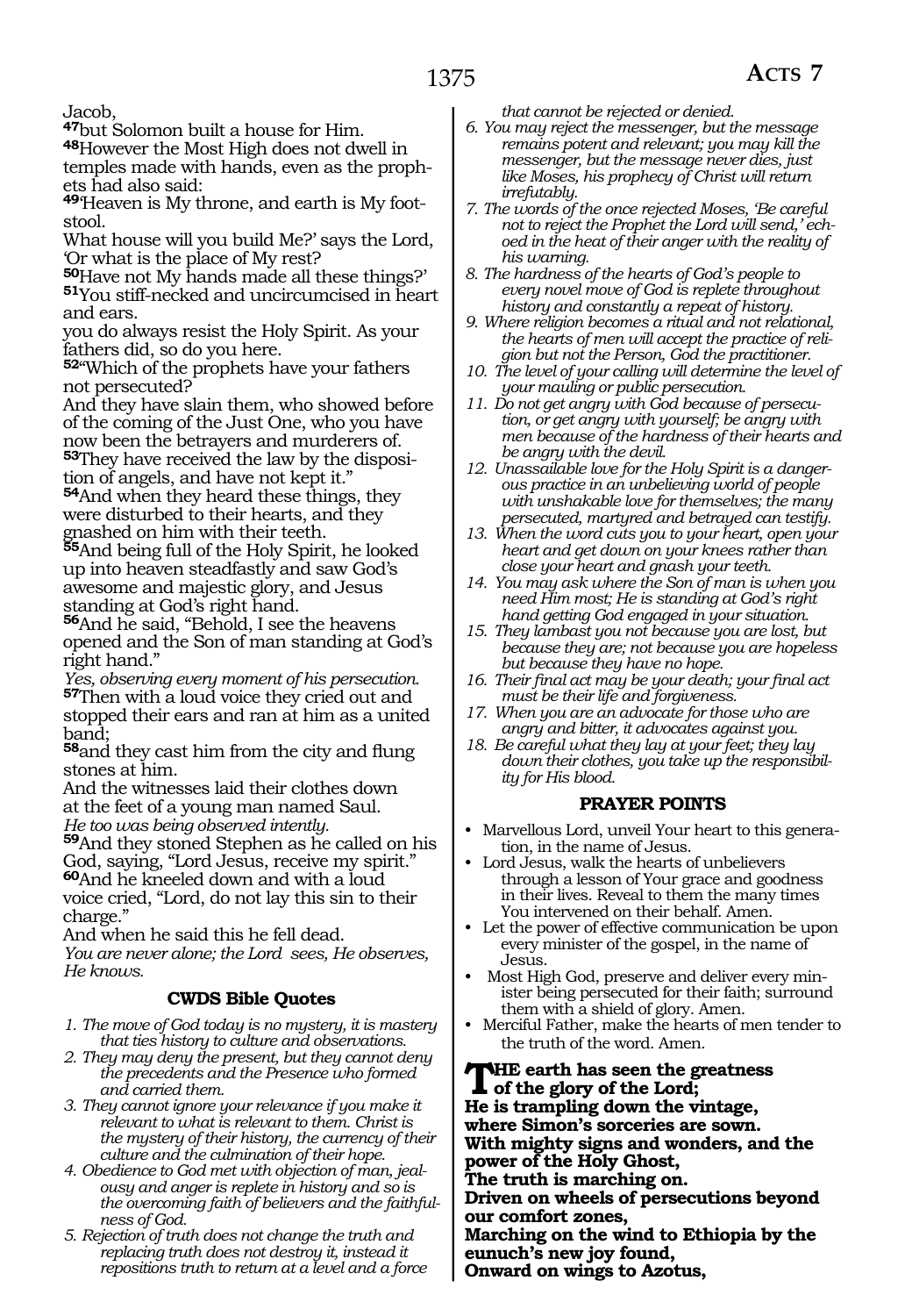### 1376

#### **To Caesarea and beyond, The truth is marching on.**

#### ACTS 8

**<sup>1</sup>**Saul was consenting to his death. And there was at that time a great persecution against the church, which was at Jerusalem. And they were all scattered abroad, throughout Judea and Samaria, except for the apostles, who did not move on.

**<sup>2</sup>**Devout men carried Stephen to burial, and over him they lamented greatly with tears. **3**And Saul made havoc of the church, entering into every house, hauling both men and women, committing them to prison.

But the truth was marching on.

**<sup>4</sup>**The people who were scattered abroad went everywhere preaching the word.

**<sup>5</sup>**Then Philip went down to Samaria and preached Christ to them in their world. **<sup>6</sup>**And the people responded to the things he spoke, all in one accord,

hearing and seeing his miracles, *and the truth went marching on.* 

**<sup>7</sup>**For unclean spirits, crying with a loud voice, went out of many who were possessed, and many taken with the palsy, and who were

lame were healed. **<sup>8</sup>**And there was great joy in the city.

*For the truth was marching on.* 

**<sup>9</sup>**But in that city was a certain man named Simon who in the past used sorcery, bewitching the people of Samaria, making himself out as one who was great.

**<sup>10</sup>**They all obeyed him, from the least to the greatest, and they called him, "The great power of God."

**<sup>11</sup>**They respected him because he had be- witched them for a long time.

**<sup>12</sup>**But when they believed Phillip, preaching the things of the kingdom of God, and of the name of Jesus, Simon's vintage was trampled on;

*as the truth went marching on.* 

They were baptizing both men and women. **<sup>13</sup>**And Simon believed also.

And when he was baptized, he continued with Philip and was daily in wonder because of the miracles and the signs that were done. *The truth was marching on.* 

**<sup>14</sup>**Now when the apostles at Jerusalem had heard the news about Samaria,

that they had received the word of God, they sent Peter and John to confirm them. **<sup>15</sup>**When they came down they prayed for them that they might receive the Holy Spirit; **<sup>16</sup>**for they had not received the Holy Spirit yet. They were baptized only in the name of Jesus.

**<sup>17</sup>**And when they laid their hands on them they received the Holy Spirit.

**<sup>18</sup>**When Simon saw them receive the Holy Spirit through the laying on of hands, **<sup>19</sup>**he offered them money, saying, "Give me this power also that whomever I lay my hands on may receive the Holy Spirit."

**<sup>20</sup>**But Peter said to him, "Your money perish with you, because you have thought that with money the gift of God can be bought.

**<sup>21</sup>**In this matter you have neither part nor lot, for your heart is not right in the sight of God. **<sup>22</sup>**Repent, therefore of this wickedness and

pray to God,

if perhaps the thoughts of your heart may be forgiven you,

**23**for I perceive you are in the bondage of bitterness and bound in iniquity."

*The truth pierced him then.* 

**<sup>24</sup>**"Pray to the Lord for me, that none of these things you have spoken of will come upon me," Simeon begged.

And after that they spread the word of truth around.

**<sup>25</sup>**And when they had testified and preached the word of the Lord, they returned to Jerusalem and preached in many villages of the Samaritans.

**<sup>26</sup>**And the angel of the Lord said to Philip, "Arise and go southward to the way of the desert from Jerusalem to Gaza; march with the truth southward bound!"

**<sup>27</sup>**And he rose and went, and he beheld, an Ethiopian man, a eunuch

having great authority with Candace, queen of the Ethiopians.

He had charge of all her treasure.

He had come to Jerusalem to worship and would take the truth back to his land.

**<sup>28</sup>**As he was returning sitting in his chariot, reading Isaiah the prophet,

**<sup>29</sup>**the Spirit told Phillip, "Go near; join yourself to his chariot."

**<sup>30</sup>**And Phillip ran toward him.

*Run with the truth if you have it.* 

He heard him reading from Isaiah the prophet. He said, "Do you understand what you read?" **<sup>31</sup>**And he answered, "How can I unless some man should guide me?"

Then he desired that Phillip should come up and sit with him.

**<sup>32</sup>**And this is what he read from Isaiah, "He was led as a sheep to the slaughter, and like a lamb dumb before His shearer, so

He never opened His mouth.

**<sup>33</sup>**In His humiliation, His judgment was taken away,

and now who shall declare His generation? For His life is taken from the earth."

**<sup>34</sup>**The eunuch desired to know the truth.

He said to Philip, "Tell me, of whom does this prophet speak, of himself or some other man?

**<sup>35</sup>**And Philip opened his mouth at this, and beginning at the same Scripture, he preached Jesus.

**<sup>36</sup>**And as they went their way, they came to a certain water;

and the eunuch said, "See here is water, what prevents me from being baptized?"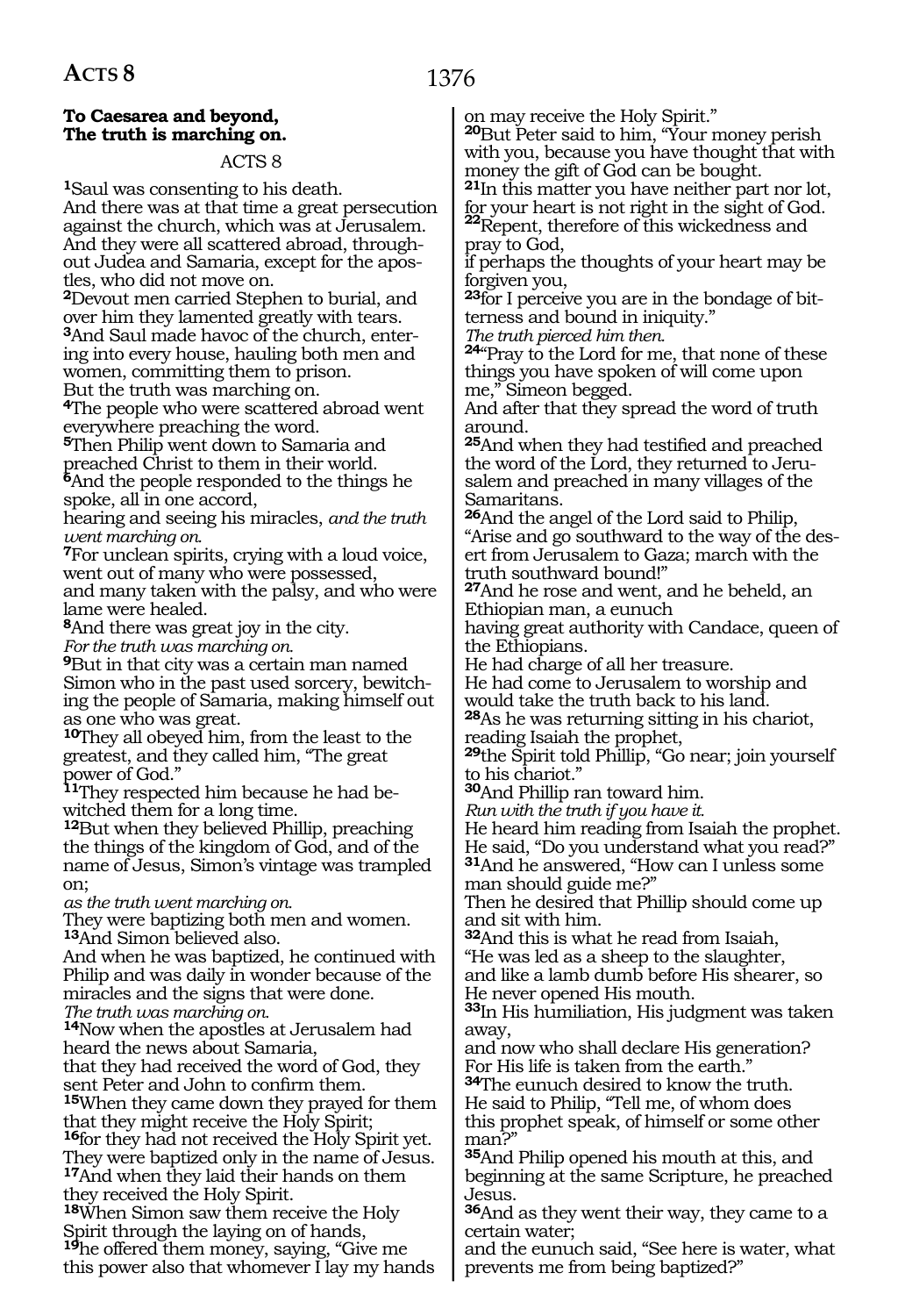#### *Oh, but that all would receive the truth with such open heart and mind!*

**<sup>37</sup>**And Phillip said, "If you believe with all your heart, it may be realized."

And he said, "I believe that Jesus is the Son of God."

**<sup>38</sup>**He commanded the chariot to stand still, and into the water they went down, both Philip and the eunuch, and he baptized him then.

**<sup>39</sup>**And when Philip had come from the water, he was caught away by the Spirit of Lord. The eunuch saw him no more, and went re- joicing on his way.

*The truth would reach Ethiopia, for it found a heart that was prepared.* 

**40**But Philip was found at Azotus, and marching through he preached there in all the cities, until he came to Caesarea.

*For the truth must march right on.* 

#### **CWDS Bible Quotes**

- *1. If they cannot cage and protect their religion they will capture and kill those who are open to the new wind of God, and to His move in the church.*
- *2. The greatest opposition to a move of God comes from the people of God who think they have God locked, but can only explain their hostility if they exclude God and lock His word away.*
- *3. Persecution is the platform for promulgation; pressure is the platform for Presence; death is the platform for life, expansion and increase.*
- *4. If you are sold out, persecution cannot cause you to sell-out and give up your faith, but it will crush you to give it out; persecution cannot cause you to surrender your God, but will cause your surrendered heart to submit to His will to evangelize and advertise Him.*
- *5. The word without the works is limited; the word impacts the ears but works impact hearts.*
- *6. The word that saves is the word that heals, and the word that delivers to a world in need; yet the word is as weak as our willingness to extend our faith and to fully engage Him.*
- *7. Bound believers cannot experience or deliver full joy; press in for the full freedom package.*
- *8. The best of witches, wizards and sorcerers need Jesus; they will submit to the power inside you when your demonstration supersedes and revokes their remonstration.*
- *9. Baptism in water demonstrates the walk with Christ; baptism in the Holy Spirit demonstrates Christ; it engages His power. Baptism with water brings you to Jesus who baptizes with the Holy Spirit and fire by your faith.*
- *10. The baptism in the Holy Spirit is unimportant to some but important enough to bring the head of the early church to Samaria.*
- *11. If they are no longer following you, follow them to the truth they now follow: Christ.*
- *12. Your heart is not right if all your efforts are to distract people from Christ and to divert them to following you.*
- *13. You are exalted in the world through corruption and demonic exaltation, but you are exalted in Christ through submission, humility and faith.*
- *14. Your heart may be at the right place, but not with the right Person; you may be with the free in covenant but bound in iniquity.*
- *15. Never a price high enough to equal or surpass the price paid by the One who was lifted high; it is not about owning Him but knowing Him.*
- *16. When you are on the move the Lord will give you directions; when you are in the move you go wherever He tells you.*
- *17. You may be diverted from the multitude to deliver to one; do not be distracted, your delivery is always by One and to One, the Holy Spirit. Your ministry to one could be your pitch to a nation and to generations through that one.*
- *18. Some have exposure, but no closure; they are reaching but not receiving, reading but not understanding; it is our duty to reach them.*
- *19. The positioning of your heart propels you to openly proclaim Him in public immersion.*
- *20. Forget your many excuses, nothing hinders you from accepting Jesus but your faith; nothing hinders you from getting baptized but your pride.*
- *21. If God can convey through you the wind of the gospel He will convey you on the wings of angels.*

#### **PRAYER POINTS**

- Loving Father, be a shield around believers who dare to take You at Your word. Amen.
- Let every religious spirit seeking to block, restrict or discredit the current move of God, receive fire from God now, in the name of Jesus.
- Spirit of our Lord Jesus who expanded through death, cause growth to spring from the sacrifice of the persecuted in the body of Christ, in the name of Jesus.
- Holy Spirit, Comforter, comfort the afflicted in the body of Christ with peace and productivity. Amen.
- Great and mighty God, display Your works through believers; baptize Your church with indisputable and amazing works. Amen.

**BLIND anger, zest and passion.**<br>
See that for the helieners as also supply **So that for the believers no place was considered safe.**

**As he set out on his next mission, he was blinded by the truth.**

**Astonished, fearful, trembling, His eyes were blinded, but he knew. He left with clear vision from that place, Sent to Straight street to be set straight; Then all were blinded by his faith. And from then the believers were safe, Raising the dead in acts of grace.**

#### ACTS 9

**<sup>1</sup>**And Saul, yet breathing out threatening and slaughter against the disciples of the Lord,

**<sup>2</sup>**went to the high priest and desired letters to Damascus to the synagogues,

that if he found any of this Way, man or woman, he would bring them to Jerusalem bound. **<sup>3</sup>**And as he journeyed, he came near Damas- cus, and suddenly a light from heaven shone all around.

**<sup>4</sup>**He fell down to the earth then and heard a voice say to him,

"Saul, Saul, why do you persecute Me?" **<sup>5</sup>**He said, "Who are You Lord?"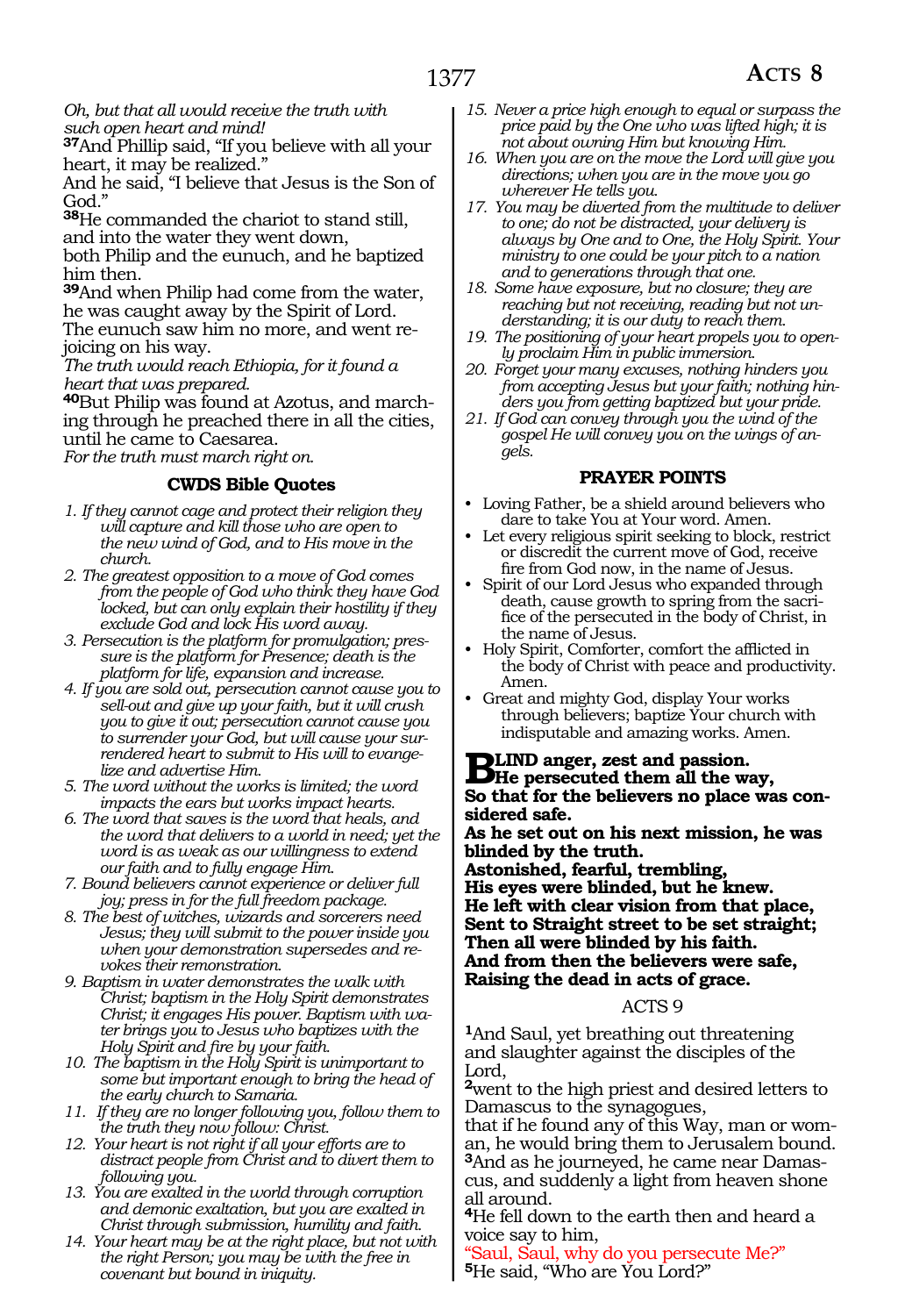And the Lord said, "I am Jesus who you are persecuting;

it is hard for you to kick against the pricks." **<sup>6</sup>**As he was astonished and trembling, he said, "Lor… Lord, what will You have me

to do?" And the Lord said to him,

"Arise and go into the city, and it will be told you what you must do then."

**<sup>7</sup>**And the men who journeyed with him stood speechless, hearing a voice but not seeing who spoke.

**<sup>8</sup>**And Saul rose up from the earth blind.

When his eyes were opened, he saw no man or anything.

They took him by the hand and they led him into the street of Damascus.

**<sup>9</sup>**And he was in Damascus three days without sight, neither did he eat or drink.

**10**And there was a certain disciple at Damascus, Ananias was his name.

To him the Lord said in a vision, "Ananias," and he said, "Lord, I am here."

**<sup>11</sup>**And the Lord said, "Arise and go this day to the street that is called Straight,

and inquire in the house of Judas for one called, Saul of Tarsus, for behold he prays, **<sup>12</sup>**"and has seen in a vision a man named Ananias coming in and laying hand on him, that he might receive sight."

**<sup>13</sup>**Then Ananias answered, "Lord, I have heard many things of this man, how much evil he has done to Your saints at Jerusalem. **<sup>14</sup>**Now here he has come in the authority of the chief priests to bind all who call on Your name."

**<sup>15</sup>**But the Lord said to him, "Go your way, for he is a chosen vessel to Me, to bear My name before the Gentiles and kings, and also to the children of Israel.

*In his blindness, clear vision he has obtained.* **<sup>16</sup>**"For I will show him how great things he must suffer for My name's sake."

**<sup>17</sup>**And Ananias went his way and entered the house, and putting his hand on him said, "Brother Saul, the Lord, even Jesus who appeared to you in the way as you came, has sent me that you might receive your sight and be filled with the Holy Ghost this day. **<sup>18</sup>**And what appeared to be scales fell from his eyes,

and he received his sight immediately and arose and was baptized.

**<sup>19</sup>**And when he had received food, he was strengthened and was with the disciples at Damascus certain days,

**<sup>20</sup>**and he preached Christ in the synagogues immediately, that He was the Son of God. **<sup>21</sup>**All who heard him were amazed, saying, "Is this not him who destroyed those who called on this name in Jerusalem,

and with this intent came here also that he may bring them bound to the chief priests?" **<sup>22</sup>**But Saul increased much more in strength and confounded the Jews at Damascus, boldly proving that this is the very Christ.

**<sup>23</sup>**And after many days, the Jews took counsel to kill him.

**<sup>24</sup>**And Saul knew they had set a trap for him. They watched the gates day and night. **<sup>25</sup>**And the disciples took him and let him

down the walls in a basket by night. **<sup>26</sup>**When Saul had come to Jerusalem, he attempted to join the disciples, but they

were afraid of him and did not believe he was a disciple.

**<sup>27</sup>**But Barnabas took him and brought him to the apostles and declared to them how he had seen the Lord in the way and that to him the Lord had spoken;

and how he had spoken boldly at Damascus in the the name of the Lord Jesus.

**<sup>28</sup>**And he was with them thereafter, coming in and going out of Jerusalem.

**<sup>29</sup>**And he disputed among the Grecians, but they went about to kill him.

**<sup>30</sup>**When the brethren knew it, they brought him to Caesarea, and sent him away to Tar- $S11S$ 

**<sup>31</sup>**After this the churches had rest throughout all Judea, Galilee and Samaria, and were edified,

walking in the fear of the Lord with faith intensified;

and were multiplied in the comfort of the Holy Spirit.

**<sup>32</sup>**And it came to pass, as Peter passed throughout all quarters, he came down to the saints who dwelt at Lydda.

**33**There he found a certain man named Aeneas who was sick with palsy for eight years, and confined to his bed.

**<sup>34</sup>**And Peter said to him then, "Aeneas, Jesus Christ makes you whole; arise and take your bed."

And he immediately arose.

**<sup>35</sup>**And all who dwelt at Lydda and Sharon saw this man, and they turned to the Lord. **<sup>36</sup>**Now there was a certain disciple named Tabitha in Joppa, she was called Dorcas by

interpretation. This woman was full of good works

and generous giving to the poor.

**<sup>37</sup>**And it came to pass in those days she was sick, and she fell dead.

And when they had washed her, she was laid in an upstairs room, for Lydda was near to Joppa.

**<sup>38</sup>**And the disciples heard that Peter was there, and they sent two men to him, desiring that he would not delay to come to them. **<sup>39</sup>**And Peter rose up and went with them; and they brought him into the room upstairs. And all the widows stood by him, weeping, showing the coats and garments Dorcas had made while she was still with them. **<sup>40</sup>**And Peter reached out his hand and prayed,

kneeling down beside her;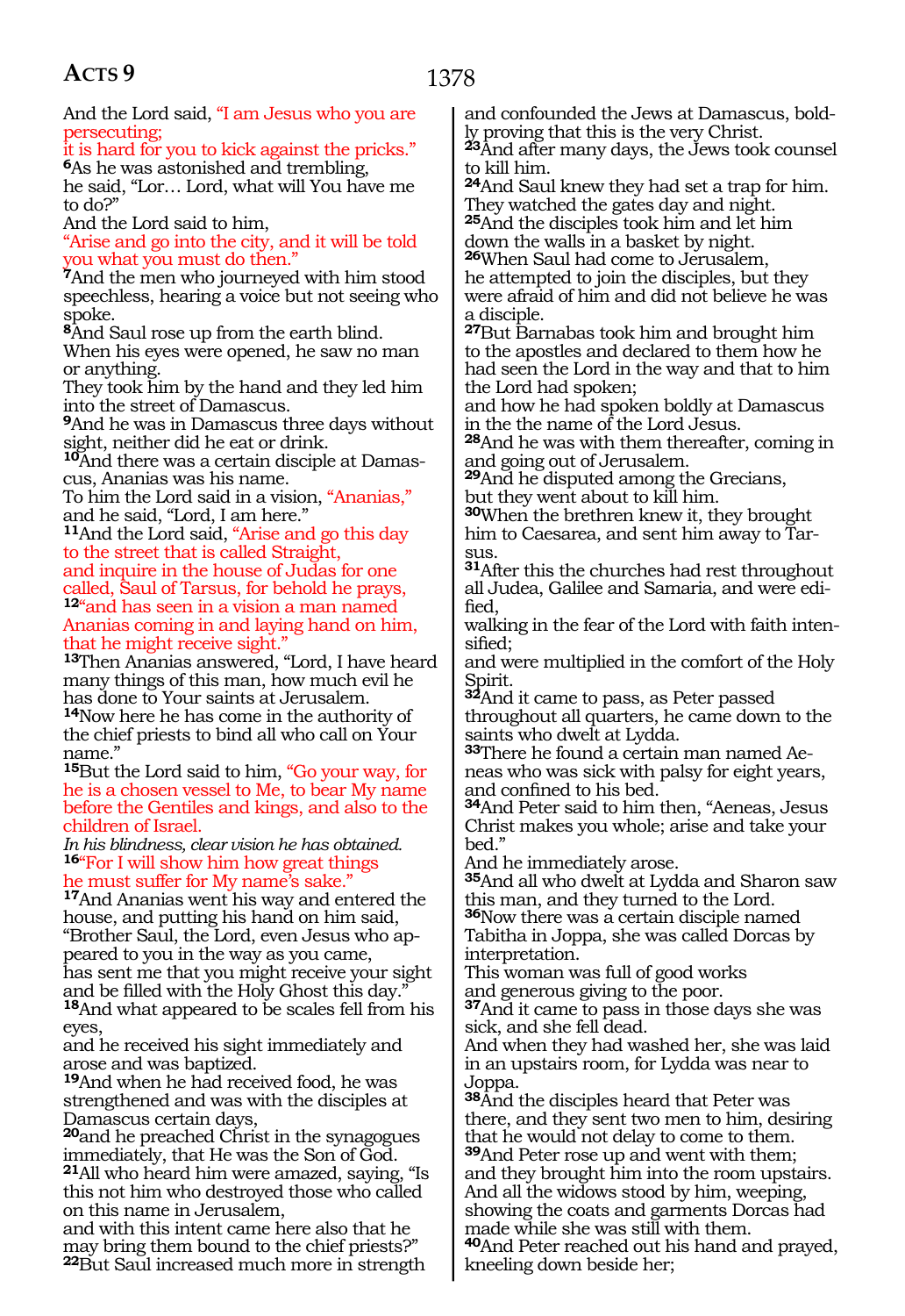Then he turned to the body and said, "Tabitha, arise!" And she opened her eyes. And when she saw Peter, she sat up in bed. **<sup>41</sup>**He gave her his hand and lifted her up then; and when he had called the widows and the saints, he presented her alive to them. **<sup>42</sup>**And it was known throughout all Joppa, and many believed in the Lord. **<sup>43</sup>**And he remained in Joppa with Simon, a

tanner, many days after this deed.

#### **CWDS Bible Quotes**

- *1. Zeal misdirected is dangerous and damaging; it does not need a mandate it is marauding.*
- *2. People remain enemies of the Lord because they have not met Him.*
- *3. They fight what they cannot fathom; they wrong what they do not understand.*
- *4. You will be blinded with hate until you are blindsided by Love and with love.*
- *5. You will never engage the blindness of your heart as long as you are deceived by the brightness of your own vision.*
- *6. You will have lost your way fighting against those who are of the Way, until you realize the Way is a Person and He finds you lost.*
- *7. Find the rock solid truth and your hardened rock solid neck will escape breaking on its mission of futility fighting the rock solid Word.*
- *8. When you are blinded by the truth, let the truth enlighten you and give direction to your zeal. Zeal with knowledge seeks direction, zeal without direction is dangerous.*
- *9. You may think you know an individual but you will know how little you know about them after they meet the Lord.*
- *10. Never allow the devil's distraction to become your description of others, speak the Lord's prescription about their purpose and destiny.*
- *11. It may be impossible to embrace the loveless acts that a person has done, but it should not be impossible to embrace a person who has fallen into the arms of Love.*
- *12. They may be surprised to understand how much they need the very thing they fight so much against.*
- *13. If suffering is your game it will play you in the game of love. You would not suffer love but once you meet Love you embrace how willing you become to suffer for love.*
- *14. The most potent prayer for the wicked is that the Lord baptizes them with the punishment of Saul; that they be washed, converted, imprisoned by faith and sentenced to hard labor in the fields of love.*
- *15. Baptism of the Holy Spirit is basic entry for effective ministry defined by power and faith, go for the full package.*
- *16. Let the change in you manifest to the glory of God so the chains on others may be broken.*
- *17. When you are changed, make your platform your pulpit and your agitators your agitation.*
- *18. If they seek to kill you, it is not because of you but the Christ in you; when you know Christ personally you become a target because of who you are carrying.*
- *19. It takes great faith to accept the mystery of change when the person has a notorious history.*
- *20. If you chain your enemy it agitates them and makes them more aggressive; when your en-*

*emy is changed it subdues them and creates a platform for peace.*

- *21. Live with such extravagances in love and giving that you are missed.*
- *22. Your generosity will awaken faith in ordinary people to see extraordinary things happen, just to keep from losing you, even if it means bringing you back from the dead.*

#### **PRAYER POINTS**

- Spirit of the living God, breathe wisdom and control into the hearts of everyone who has a zeal for You, in the name of Jesus.
- Fear of the living God, fall upon our lawmakers and those who influence them, in the name of Jesus.
- Most kind, loving, forgiving God, give Your enemies a tour of Your heart today. I speak divine encounters to all haters of the truth. Amen.
- Marvellous Lord, let those who have plotted and executed atrocities against the church receive the punishment of Saul; turn them around and make them slaves to the gospel they hated. Amen.
- Light of the World, shine Your light of freedom into the darkness of human hearts today. Amen.

#### **Walls are coming down.**

#### **When you are hungry you will know That there is a thin line between what you will eat and what you won't.**

**But when you maintain a discipline, only the Holy Spirit can build the bridge between.**

**But all men should know,** 

**Your giving and your prayer is a formula that is right**

**To make great walls go crashing, With mighty falls go crashing, And you receive victories in your life.**

#### ACTS 10

**<sup>1</sup>**There was a certain man in Caesarea whose name was Cornelius.

He was a centurion of the band called the Italian band.

**<sup>2</sup>**He was a devoted man and one who feared the Lord, with all his house.

He gave generously to the people, and prayed to God always.

**<sup>3</sup>**In a vision he saw, about the ninth hour, an angel of God coming in to him,

and he spoke to him, saying, "Cornelius." **<sup>4</sup>**And when he looked up at him he was fright- ened.

He said, "What is it Lord?" And the angel re- plied,

"Your prayer and your giving have come up before God for a memorial.

**<sup>5</sup>**Now send men to Joppa and call one named Simon Peter.

**<sup>6</sup>**He lodges with one Simon a tanner.

You will find his house by the seaside.

He will tell you what you are to do."

**<sup>7</sup>**And when the angel who spoke with him departed,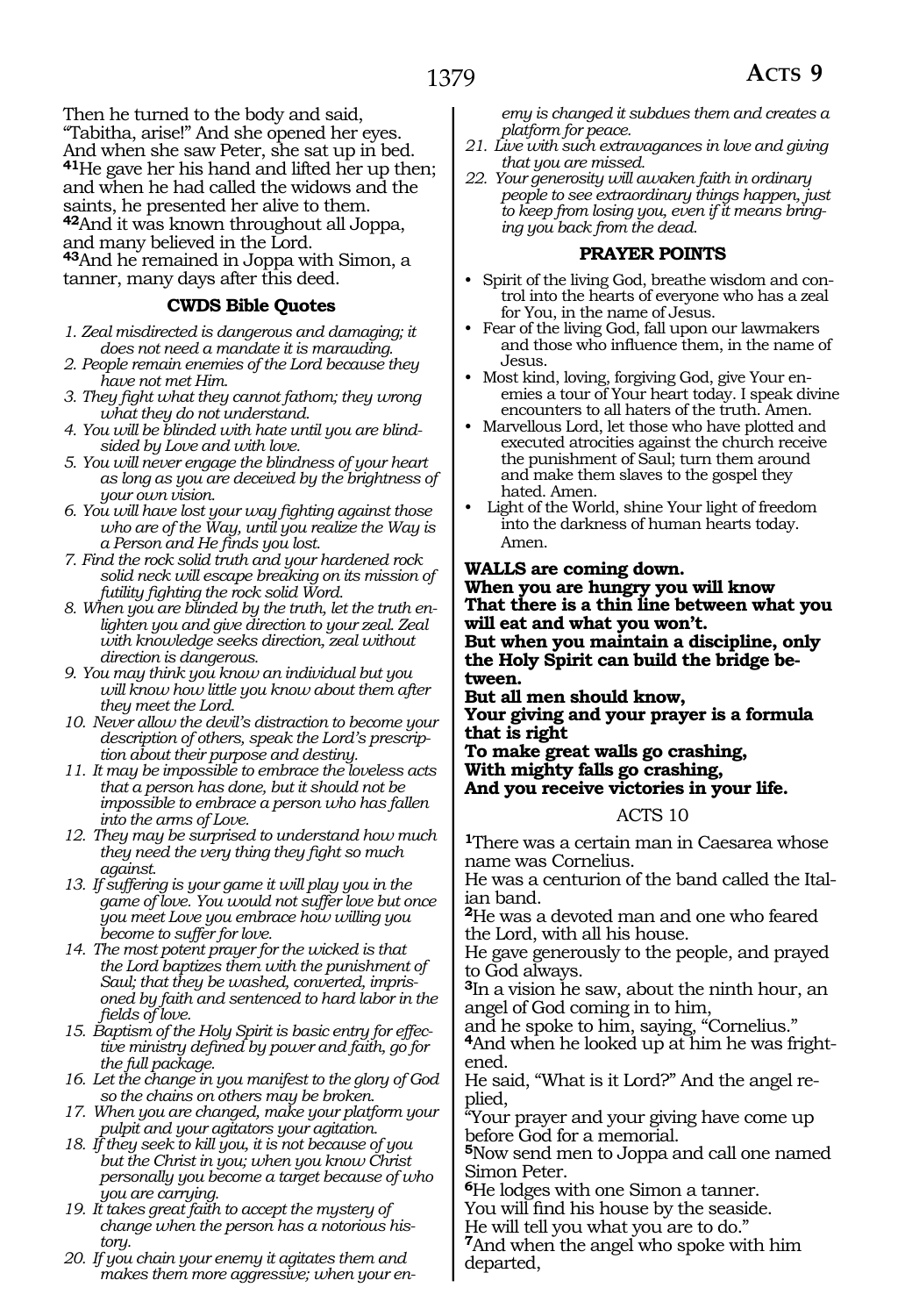he selected two men from the servants of his household,

and a dedicated soldier who waited on him continually.

**<sup>8</sup>**When he had declared to them all these things, he sent them to Joppa,

**<sup>9</sup>**and they went on their journey the following day.

When they reached near to the city, Peter went up on the housetop to pray;

it was about the sixth hour of the day.

**<sup>10</sup>**And he became very hungry and would have eaten;

but while they prepared the meal he fell into a trance.

**<sup>11</sup>**He saw heaven opened, and a certain vessel descending as it had been a great sheet, at the four corners knitted.

**<sup>12</sup>**It was let down to the earth, and in it there were all manner of four-footed beasts of the earth,

and wild beasts, creeping things and fowls of the air.

**<sup>13</sup>**Then to him a voice came saying, "Arise, Peter, kill and eat!"

**<sup>14</sup>**But Peter responded, saying, "Not so, Lord, for I have never eaten anything common or unclean."

**<sup>15</sup>**And the voice spoke to him a second time, "What God has cleansed, do not call common.'

**<sup>16</sup>**And this was done three times, then into heaven the vessel was received up again. **<sup>17</sup>**Now as Peter doubted in himself what this vision that he had seen would mean, behold the men sent by Cornelius made inquiry for Simon's house and stood before the gate. **18**They called and asked whether Simon surnamed Peter was lodging there.

**<sup>19</sup>**While Peter thought on the vision, the Spirit said to him, "Behold, three men seek you.

**<sup>20</sup>**Get down now and go with them, doubting nothing, for I have sent them."

**21**Then Peter went down to the men who Cornelius had sent to him,

and said, "Behold, I am he whom you seek; what is the reason you have come?"

**<sup>22</sup>**And they said, "Cornelius the centurion, a man who fears God and is also a just man, and is of a good report among all the nation of the Jews,

was warned of God by a holy angel to send to this house for you, to hear words from you." **<sup>23</sup>**And he called them in and lodged them.

And the following day he went with them, accompanied by certain brethren from Joppa. **24**Cornelius was waiting for them as they entered into Caesarea the following day. He called together his extended family and near friends.

**<sup>25</sup>**And as Peter was coming, Cornelius met him and fell down at his feet and worshipped; **<sup>26</sup>**but he said, "Stand up, I am a man also myself."

**<sup>27</sup>**And as he talked with him, he went in and found many who were gathered there.

**<sup>28</sup>**He said, "It is an unlawful thing for a Jew to keep company, or come to one of another nation.

But God had showed me not to call any man unclean or common,

**29**therefore I have come to you without arguing as soon as you sent.

Why did you send for me, then; what is your intent?"

**<sup>30</sup>**And Cornelius said, "Four days ago I was fasting until this hour.

**<sup>31</sup>**"I prayed in my house at the ninth hour, and behold, before me a man stood.

He was in bright clothing, and he said, 'Cornelius, your prayer is heard by God and your giving is held before Him in remembrance.

**<sup>32</sup>**Now send to Joppa and call to you Simon whose surname is Peter.

He is lodged in the house of one Simon a tanner, which is by the seaside.

When he comes he will speak to you thereafter.'

**<sup>33</sup>**"I therefore sent to you immediately, and you have done well to come.

Now, therefore, we are here present before God to hear the things He has commanded you." **<sup>34</sup>**Then Peter said, as he opened his mouth,

"Of a truth I perceive God is no respecter of persons,

**<sup>35</sup>**but in every nation all those who fear Him and work righteousness, He accepts.

**<sup>36</sup>**The word which God sent to the children of Israel by Jesus Christ, the Lord of all, preach- ing peace.

**<sup>37</sup>**"The word I am about to say, you know, it ginning from Galilee after the baptism which John preached,

**<sup>38</sup>**how God anointed Jesus of Nazareth with the Holy Spirit and with power,

who went about doing good and healing all who were oppressed of the devil, for God was with Him.

**<sup>39</sup>**And we are witnesses of all things which He did in the land among the Jews, and in Jeru- salem.

This Jesus they slew and on a tree hanged Him.

**<sup>40</sup>**But God raised Him up the third day and showed Him openly,

**41**not to all the people, but to witnesses chosen before of God, even us, who did eat and drink with Him after He rose from the dead. **<sup>42</sup>**And He commanded us to preach to the people and to testify that it is He whom God ordained to be the Judge of the living and the dead.

**<sup>43</sup>**"To Him all the prophets gave witness, that through His name, whoever believes in Him shall receive remission of sins."

**<sup>44</sup>**And while Peter was still speaking these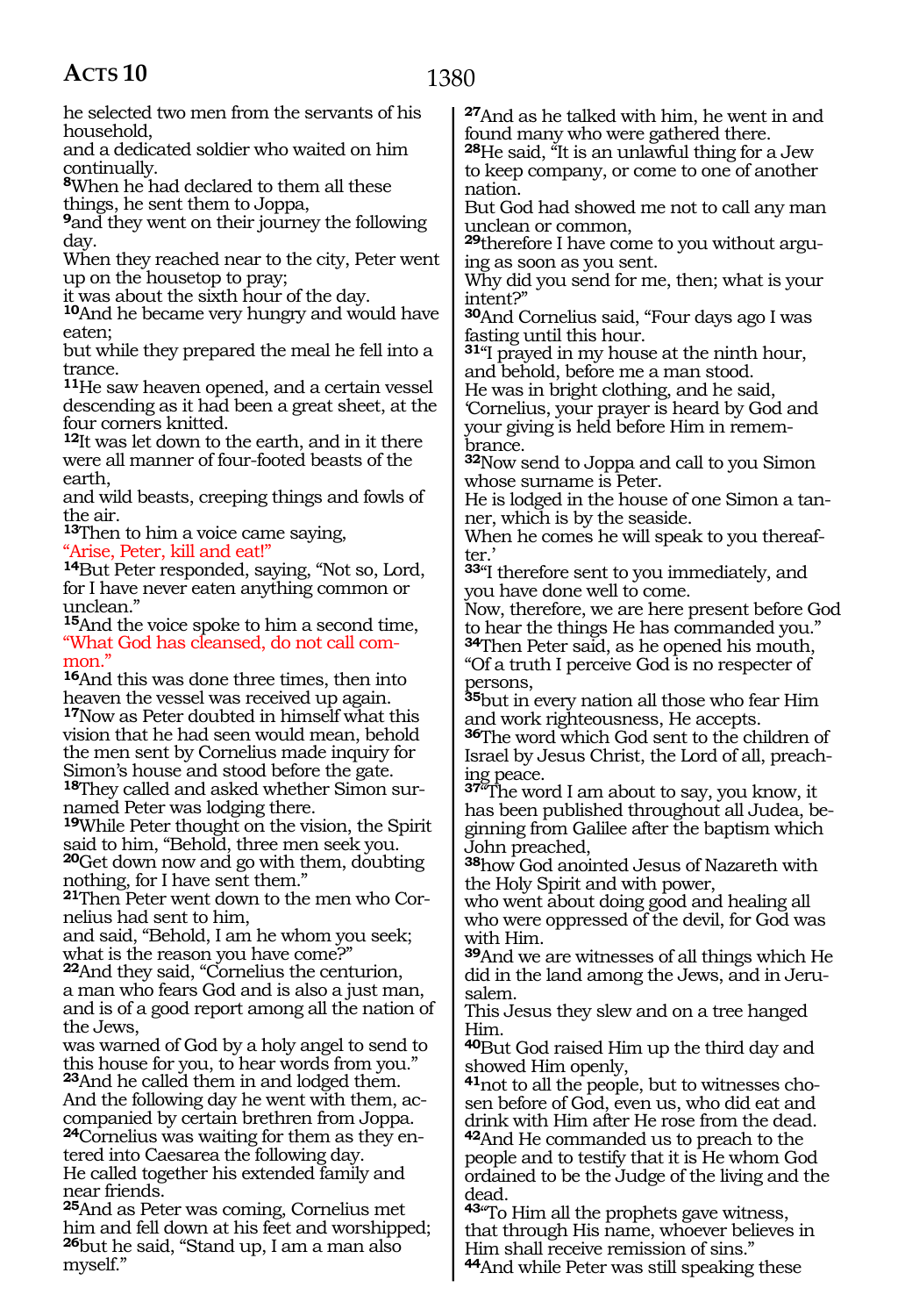words, on all who heard the word he spoke, the Holy Spirit came.

**45**And all of the circumcised Jews who believed were astonished, because on the Gentiles also was poured out the gift of the Holy Spirit,

**<sup>46</sup>**for they heard them speak with tongues and magnify God.

**<sup>47</sup>**Then Peter answered, "Can any man forbid water that they should be baptized, who have received the Holy Spirit as well as us?"

**48**And then he commanded that they be baptized in the Lord's name;

then they requested that he remain certain days.

#### **CWDS Bible Quotes**

- *1. Keep praying, keep giving even when nothing seems to be happening, you are building altars of memorial, you will be remembered.*
- *2. Prayer and generosity is a potent combination that unlocks heaven and opens doors to you that were previously inaccessible.*
- *3. Your answers may be locked up in others; your prosperity in people, your destiny in your connections; God will connect you to the right people as conduits to convey the releases He has in store for you.*
- *4. There may be someone carrying the fire you need; you may just need to find them.*
- *5. Prayer builds bridges, breaks down barriers and connects people in the spirit.*
- *6. Religion limits you to tradition and knowledge, relationship opens you up to God.*
- *7. God truly owns you when you are willing to lose you to embrace the inconceivable; but God.*
- *8. Flesh will always seek to drown the voice of the Spirit, but a heart for obedience pulls down, dismantles and destroys the voice of the flesh.*
- *9. When obedience to God is a lifestyle, then encounters with God will be the style of your life and your daily experience.*
- *10. Your experiences and encounters with God are personal but not private, invite your relatives and friends to His table.*
- *11. The God who is touching you seeks to touch through you; never miss a moment to express Him.*
- *12. Never mistake your channel for your source, or you will miss your supply when your channel is gone; give all the glory to God.*
- *13. God will break the law to break into the hearts and break out on the people if you will break away with Him.*
- *14. If it is about God, it is about the word, the works, the prophets, our witness and your divine encounters which in summary is all about Jesus: His death, burial and resurrection.*
- *15. Release yourself to the work of God; He is doing far beyond what you anticipate of Him. Break free, He is ready to break out.*
- *16. Seed your obedience to see God's gracious magnificence.*
- *17. You are reserved about baptising with water yet God is unrestrained with His Fire.*

#### **PRAYER POINTS**

• Lord Jesus, remember the faithful on their knees today and answer their prayers, in the name of Jesus.

- Faithful God, You are no man's debtor; let every generous heart receive supernatural provision today and every gift into the kingdom receive kingdom recognition. Amen.
- God of relationship, connect every believer with the people designated to unlocking their destiny, in the name of Jesus.
- Holy Spirit, I speak divine positioning to every believer today; place them in churches and with leaders who will help them grow and unlock their destinies. Amen.
- Merciful Father, answer the sincere prayers of hearts searching for you; remember those who are demonically locked in impossible situations, addiction and concubine life; build bridges to their eternity today. Amen.

#### **GOD** is working in Caesarea,<br> **Giving familiar position in you,**<br>
Civing familiar position with an **Giving, forgiveness, bearing witness, By the power of the Holy Ghost. Send a witness to every nation; If you are Christians this will show; And when a famine affects your nation, Your seeds will bear fruits unto you.**

#### ACTS 11

**<sup>1</sup>**The apostles and brethren in Judea heard that the Gentiles had also received God's word.

**<sup>2</sup>**And when Peter returned to Jerusalem, those who were circumcised contended with him, saying,

**<sup>3</sup>**"You went in to uncircumcised men and you ate with them."

**<sup>4</sup>**Then Peter rehearsed the matter from the beginning, and in the order of events he ex- plained it to them,

**<sup>5</sup>**saying, "I was in the city of Joppa praying, and while in a trance, I saw this vision; a certain vessel let down from heaven by the four corners, as if it was a great sheet. It came to me, and when I fastened my eyes on it,

**<sup>6</sup>**I considered and saw four-footed beasts, along with wild beasts, creeping things, and fowls of the air let down to me.

**7**"And I heard a voice saying to me, 'Arise, Peter, butcher and eat!'

**<sup>8</sup>**But I said, 'Not so, Lord, for into my mouth has entered nothing common and unclean.' **<sup>9</sup>**But the voice answered me from heaven,

'Do not call common what God has cleansed.' **<sup>10</sup>**And this was done three times and it was drawn up into heaven again.

**<sup>11</sup>**"And three men had already come to the house where I was, sent to me from Caesarea. **<sup>12</sup>**And the Spirit prompted me go with them, not doubting anything;

moreover, six brethren accompanied me. And we entered into this man's house and he showed us how he had seen an angel there who stood before him,

**<sup>13</sup>**"and how the angel said to him, 'Send men to Joppa and call Simon, whose surname is Peter,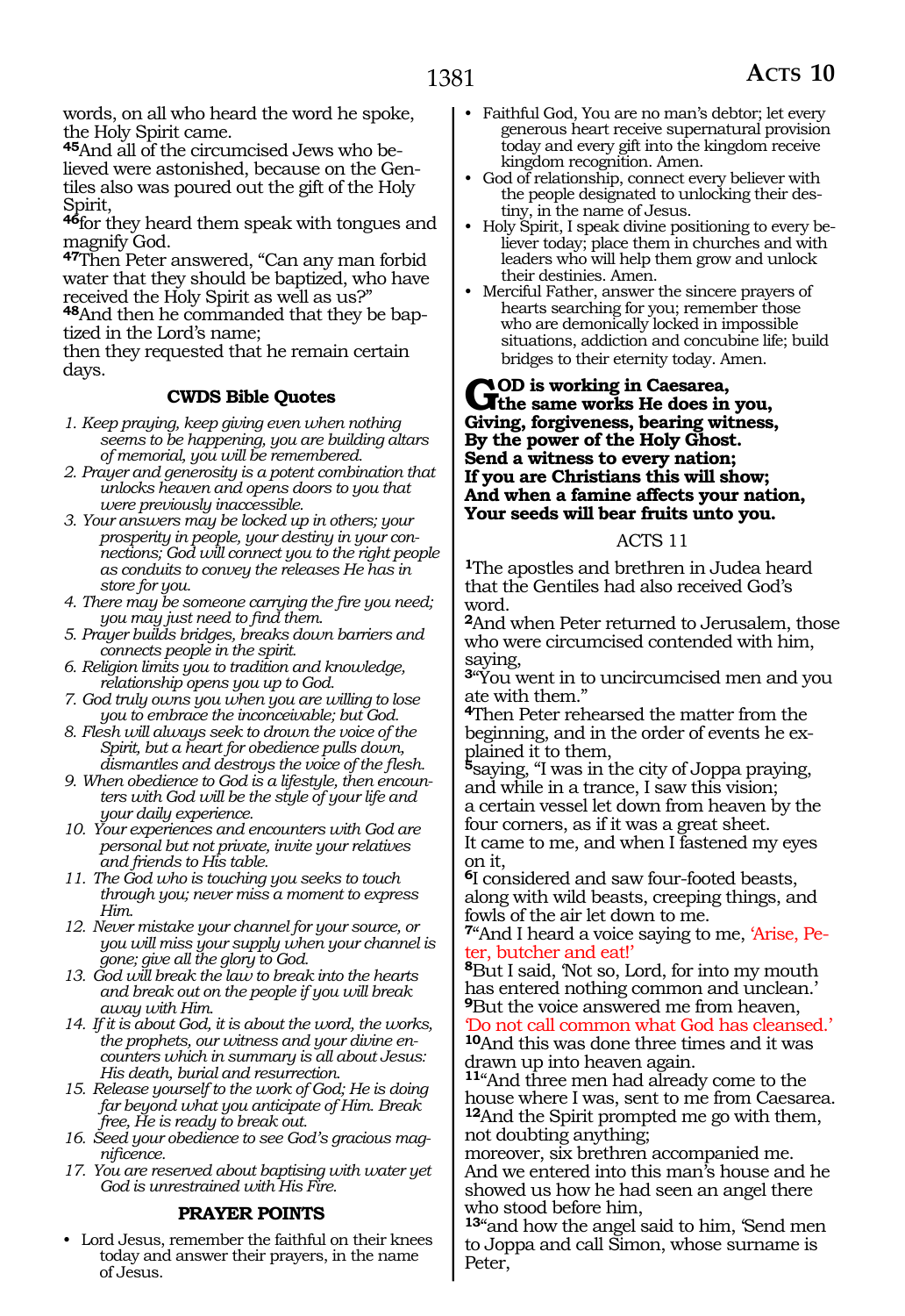**<sup>14</sup>**and he will tell you words by which you will be saved and your household.'

**<sup>15</sup>**And as I began to speak to them the Holy Ghost fell on them, as He came on us at the beginning;

#### **<sup>16</sup>**and I remembered the Lord's word, 'John indeed baptized with water, but with the Holy Ghost you shall be baptized.'

**<sup>17</sup>**Forasmuch as God gave them the same gift as He gave us who believed on Christ, what was I that I could withstand God?"

*And Peter made himself accountable to them.* **<sup>18</sup>**And when they heard these things they held their peace and glorified God, and said,

"Then God has granted to the Gentiles repentance to life."

**<sup>19</sup>**Now those who were scattered abroad by the persecution that arose about Stephen, travelled as far as Phoenicia, Cyprus and Anti-

och, preaching the word to the Jews only. **<sup>20</sup>**And some of them were men of Cyprus and Cyrene which, when they had come to Antioch, spoke to the Grecians, preaching the Lord Jesus and His word.

**<sup>21</sup>**And the hand of the Lord was with them, and a great number believed and turned to the Lord.

**<sup>22</sup>**Then the news of these things came to the church in Jerusalem.

And they sent Barnabas that he should go as far as Antioch to them.

**<sup>23</sup>**When he came and saw the grace of God, he was glad and exhorted them all that with purpose of heart they would cling to the Lord.

**<sup>24</sup>**For he was a good man, full of faith and of the Holy Ghost, and much people were added to the Lord.

**<sup>25</sup>**Then Barnabas left out to seek Saul at Tar- sus.

**<sup>26</sup>**And when he had found him, he brought him to Antioch.

And it came to pass that they assembled themselves with the church for a whole year. There they taught many people, and in Antioch the disciples were first called Christians. **27**And in those days prophets came from Jerusalem to Antioch.

**<sup>28</sup>**And one of them stood up,

his name was Agabus, and he signified by the Spirit that throughout all the world there would be a great famine.

It came to pass in the days of Claudius Caesar;

**29**and as the disciples were able, they undertook to send relief to the brethren who dwelt in Judea.

**<sup>30</sup>**And this they did; they sent it to the elders by the hand of Barnabas and Saul. *A just return on the seeds sown in them.*

#### **CWDS Bible Quotes**

*1. Always flow with the Holy Ghost; they can argue with your spirit and question your motives but they cannot argue with the Holy Spirit.*

- *2. Whatever God gives to you is yours for all peoples, for nothing is really yours until you are free to give it away; the blessings of Abraham was his for all nations.*
- *3. If God cannot work it through you, He will work around you to get it to them. It is best to acknowledge that it is His working in you; not yours or your works.*
- *4. Persecution causes pursuance of purpose. Comfort within the walls projects attention to self; discomfort projects attention from self to God and positions self to pursue the pleasure and will of God.*
- *5. Fruitfulness and fulfilment is the greatest medicine for the pain of persecution.*
- *6. Your progress is no reason to be prideful; remain accountable.*
- *7. God may propel and promote you by grace, but He establishes you by the anointing in the body.*
- *8. Your greatest recognition may come from those you refuse to recognize; (the disciples were first called Christians in Antioch among the Gentiles whom the Jewish believers struggled with.)*
- *9. Your ministry may one day become your minister; those you feed may one day be the ones to supply your needs.*

*10. Treat ministry to every person with equal importance; you may not know their importance to you, but recognize their importance to God and to the move of God.* 

#### **PRAYER POINTS**

- Holy Spirt, my friend and counsellor, I am willing to be vilified for walking in obedience with You. Amen.
- My Lord Jesus, help me to give freely of what I have received freely of You; give to me the nations. Amen.
- Marvellous Lord, let me never be a roadblock for what You desire to do; I will hear You. I will be pliable in your hands. Amen.
- My Father God, I want You to find me faithful wherever I am and whatever my state is. Amen.
- Holy Spirit, make me fruitful for My Father; assuage my pain with abundant fruit, in the name of Jesus. Amen.

#### **I**T was the days in church history<br> **I**When the church was in a daze,<br>
For Herod slew James with the sword, **t was the days in church history When the church was in a daze, and Peter he bound in chains.**

**But God delivered Peter in an amazing way,**

**While disbelieving believers were on their knees in prayer.**

**"You are mad," is what they all exclaimed, When during united prayer Peter was delivered safe.**

#### **And as they praised Herod as a god in those days,**

**He was smitten by an angel and worms left him dazed.**

#### ACTS 12

**<sup>1</sup>**Now about that time King Herod stretched out his hands to vex some of the church, **<sup>2</sup>**and he killed James the brother of John with the sword.

**<sup>3</sup>**And because he saw it pleased the Jews,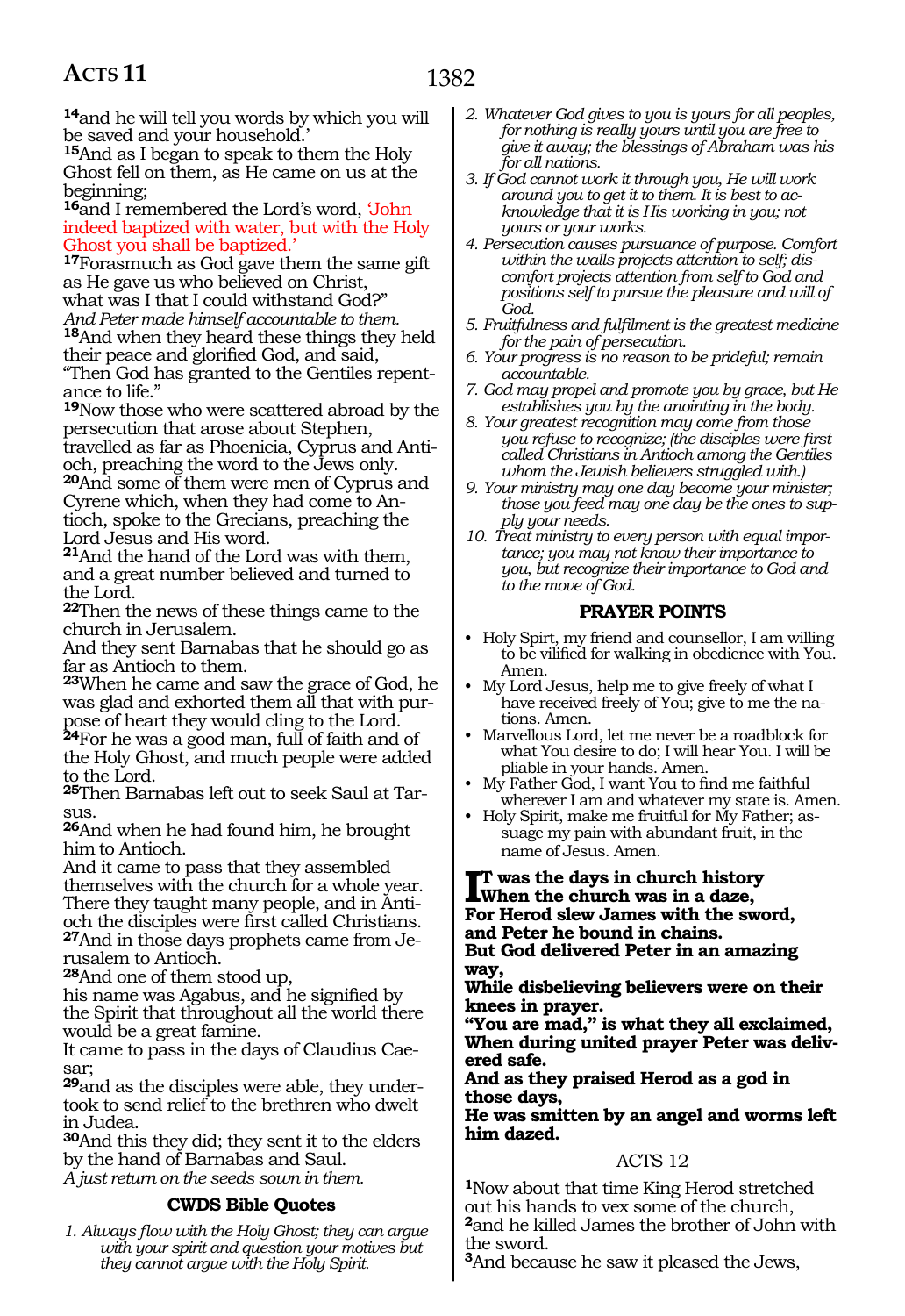he proceeded to take Peter also.

At that time were the days of unleavened bread,

**<sup>4</sup>**and when he arrested Peter, he placed him in prison and left him there.

And he was delivered to four squads of soldiers to be kept,

intending to bring him out after Passover. **<sup>5</sup>**But prayer was made to God by the church

without ceasing for him. *Their faith was severely challenged, but they challenged Peter's prison walls with their prayers.* **<sup>6</sup>**And when Herod would have brought him out,

Peter was sleeping that same night bound, securely chained between two soldiers; *vigilantly guarded, protected, kept tight.*

The keepers kept the prison door outside. *It looked hopeless to man, but, no, not for Christ.* **<sup>7</sup>**And the angel of the Lord came to him; there in the prison a light shined.

And he touched Peter on the side and raised him up, saying, "Quickly arise!"

And his chains fell from his hands.

**<sup>8</sup>**And to him the angel said, "Strap on your sandals; wrap your belt around you." And he said again to him as he did this, "Put your garments on you and follow me." **<sup>9</sup>**And he went out and followed the angel's

lead. At the time he did not know that it was

true, what the angel did on that day, but he thought he saw a vision *for he was completely in a daze.*

*For he was tightly guarded.*

**10**And when they were past the first and second ward, they came to the iron gate that led outward, leading to the city;

and it opened to them of its own accord. And they went out and passed on through one street, and immediately the angel departed. **<sup>11</sup>**And when Peter came out of his daze, he said,

"Now I know assuredly the Lord has sent His angel and has delivered me out of Herod's hands, and from the evil expectations of all the Jews."

**<sup>12</sup>**And when he had considered this, he came to the house of Mary, the mother of John whose surname was Mark.

Many were gathered there in united prayer. **<sup>13</sup>**And as Peter knocked at the door of the gate, a young woman named Rhoda came to answer.

**<sup>14</sup>**And when she knew Peter's voice, she did not open the door for joy, but ran in and told how Peter stood at the gate.

**<sup>15</sup>**And they responded, "You are mad," *and gave her a derisive gaze.*

*Yes, this is why they had gathered to pray, Yet now it happened, and they were all dazed and bewildered.*

So when she constantly affirmed it was he, they finally conceded, "It is his angel."

**<sup>16</sup>**But Peter continued knocking, and when they had opened the door they saw it was Peter,

and they were amazed and astonished *beyond belief.*

**<sup>17</sup>**And he beckoned to them to be still. Then he declared how the Lord brought him

to them out of prison.

Then he said, "Go show these things to the brethren and James."

And he departed and went to another place. **<sup>18</sup>**Now as soon as it was day, the soldiers were bewildered in no small way,

confused at what had become of Peter. **<sup>19</sup>**And when Herod sought but could not find him, they examined the keepers about this and commanded that they be put to death. And Herod went from Judea to Caesarea and resided there.

**20**And he was highly displeased with the people of Sidon and Tyre.

But they came to him unitedly, having made Blastus, the king's chamberlain, their friend. They desired peace because their country was nourished by the country of the king's.

**<sup>21</sup>**And on a set day Herod, arrayed in his royal robe, sat on his throne,

and he made an oration to them.

**<sup>22</sup>**And the people gave a shout, saying, "This is the voice of a god and not a man."

**<sup>23</sup>**And he was smitten immediately by the angel of the Lord because he did not give the glory to God;

and he was eaten by worms and he died. *@Yes, as they gazed on him in those days, Awe was transformed into stares of daze;*

*And horror replaced their idolizing gaze As they saw to their bewilderment, their idol being* 

*disgraced.*<br>24But the word of God grew and multiplied, **25**and from Jerusalem, Barnabas and Saul returned when they had fulfilled their ministry, and they took with them John whose surname was Mark.

#### **CWDS Bible Quotes**

- *1. They will confidently come at you from the top, but remain confident that your God is above all powers and thrones; He will defend you from His place far above them all.*
- *2. Their evil intentions for you cannot abort or cause God's expression and purpose for you to expire.*
- *3. They may secure you for themselves, but they cannot secure you or themselves from God. They touch you they offend your security and make themselves insecure.*
- *4. It may not happen in your time, but it will definitely happen in His time and on time. There is never a late day in eternity.*
- *5. Your prayers may have assured it, but it may not necessarily secure it immediately; your faith does.*
- *6. There are no chains, or prison door, or guards, or bondage, or demons that can hold you bound when Christ sets you free.*
- *7. When you are being delivered, your enemies will*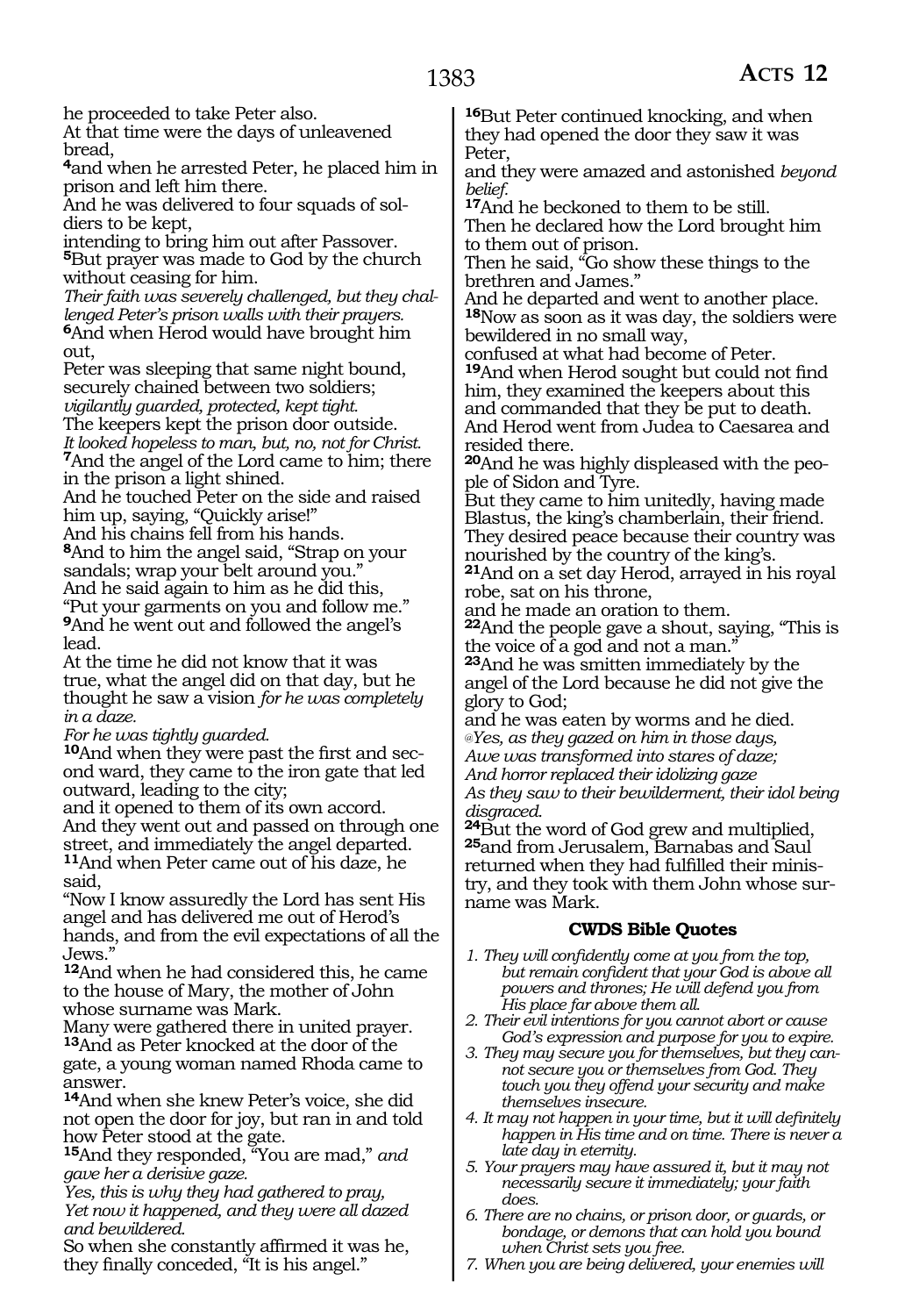*wake up to realize their worst nightmare is being wide awake.*

- *8. There is no army that can out-power a single angel, there are no walls or gates to bar heaven's emissary; there is no person that can out smart them, and no situation too far out for them.*
- *9. God is about to do things that will amaze you, and make you think that you are dreaming; wake up! It is real; it is God!*
- *10. God will turn their evil expectation into astonishment and your pain into an expression of His praise and magnificence.*
- *11. Pray expecting God to answer what you ask Him for, in the way you have asked; be surprised if it does not happen, not that it does.*
- *12. Corporate prayers will gather fragmented faith and bring astounding results.*
- *13. Be amazed at the works of God from the words of the ones you agonized for; it is the testimony we all celebrate.*
- *14. When the Lord moves, those who are assigned against you will not have an answer.*
- *15. Consider your frailty when you fight God, consider your frame when you incite God; consider the folly of your pride when you pretend God.*
- *16. Fight the word of God you will diminish, it will multiply; try to kill the works of God, you will die, it lives.*

#### **PRAYER POINTS**

- I rejoice that my Lord is seated in the highest place; far above all principalities and powers and their human cohorts; hallelujah. Amen.
- Vindicate me Lord with extraordinary success, in the name of Jesus. Overturn every plot against me. Amen.
- My situation is not hidden from You Lord; You will deliver me. Amen.
- My Father my God, use me to confuse and confound Your enemies; perfect everything concerning me. Amen.
- Thank You Jesus that it is settled; I know You hear me and that settles it for me. Amen. Amen.

#### **NWARD Christian soldiers marching as to war,**

**With the cross of Jesus going on before; Separated by the Spirit, bringing light to all,**

**And he who said, "I see," shown blind and bound to fall.**

**Love the law of Moses, but it justifies no one.**

**By Him who God has raised up, forgiveness of sin has come.**

**Onward beyond the envy of the once receptive Jews;**

**Onward to Iconium, filled with joy and the good news.**

#### ACTS 13

**1**Now there were in the church at Antioch certain teachers and prophets:

as Barnabas, and Simeon called Niger, Lucius of Cyrene, and Manaen who had been brought up with Herod the ruler, and Saul.

**2**And as they fasted and prayed and ministered to the Lord, the Holy Ghost said,

"Separate Me Barnabas and Saul for the work<br>I have called them to; onward they must go." <sup>3</sup>And when they had fasted and prayed that day,

they laid hands on them and sent them away. **<sup>4</sup>**Having being sent forth by the Holy Spirit, they departed onward to Seleucia,

and from there they sailed to Cyprus. **<sup>5</sup>**And they stopped at Salamis there they preached the word of God in the synagogues of the Jews; they also had John as their assistant.

**6**And when they had passed through the island and had come to Paphos, they found a certain sorcerer there,

a false prophet, a Jew named Barjesus, and also a deputy of the country to which they came.

**<sup>7</sup>**The deputy's name was Sergius Paulus, and he was a prudent man.

He called for Barnabas and Saul and desired to hear the word of God.

**8**But Elymas the sorcerer, for so was the interpretation of his name, withstood them, seeking to turn the deputy from the faith.

**<sup>9</sup>**Then Saul, who is called Paul, filled with the Holy Spirit, set his eyes on him, *for he knew that onward the word must go,*

**<sup>10</sup>**said, "O, full of subtlety and mischief, child of the devil;

you enemy of all righteousness, will you per- vert the right ways of the Lord?

**<sup>11</sup>**Now, behold, the hand of the Lord is on you, and you shall be blind, not seeing the sun for a season."

And a mist and darkness fell on his eyes, and he went about seeking someone to lead him by the hand.

*The light of truth came to him but left him blind and confused.*

**<sup>12</sup>**And the deputy believed, when he saw what was done, being astonished at the Lord's doctrine.

**<sup>13</sup>**And Paul and his company left that land, loosing from Paphos.

With the truth they marched on and to Perga in Pamphylia they came.

And John departed from them and returned to Jerusalem in those days.

**<sup>14</sup>**When they had departed from Perga, they marched onwards to Pisidian Antioch.

They went into the synagogue on the Sabbath day and there they sat down.

**<sup>15</sup>**And after the reading of the law and the prophets, the rulers of the synagogue sent to them, saying, "You men and brethren, if you have any word of exhortation, speak now!" **<sup>16</sup>**Then Paul stood up and beckoning with his hand, said, "Men of Israel, you who fear God, give audience.

**17**The God of this people Israel chose our fathers of old and exalted the people when they dwelt as strangers in Egypt, as you know, and with a high arm, He brought them out of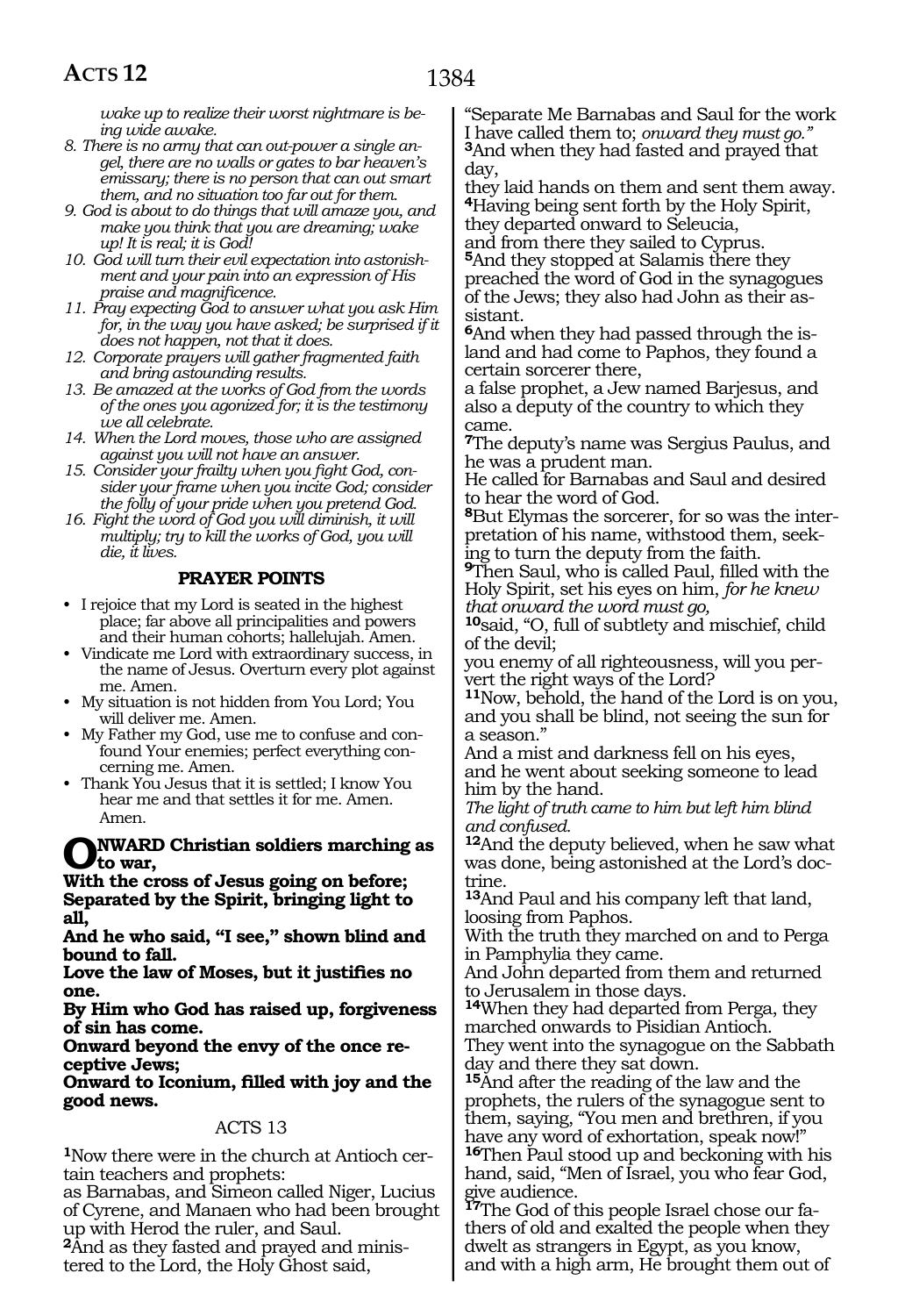it.

**18**About the space of forty years, he was patient with their poor manners in the wilderness.

**<sup>19</sup>**"And when He had destroyed seven nations in the land of Canaan, He divided it to them by lot,

**<sup>20</sup>**and He gave them judges thereafter for about four hundred and fifty years, until Samuel the prophet.

**<sup>21</sup>**And afterwards they desired a king, and God gave them Saul the son of Kish, a man of the tribe of Benjamin, and he ruled for forty years. **<sup>22</sup>**And when He had removed him, He raised up David to be king

to whom He attested, 'I have found David, the son of Jesse, a man after My own heart; he will do My will.'

**<sup>23</sup>**"According to His promise, God has raised up a Saviour to Israel of this man's seed, Jesus.

**24**When John had preached before His coming, the baptism of repentance to all the people Israel, and as John fulfilled his course, he asked,

**<sup>25</sup>**'Who do you think that I am? I am not He, but there comes One after me whose shoe buckle I am not worthy to loose.'

**<sup>26</sup>**Men and brethren, children of the stock of Abraham,

whoever among you fears God, to you is sent the word of salvation.

**<sup>27</sup>**"For those who dwell at Jerusalem and their rulers, because they did not know Him, nor yet the words of the prophets, which are read every Sabbath day there,

have fulfilled them by condemning Him; **<sup>28</sup>**and though they did not find in Him any cause of death, yet they desired Pilate that He be killed.

**<sup>29</sup>**And when they had fulfilled all that was written of Him,

they took Him down from the tree and laid Him in a sepulchre.

**<sup>30</sup>**But God raised Him from the dead. **<sup>31</sup>**He was seen many days by those who came with Him from Galilee to Jerusalem,

and they are His witnesses to the people. **<sup>32</sup>**"We declare this glad tiding to you,

how the promise He made to the fathers, **<sup>33</sup>**God had fulfilled to us His children, in that He raised Jesus again.

As it is written in the second psalm, 'You are My Son; this day I have begotten You.' **34**And as He raised Him from the dead to re-

turn to corruption no more,

He said in this manner, 'I will give You the sure mercies of David.'

**<sup>35</sup>**He said also in another psalm, 'You will not suffer Your Holy One to see corruption.' **<sup>36</sup>**But David fell asleep, after he served his generation by the will of God.

He was burried with his fathers and he saw corruption,

**37**but He whom God raised again saw no corruption.

**<sup>38</sup>**Know this men and brethren, that through this Man is preached the forgiveness of sins, **<sup>39</sup>**and by Him all who believe are justified from all things

from which you could not be justified by the law of Moses.

**<sup>40</sup>**Beware, therefore, lest what the prophets spoke of comes upon you.

**41**'Behold, you despisers, and wonder and perish, for I work, a work in your days. A work that you will not believe, even though a man declare it to you.'"

**<sup>42</sup>**And when the Jews had left the synagogue, the Gentiles desired that to them the words might be preached the next Sabbath.

**<sup>43</sup>**Now when the congregation had gone, many of the Jews followed Paul and Barnabas along with religious proselytes,

and speaking to them, they persuaded them all to continue in God's grace.

**<sup>44</sup>**And on the next Sabbath, almost the whole city came to hear the word of God.

**<sup>45</sup>**And when the Jews saw the multitudes, they were filled with envy and spoke against those things that Paul had spoken,

contradicting and blaspheming and refuting the things Paul had said.

**<sup>46</sup>**Then Paul and Barnabas grew bold and said, "It is necessary that God's word should be first spoken to you,

but since you put it from you, and judge yourselves unworthy of everlasting life,

*we march onwards with the truth*, we turn to the Gentiles.

**<sup>47</sup>**For so has the Lord commanded, saying, 'I have sent you to be a light to the Gentiles, that you may minister salvation, onwards to the ends of the earth.'"

**<sup>48</sup>**And the Gentiles were glad to hear what he said and glorified the word of God, and all who were ordained to eternal life believed.

**<sup>49</sup>**And the word went onward; it was pro- claimed in all regions throughout.

**50**But the Jews stirred up devout and honor-<br>able women and the chief men of the city<br>and raised persecution against Paul and Barn-

abas, and expelled them from their coasts.

**<sup>51</sup>**But they shook off the dust of their feet against them, and went onward with God's word.

Yes, they marched onward and came to Iconium with the word of truth.

**<sup>52</sup>**And the disciples were filled with joy and with the Holy Ghost.

### **CWDS Bible Quotes**

- *1. When your life seems at a standstill, you are being graced with time to pray; when you pray heaven stands still and gives divine breakthrough and clarity of direction.*
- *2. Seek the Lord in committed prayer and fasting and the Lord will seek you out for His assignment.*
- *3. The laying on of hands is not laying on of burdens*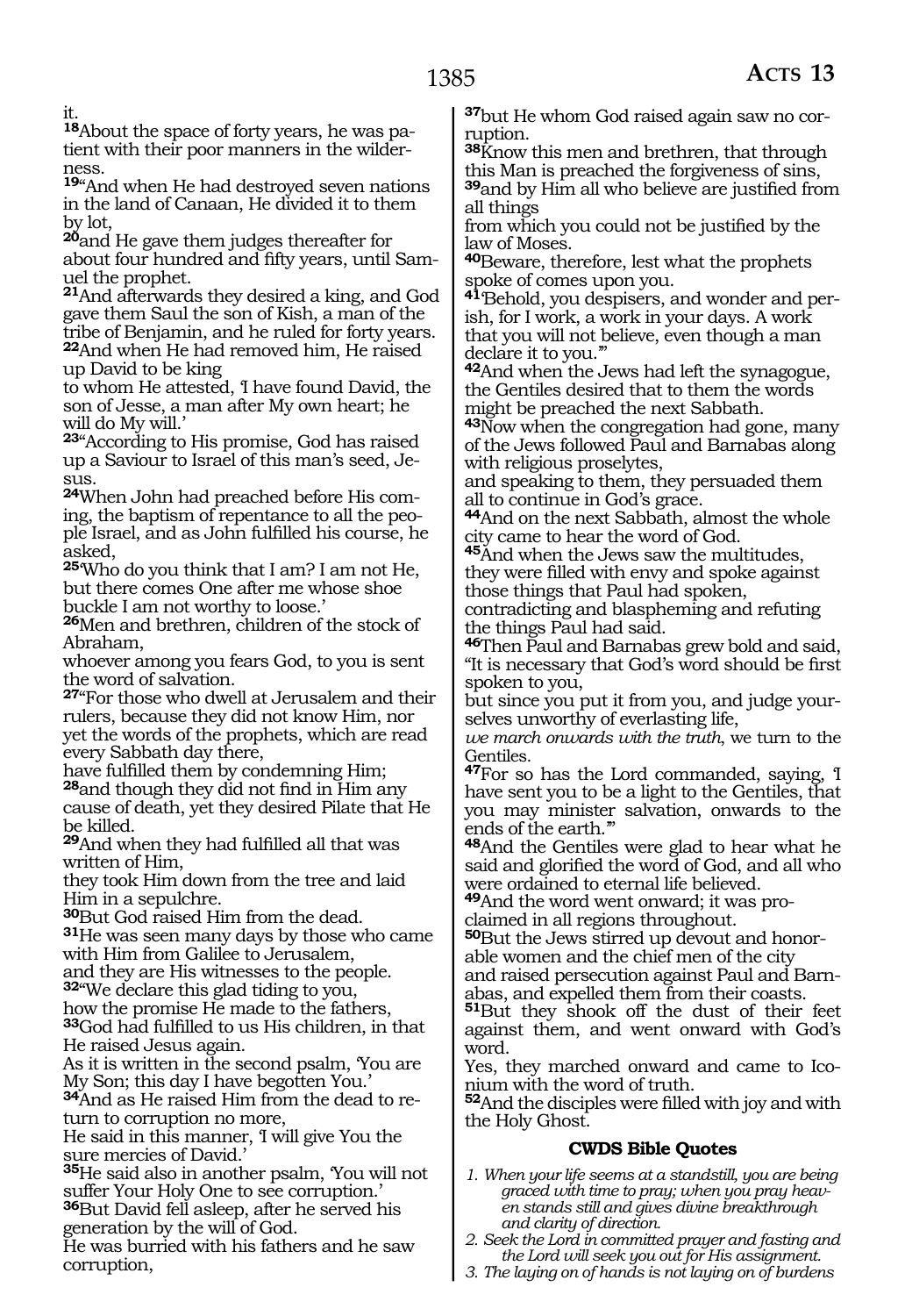*but release into the freedom of the call and the impartation of gifts and empowerment for it.*

- *4. If you use your vision to block the sight of others your manifest blindness will bridge their faith.*
- *5. Present Christ through the natural things that proclaim Him; they can relate to their history and heroes so relate them to Jesus.*
- *6. It is impossible to accept the prophets without embracing the Christ they presented and represented.*
- *7. Innocence does not translate to absolution on earth, but it is justification in heaven before God and His vindication of you before man.*
- *8. They will give you hell on earth and kill you with no earthly reasons, but it is because the devil cannot reason with your anointing.*
- *9. God raises your purpose above death when He raises the dead to fulfil your purpose.*
- *10. The prophets speak of the word and are dead; the Word speaks and He cannot be corrupted.*
- *11. Not because your witness is unquestionable, means it will be believed; commit to ensure your witness is spoken and recorded in time even if it is refuted.*
- *12. You have no control over how your witness is received but it is not your witness unless it is revealed; you must speak it.*
- *13. They refuse to fight the envy and conceit they carry so they fight you and the good news you carry that fights for them.*
- *14. When contradiction has no conviction or justification but covetousness, then it is self-condemnation.*
- *15. They may shut down your ministry but cannot shut down the move of the Holy Spirit and His ministry of joy in your heart. When your ministry is His ministry they can shut you in but they cannot shut you up or shut it down.*

#### **PRAYER POINTS**

- Power to pray and fast until heaven moves, be upon the church and upon believers today, in the name of Jesus.
- Holy Spirit, let the wisdom to stir up the anointing in prayer, rest in the spirits of ministers. Amen.
- Power of the living God, let every gift transferred by the laying on of hands be stirred up in this moment. Amen.
- Most powerful God, let every person deliberately blocking the faith of others, receive angelic fire now; elevate them to humility. Amen.
- Power to teach and to witness effectively, be the portion of believers today. Amen.

**COMMIT** to men the things of God<br> **Complete with signs and wonders done,**<br> **Put do not commit veugalize to men But do not commit yourselves to man, they will change just like the wind. When they pick you up and dash you down and pelt your bodies with missiles and stones,**

**Hard to die, they will see you live, For the word of God must go onward still. Battered and bruised and left for dead You will bounce right back, and go on, right on ahead.**

#### ACTS 14

**1**In Iconium, they went together into the synagogue of the Jews,

and a great multitude, both of Jews and Greeks, believed the word they spoke. **2**But the unbelieving Jews stirred up the Gentiles,

and perverted their minds against the brethren;

**<sup>3</sup>**but they spoke the word of the Lord boldly there, abiding there for a long time.

And the Lord gave testimony to the word of His grace,

and granted signs and wonders to be done by their hands.

**<sup>4</sup>**But the multitude of the city was divided; part held with the Jews and part with the apostles.

**<sup>5</sup>**And when both the Gentiles and the Jews with the rulers made an assault to use them despitefully and to stone them,

**<sup>6</sup>**they were aware of it and fled to Lystra; and they went to Derbe, cities of Lycaonia, and to the region that is all around near them, **<sup>7</sup>** and preached the gospel to them.

**8**And there was a certain man at Lystra, impotent in his feet;

he was crippled from his mother's womb, and therefore he never walked.

**9**He heard Paul speak, and when Paul observed him, he perceived that he had faith to be healed.

**<sup>10</sup>**He said with a loud voice, "Stand upright on your feet."

The man leaped up and walked.

**<sup>11</sup>**And when the people saw what Paul had done, they lifted up their voices as one, saying in the speech of Lycaonia,

"The gods are come down to us in the likeness of man."

**<sup>12</sup>**And they called Barnabas, "Jupiter" and called Paul, "Mercurius," because he was the main speaker.

**<sup>13</sup>**Then the priest of Jupiter, who was before the city, brought oxen and garlands to the gates

and would have done sacrifice with the people. **<sup>14</sup>**But they ripped their clothes at this grievous mistake, and they ran in among the people, crying out,

**<sup>15</sup>**saying, "Sirs, why do you do these things you do?

We also are men of subjective flesh with you and we speak to you that you should turn away from these vanities to the living God, who made the heaven, the earth, the sea and the land and all things in them,

**<sup>16</sup>**"and who in times past allowed all nations to walk in their own ways.

**17**Nevertheless, He did not leave Himself without a witness,

in that He did good, and from heaven He gave rain and fruitful seasons,

filling our hearts with food and gladness." **<sup>18</sup>**And so with these things that he said Paul only scarcely managed to restrain the

people that they did not sacrifice to them as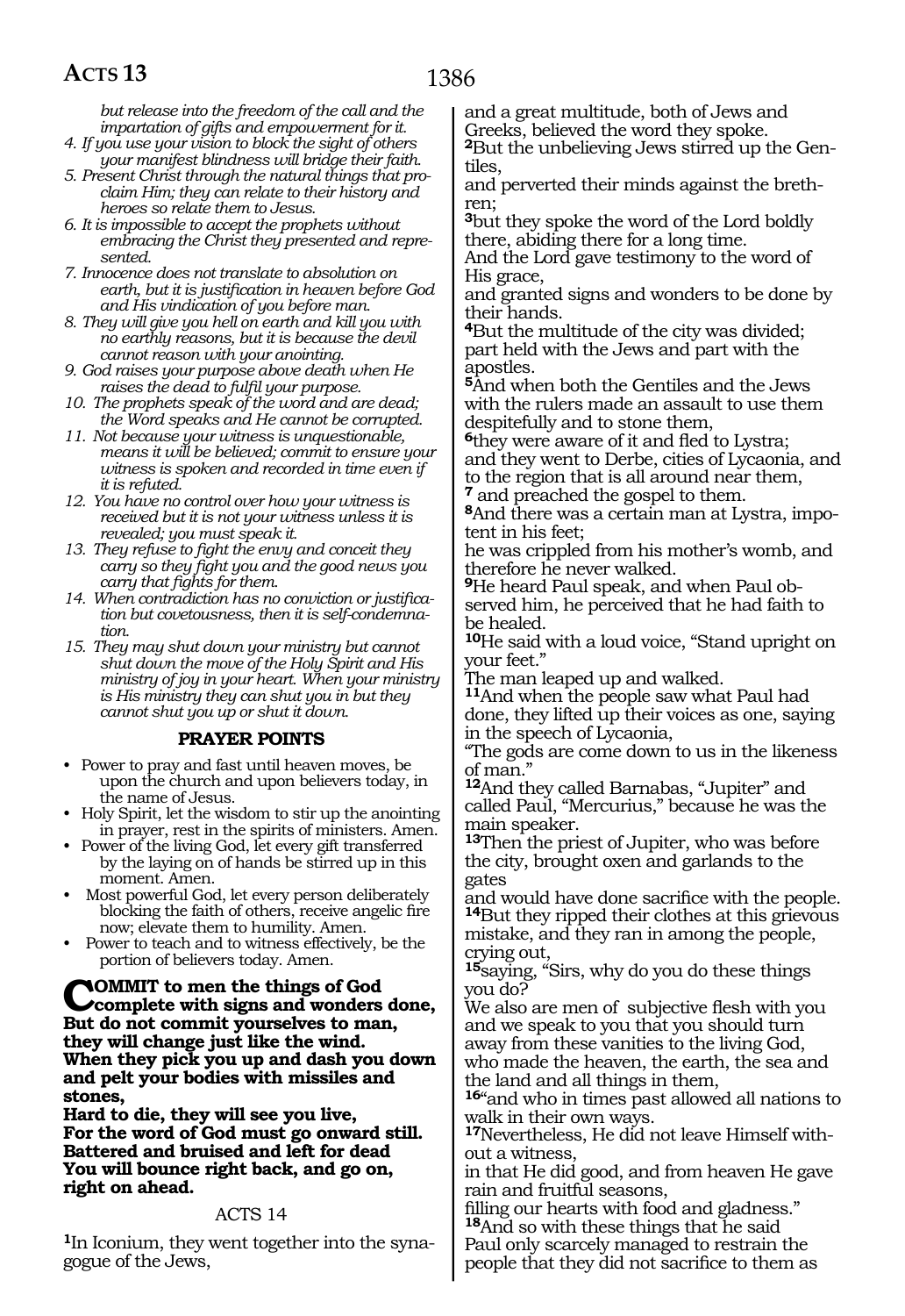gods.

**<sup>19</sup>**And from Antioch and Iconium certain Jews came and persuaded the people, who were only just restrained,

and they stoned Paul and drew him out of the city, supposing that he was dead.

**<sup>20</sup>**But as the disciples stood all around him, he rose up and into the city he came again. Then he and Barnabas departed into Derbe the next day. And they preached the gospel in that city right away.

*@Pick me up and toss me down;* 

*Cast upon me your stones;*

*I shall not die, I will live and declare the works of the Lord, amen.*

**21**And when they had taught many, they returned to Lystra again and to Iconium and

Antioch, *no, no running away.* **<sup>22</sup>**They confirmed the souls of the disciples and exhorted them to continue in the faith, and that through much tribulation they should enter the kingdom of God.

**<sup>23</sup>**And when they had ordained elders in every church and had prayed with fasting, they commended them to the Lord on whom

they believed and were assured.

**<sup>24</sup>**And they passed through Pisidia after then, and into Pamphylia they came.

**<sup>25</sup>**And when they had preached the word in Perga, they went down to Attalia,

**<sup>26</sup>**and from there sailed to Antioch.

It was at Antioch that they had been commended to the grace of God for the work they fulfilled.

**<sup>27</sup>**And when they had come and gathered the church, they rehearsed to them all that God did with them,

how He had opened the door of faith to the Gentiles

**<sup>28</sup>**and they resided there with the disciples for a long time.

#### **CWDS Bible Quotes**

- *1. Not because your works are good means your reception will be great and hospitable; not because the miracles are pronounced and undeniable means the people will not denounce you.*
- *2. If the only reason they stone you is because they are unable to find a reason to stone you, they will still be unreasonable and stone you; demonic agitation has no reasoning.*
- *3. Your good word and good work may advocate for and defend them, but it may not defend you from them.*

*4. Your faith to be healed attracts healing to you faster than the length of your wait to be healed.*

- *5. If your faith to be healed attracts the attention of the man of God, how much more the attention, admiration and action of God?*
- *6. Men will take the glory that belongs to God and retrofit their gods with it; refuse to allow them to use you and your works in their rituals.*
- *7. Humility will keep you focused on your mission, when your mission and the people you minister to have shifted focus from God to you.*
- *8. When ministry exalts you above God, run to that place of humility, rush to His grace and lower*

*your wings, so that the focus may be on God only.*

- *9. Every focus on you is the perfect opportunity to switch the focus to Christ; every miracle you perform or stardom you attain is a platform to preach the good news.*
- *10. Never swallow praise or you may vomit up stones; the same persons who lavish you with offering and adulation are the same to shower you with abuse, denunciation and stones.*
- *11. Ministry may be rough but rewarding; the price of blood bears the fruit of souls.*
- *12. If you are already dead to the flesh, stones to flesh cannot kill you again, or break your spirit or ministry.*
- *13. It is futile to stone a dead man; if he wakes up on this side of glory, he takes glory on to resume his work, if he wakes up on the other side he lives glory.*
- *14. It is not finished until it is over; you may be down but never out, damaged but never done.*
- *15. Turn your test into testimonies to strengthen the brethren; your vibrant passion after your vigorous storms and death's valley tells everyone victory is not an experience, it is a lifestyle.*
- *16. Solid ministers and strong ministries value covering; someone to report to and a place to rest and be rejuvenated.*

#### **PRAYER POINTS**

- Father forgive everyone who hardens their heart to the obvious truth of the gospel; have mercy on them and remove the demonic veil of darkness. Amen.
- Truth that breaks chains and sets free, liberate every soul who is in the manipulative grip of the devil, in the name of Jesus.
- Loving Father, heal the wounds of ministers, especially those received in the house of their friends. Amen.
- By the power in the blood of Jesus, I stir up the faith to be healed in the heart of every sick person believing for their miracle; let heaven ignite on their behalf. Amen.
- I send fire into every gathering using the glory that belongs to God to celebrate demons, in the name of Jesus.

#### **He knew what He was doing Since the very world began, When He gave circumcision to the Jews and designed the Gentiles' salvation. Why burden men with tradition? Why put a yoke around their necks, to whom God has given the Holy Spirit and purified their hearts by faith? Why do you tempt the Lord God? And brethren, why contend? Why this mood?**

**He knew the good work He was doing or rather, He works all things out for good. Separate now, but know He is still in control of you.**

#### ACTS 15

**<sup>1</sup>**And certain men who came down from Judea taught the brethren, and said, "Except you are circumcised after Moses' manner, you cannot be saved."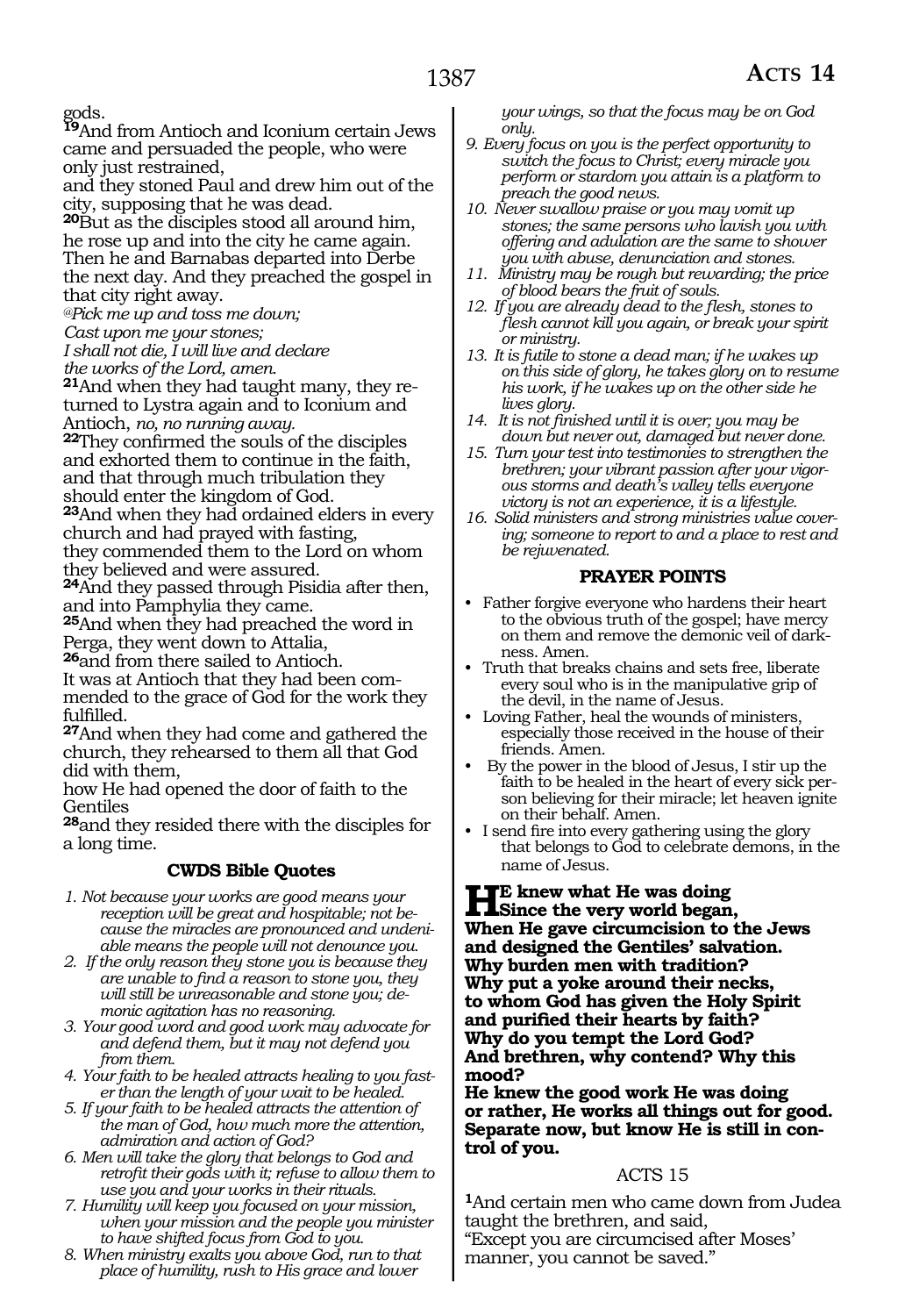**<sup>2</sup>**When therefore Paul and Barnabas had no small dissension and disputation with them, they determined that Paul, Barnabas and certain others should go up to Jerusalem to see the apostles and elders about this question.

**<sup>3</sup>**And being brought on their way, by the church,

they passed through Phoenicia and Samaria, declaring the conversion of the Gentiles there; and this caused great joy to all the brethren.

**<sup>4</sup>**And when they were come to Jerusalem, they were received by the church, and by the apostles and elders;

and they declared all things God had done. **<sup>5</sup>**And there rose up certain who believed of the sect of the Pharisees

who said that it was necessary to circumcise these and to command them to keep the law of Moses.

**<sup>6</sup>**Together the apostles and elders came to contemplate this matter.

**<sup>7</sup>**And when there had been much disputing about it, Peter stood up and said,

"Men and brethren, you know how a good while ago God made a choice among us that the Gentiles by my mouth should hear the gospel and believe.

**8**God, who knows the hearts, bears them witness, giving them the Holy Spirit

as He did to us before,

**9**putting no difference between us both, purifying their hearts by faith.

**<sup>10</sup>**Now therefore, why do you tempt God in this manner,

putting a yoke on the disciples' necks which neither us nor our fathers were able to bear?

**<sup>11</sup>**"But we believe that through the Lord Jesus Christ, by grace, we shall be saved even as they."

**<sup>12</sup>**And all the multitude kept silence then, and listened intently to Barnabas and Paul, declaring what wonders and miracles God had worked among the Gentiles by them.

**13**And after they had finished, James answered, saying,

"Men and brethren, listen to me a while. **<sup>14</sup>**Simon had declared to us how God at first visited the Gentiles to take out of them a people for His name.

**<sup>15</sup>**"And to this the words of the prophets agree, as it is written,

**<sup>16</sup>**'After this I will return,

and will build again the tabernacle of David that is fallen down,

and I will build again the ruins thereof, and I will set it up at that time

**<sup>17</sup>**that all mankind might seek after the

Lord, and all the Gentiles, on whom My name is called,'

says the Lord who does all these things. **<sup>18</sup>**God has known all His works from the be- ginning of the world. **<sup>19</sup>**"Therefore my sentence is that we do not trouble those who from among the Gentiles are turned to God,

**<sup>20</sup>**but that we write to them that they abstain from the pollutions of idols and from fornication and things strangled, and also from blood.

**<sup>21</sup>**For Moses, from the days of old, has in every city those who preach him, being read in the synagogues every Sabbath day."

**<sup>22</sup>**Then it pleased the apostles and elders, with the whole church, to send with Paul and Barnabas to Antioch, chosen men of their own congregation;

namely, Judas surnamed Barsabbas and Silas; all chief men among the brethren. **<sup>23</sup>**And they wrote letters by them after this manner,

"The apostles, elders and the brethren send greetings to the brethren of the Gentiles in Antioch, Syria and Cilicia.

**<sup>24</sup>**Forasmuch as we have heard that some of us have troubled you, with words; subverting your souls, saying, 'You must be circumcised and keep the law,'

to whom we gave no such commandment. **<sup>25</sup>**"Therefore being assembled here united, it seemed good to us to send chosen men now to you with our beloved Paul and Barnabas, **<sup>26</sup>**men who have hazarded their lives for the name of the Lord Jesus Christ.

**<sup>27</sup>**We have sent Judas and Silas therefore, who will also tell you the same things by mouth;

**<sup>28</sup>**for it seemed good to the Holy Ghost and also to us to lay no greater burden on you than these necessary things:

**<sup>29</sup>**that you abstain from meat offered to idols, from blood and from things strangled, and from fornication.

If you keep yourself from these, you shall do well; now fare well."

**<sup>30</sup>**So when they were dismissed, they came to Antioch;

and when they had gathered the multitude together, they delivered the epistle to them. **<sup>31</sup>**When the people had read it they rejoiced for

the consolation.

**32**And Judas and Silas being prophets themselves, exhorted the brethren with many words, confirming them.

**<sup>33</sup>**After they had remained a while, they were released to return in peace from the brethren to the apostles in Judea.<br><sup>34</sup>However it pleased Silas to remain.

**35**And Paul and Barnabas continued in Antioch, teaching and preaching the word of the Lord, with many others.

**<sup>36</sup>**And after some days Paul said to Barnabas, "Let us go again to visit our brethren in every city we have preached the word of the Lord, and there see how they are doing." **<sup>37</sup>**But Barnabas determined to take John

Mark with them,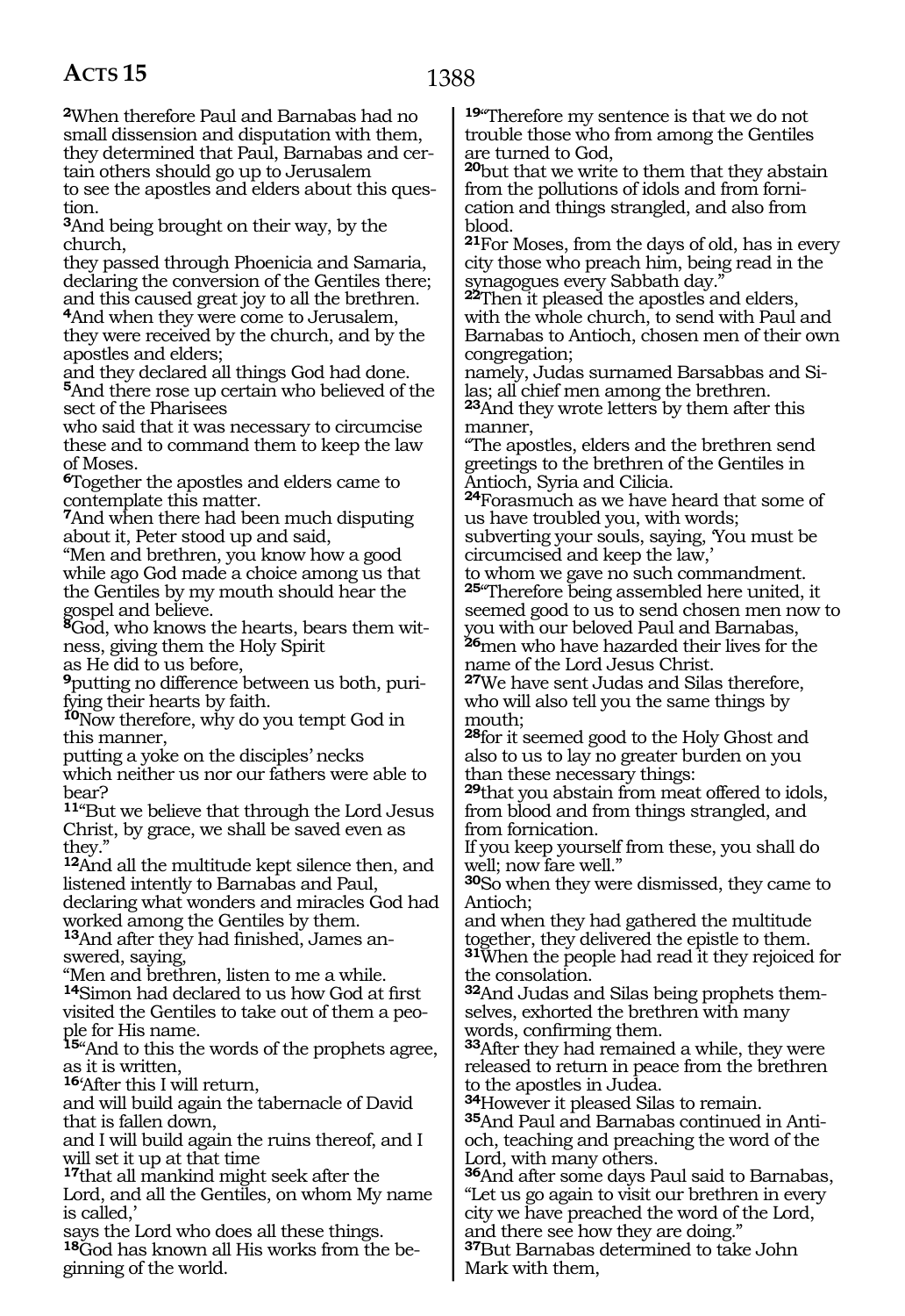**<sup>38</sup>**but Paul thought that it was not advisable to take him,

for he departed from them at Pamphylia and did not go with them to the work. **39**And their difference of opinion was so in-

tense that they departed from each other. Barnabas took Mark and sailed to Cyprus, **40**and Paul chose Silas and went on his journey, being recommended by the brethren to God's grace.

**41**And he went through Syria and Cilicia, confirming every church.

*They separated from each other but were together in God's work!* 

#### **CWDS Bible Quotes**

- *1. When you wrap Christ in tradition, you wring and wrest salvation from believers.*
- *2. Religion restricts and puts patents on what Jesus Christ has freely given; religion steals all the joy and freedom that salvation generously affords.*
- *3. The Holy Spirit precisely answers the question of religion in forums where He Himself cannot be questioned by religion.*
- *4. Religion is no easy yoke and therefore not the yoke of Jesus; it is self-imposed.*
- *5. Salvation is by grace, freely given by Jesus, yet it is restricted, regulated and withheld by religion.*
- *6. They will never hear the voice of the signs and wonders as long as the voice of religion is speaking loudly. Silence religion and signs and wonders will manifest.*
- *7. The clarity of the scriptures is blurred by the insanity of religion; hear God and let Him settle your heart.*
- *8. Do not answer for God unless you hear God or the Word; He is the answer to every question.*
- *9. An unfaithful messenger delivers his own message on the platform of others.*
- *10. Where the gospel is bound up in tradition it delivers bondage; where it is unbound from tradition it delivers people and frees the church to minister.*
- *11. Where there are differences among you, let it expand you rather than divide you; let it increase your reach rather than incense you and increase your bitterness.*
- *12. Division is positive if it divides to multiply and the end result is an expanded work and no residual bitterness.*

#### **PRAYER POINTS**

- Marvellous Lord, break the spirit of tradition over every church today; let every self imposed yoke be broken, in the name of Jesus.
- Joy of salvation, break every yoke and burden ministered to believers in the name of religion; we send freedom into every congregation that blocks salvation by self-imposed regulations.
- . Holy Spirit, break the backbone of religion and do a work in this day that religion cannot explain or ignore. Amen.
- I soak the church in the blood of Jesus and the fire of the Holy Ghost; let every chain and yoke including religion be broken, in the name of Jesus.
- Father, speak change to the hearts of every religious and proud organization restricting and limiting what You have freely given through Your death. Amen.

**SEND the light, the blessed gospel light**<br>
Let it shine, from shore to shore;<br>
Send the light and let its godiant begme **Send the light and let its radiant beam Light, Galatia, Philippi and more.**

**We have heard the Macedonian call today, Send the light; send the light!**

**Lydia needs to hear it; send it despite your chains,**

**Send the light; send the light!**

**The woman with the evil spirit needs to be freed**

**And the keeper of the prison needs to believe.**

**Sing praises though imprisoned and in agony**

**Or just sing to someone whose soul has a need.**

**Send the light, send the light!**

#### ACTS 16

**<sup>1</sup>**Then he went *(brought the light)* to Derbe and Lystra and there he saw,

a certain disciple named Timotheus, the son of a Jewess believer and a Greek. **<sup>2</sup>**He had a good report of the brethren who were at Lystra and Iconium;

**<sup>3</sup>**Paul wanted him to travel with him *to spread the light around.*

He took him and circumcised him because of the Jews who were in those quarters, and because they knew that his father was a Greek. **<sup>4</sup>**So from city to city they went, delivering the decrees to those ordained of the apostles and elders of Jerusalem.

**5**And so the churches in those days were established in faith,

and they increased in number daily.

**<sup>6</sup>**When they had gone through Phrygia, and the region of Galatia,

they were forbidden of the Holy Ghost to preach the word in Asia.

**<sup>7</sup>**After they had come to Mysia, they would have gone to Bithynia,

but the Spirit forbade them, so they passed them by and went on;

**<sup>8</sup>**and they passed by Mysia, and came to Troas.

**<sup>9</sup>**And there appeared a vision to Paul in the night:

there stood a man of Macedonia who implored him to come there, saying, "Come over to Macedonia, come and help us here!" *Send the light, send the light!*

**10**And after he had seen the vision, we immediately endeavoured to go into Macedonia knowing that this is what the Lord was leading us to do,

that the Lord had surely called us, to preach the gospel there.

**<sup>11</sup>**Therefore for Troas we set sail, and went with a straight course unto Samothrace, and unto Neapolis the next day.

**<sup>12</sup>**From there we sailed to Phillipi, the chief city of that part of Macedonia; and it was also a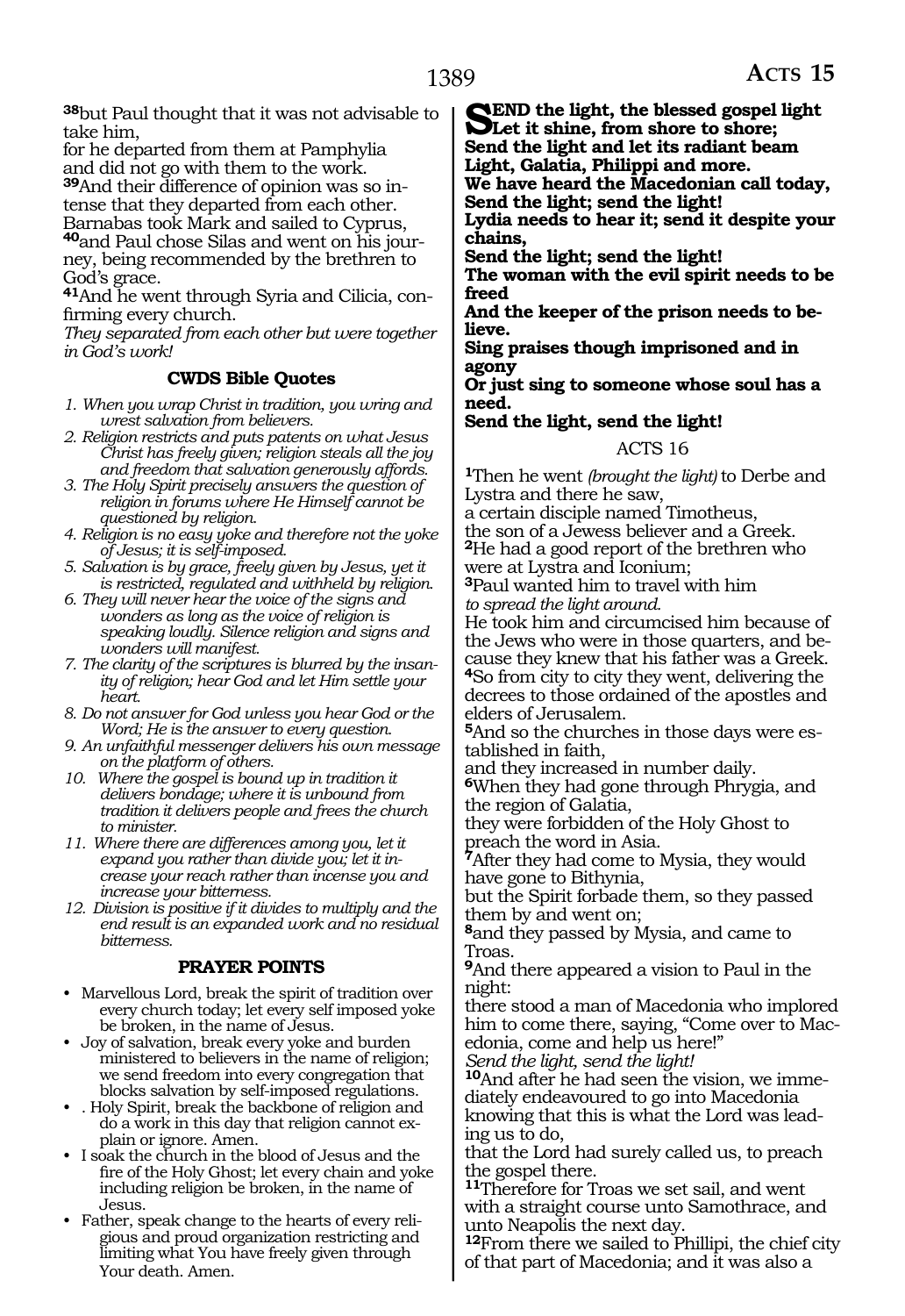1390

colony.

And we were in that city abiding for certain days.

**<sup>13</sup>**Then on the Sabbath we went out of the city to the riverside where prayer was to be made, and we sat down and spoke to the women who resorted to that place.

**<sup>14</sup>**And a certain woman named Lydia, who sold purple,

who was of the city of Thyatira and who worshipped God, heard our voice;

the Lord opened her heart, and she gave high regard to all the things Paul has spoken; *the light had dawned inside!*

**15**And she and her household were then baptized.

And she desired of us, saying, "If you judge me to be faithful to the Lord, come into my house and stay a while." And she constrained us.

**<sup>16</sup>**And it so happened, as we went to pray, a certain woman met us who was possessed with a spirit of divination,

and by her soothsaying she brought her masters much gain.

**17**She followed Paul and us and cried out, saying:

"These men are servants of the most high God who show to us the way of salvation!" **<sup>18</sup>**She did this for many days.

But Paul, being grieved by this woman, turned and said to the spirit, "In the name of Jesus Christ I command you, come out of her!"

And he came out the same hour.

**<sup>19</sup>**And her masters saw the change in this woman that Jesus (the light) had made. When they saw their hope of gain was gone, **<sup>20</sup>**they caught Paul and Silas and drew them into the market place to the rulers and magistrates,

saying, "These men, being Jews, trouble our city exceedingly,

**<sup>21</sup>**and teach customs which are not lawful for us to receive, neither to observe, being Romans."

**<sup>22</sup>**And the multitude rose against them. And the magistrates then tore their clothes, and commanded to beat them.

**<sup>23</sup>**And when they had beat them with many stripes, they cast them into prison, and charged the jailer and said, "Keep them safely!"

**<sup>24</sup>**And when he received the charge, he thrust them into the inner prison, and in the stocks secured their feet.

**<sup>25</sup>**And at midnight Paul and Silas prayed and sang praises to God aloud,

and the prisoners heard them.

**<sup>26</sup>**And suddenly there was a great earthquake, which shook the prison's foundations, and immediately, all the doors were opened.

*Praises brought them opened doors* and loosed every prisoner's bands.

**<sup>27</sup>**And the keeper of the prison, waking up from sleep, saw the prison doors open, and would have killed himself immediately supposing that the prisoners had all fled away. **<sup>28</sup>**But Paul cried with a loud voice, and said, "Do not harm yourself this day, for we are all

here."

**<sup>29</sup>**And he called for a light and sprang in, and came to them trembling,

and he fell down at the feet of Paul and Silas, *for the light he had clearly seen.*

**<sup>30</sup>**And he brought them out and said, "Sirs, what must I do to be saved?"

**<sup>31</sup>**And they said, "You must believe on the Lord Jesus Christ, and you and all your household shall be saved."

**<sup>32</sup>**And they spoke the Lord's word to him, and to all his house.

**<sup>33</sup>**And he took them that same hour of night and washed their stripes; and he and his house was immediately baptized.

**<sup>34</sup>**And when he brought them into his house, he set a meal before them to eat,

and he rejoiced believing in God, and all his house too believed.

**<sup>35</sup>**And the magistrates sent the sergeants to release them when it was day, saying, "Let those men go!"

**<sup>36</sup>**And the keeper of the prison told this to Paul,

saying, "The magistrates have sent the sergeants to let you go; now go in peace."

**<sup>37</sup>**Paul said, "We are uncondemned Romans, yet they beat us openly and have cast us into prison; now do they seek to thrust us out privately?

No, but let them come themselves and fetch us out publicly."

**<sup>38</sup>**And the sergeants told his words to the magistrates.

And they feared when they heard that they were Roman citizens.

**<sup>39</sup>**They came and sought forgiveness of them, and brought them out of the city,

and they begged them to leave the city.

**40**And they went out from the prison, and entered into Lydia's house;

and when they had seen the brethren, they comforted them and left.

#### **CWDS Bible Quotes**

- *1. It may not matter to you or to your relationship with God, but it is a matter of heart if it matters to them; they may ignore your message if you ignore what matters to them.*
- *2. You may not be able to reach them until you respond to them; you may not be able to please yourself and plead your Christ. It may hurt temporality, but do it if it helps them to heal.*
- *3. You may miss opportunities to see the church on fire and growing if you are not flexible with your approach.*
- *4. The Lord orders your every move but particularly your next move; stop, lay it at His feet, seek Him.*
- *5. God will place peoples and communities in your heart; if He owns your heart you will respond heartily even if it is challenging.*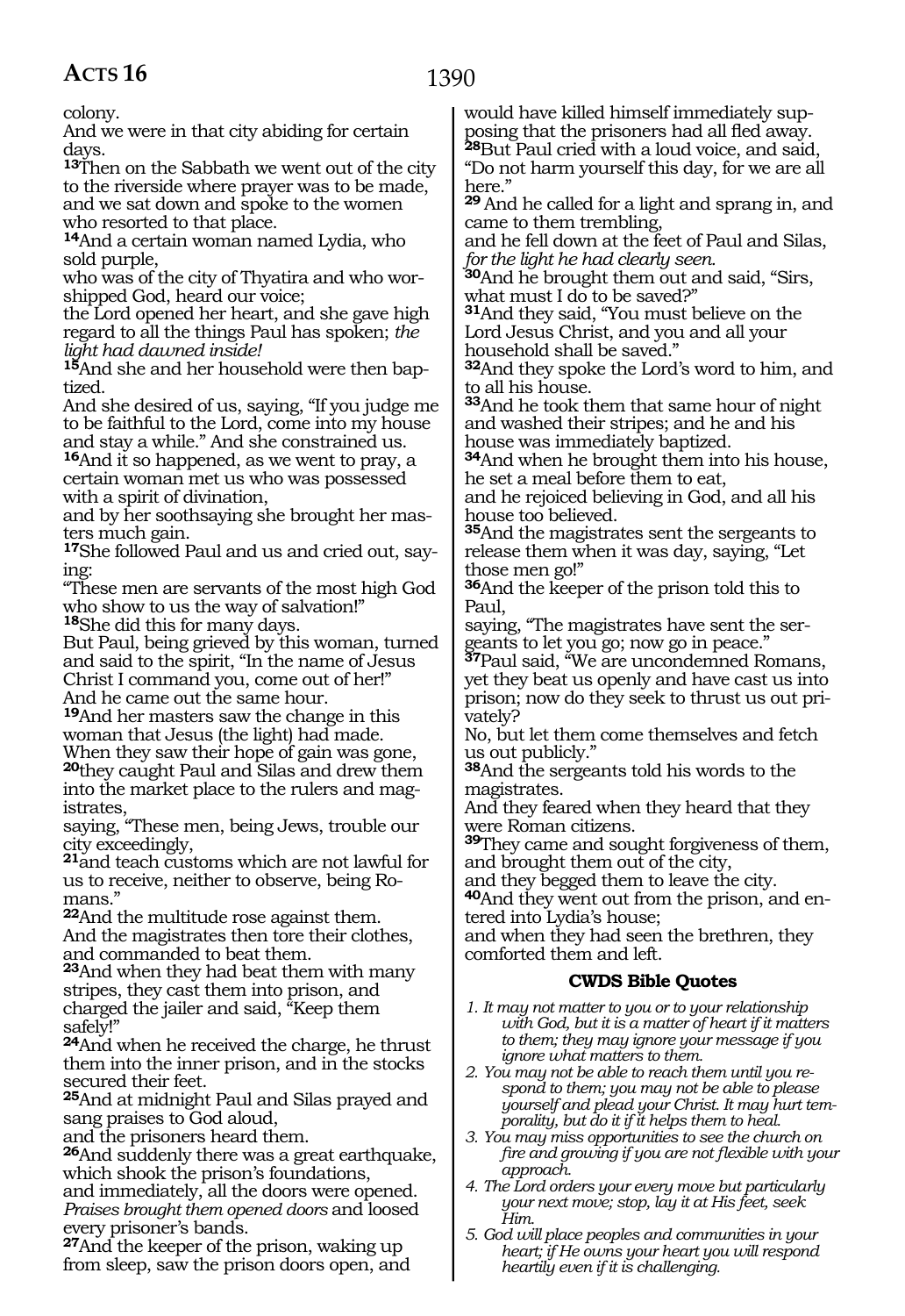- *6. If it is good for you, it is good for your household; if it is the only option for you, you have no option but to bring your household to the truth and to hear the word.*
- *7. If they are in it for the money they lose it when the money source dries up.*
- *8. You may bind the messenger but the message has an independent life; it continues freely in freedom still bringing freedom.*
- *9. They may be saying the right things, but for the wrong reasons with the wrong spirit; silence them.*
- *10. The spirit of the world keeps you bound if they can profit from you; they will persecute anyone who dares to set you free.*
- *11. One of the most strident opposition to the gospel is the spirit of mammon; the world trades bondage, sin and death for money.*
- *12. Be willing and ready to take stripes for the release of others and to be bound for the freedom of your world.*
- *13. Your situation is as dismal as your understanding of God and your power to praise; put your situation in context with God and contest it with praise.*
- *14. The jail cannot hold you if it cannot hold your prayer; bondage cannot bind you if it cannot bind your praise.*
- *15. Your presence in their prison shakes foundations and brings freedom to everyone.*
- *16. The world and all its gatekeepers have no power to keep the gospel bound, but the gospel has the power to set the world free.*
- *17. Every prison you face is a platform for ministry; there are prisoners and jailers with their households that need to be saved.*
- *18. If Rome knows how to take care of its citizens how much more heaven the kingdom of God; every satanic agent fears the citizenship of Christ that you bear.*
- *19. Kingdom citizens must understand their rights and privileges in the earth and use it to argument their case where necessary.*

#### **PRAYER POINTS**

- In the spirit of the Lord Jesus Christ, I speak sensitivity into the hearts of Christians to the mission field, in the name of Jesus.
- My Father, my God, help me to put You first in everything; I refuse to contaminate the gospel with my emotions or dogma. Amen.
- Wisdom to adjust for maximum impact, envelop believers today in the name of Jesus.
- Jesus, I acknowledge You for my next move, tell me what to do and how to go about it; direct my way I pray. Amen.
- Jesus my Lord, place what is in Your heart for those around me in my heart; I will pray, I will go; I will not be restrained. Amen.

#### **We know just Who we worship; My question is, do you?**

#### **Do you question our worship, and worship what you do not know?**

**Do you seek after every spirit:**

**Fortune-tellers, witchcraft and the demonic?**

**Certainly you entertain death with these habits.**

**Yet you seek to add the Lord to these, A God alienated by the things that you do.**

#### **Agreed? Yes, in your heart there is an altar, but to a God unknown to you.**

#### ACTS 17

**<sup>1</sup>**Now when they passed through Amphipolis and through Apolonia also,

they came to Thessalonica, where there was a synagogue of the Jews.

**<sup>2</sup>**And as Paul's custom was, he went in to them there and reasoned with them three Sabbath days.

He opened the Scriptures and shared, **<sup>3</sup>**alleging that, "It was necessary for Christ, firstly to suffer, and then to rise from the dead.

This Jesus whom I preach to you, He is the Christ Himself."

**<sup>4</sup>**And some of them believed and consorted with Paul and Silas:

a great multitude of the devout Greeks, and a good number of the chief women. **<sup>5</sup>**But the unbelieving Jews were moved with envy and took unto them certain men who were lewd, of the vulgar sort, a great company,

and they set all the city in an uproar. And they assaulted the house of Jason, and sought to bring them out to the people. **<sup>6</sup>**But when they did not find them, they went and drew Jason and certain brethren to the rulers of the city, and cried,

"These that turn the world upside down

are also come down here*,* **<sup>7</sup>**whom Jason here has received; and they all do contrary to Caesar's decrees,

asserting that Jesus is yet another king." **<sup>8</sup>**And this troubled the people and the rulers of the city when they heard these allegations. **<sup>9</sup>**And when they had taken security of Jason

and of the others, they let them go. **<sup>10</sup>**And the brethren immediately sent Paul and Silas away to Berea by night. They went into the synagogue of the Jews when they arrived and testified of Jesus.

**<sup>11</sup>**These people were more noble than those left in Thessalonica.

They received the word with readiness of mind and searched the Scriptures daily, to find whether those things they spoke were so. **<sup>12</sup>**Many of them believed therefore, including honorable women who were Greeks, and also a good number of men.

**<sup>13</sup>**But when the Jews of Thessalonica learnt that God's word was preached by Paul at Berea, they came and stirred up the people there also.

**<sup>14</sup>**Then the brethren immediately sent Paul away to go as it were by sea,

but there Silas and Timotheus remained. **<sup>15</sup>**And those who conducted Paul brought him to Athens.

He gave them a commandment to Silas and Timothy to come speedily to him and so they immediately departed.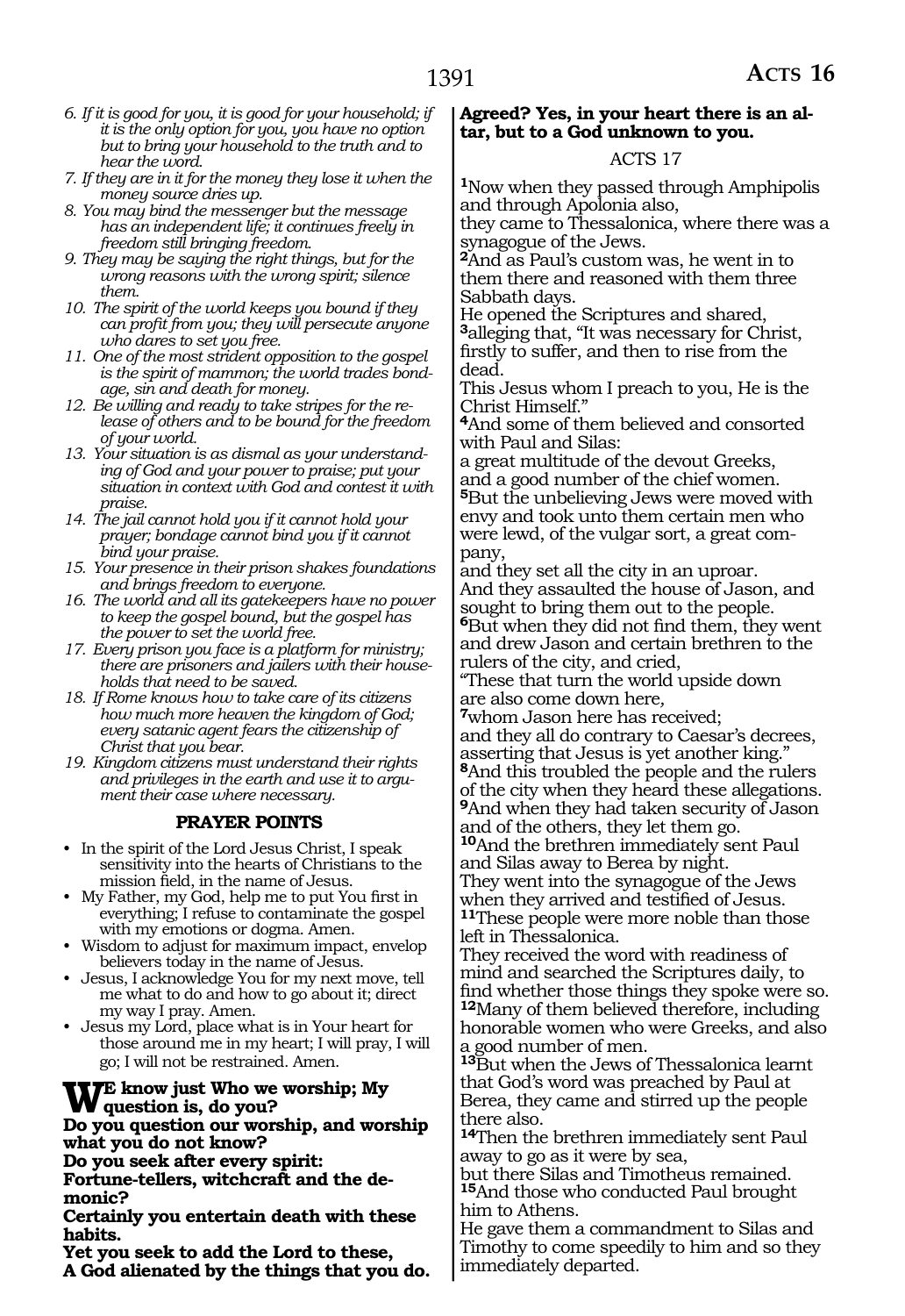**<sup>16</sup>**Now while Paul waited for them at Athens, his spirit was stirred in him when he saw the city wholly given to idolatry.

**<sup>17</sup>**Thus he disputed in the synagogue with the Jews and with devout persons,

and also with those who met there daily in the market place.

**<sup>18</sup>**Then certain philosophers of the Epicureans came to him;

others of the Stoicks too encountered him, some saying, "What will this babbler say?" And others said, "He seems to be setting forth a strange god,"

because he preached Jesus and the resurrection to them.

**<sup>19</sup>**And they took him and brought him to Areopagus and said, "May we know what the new doctrine that you are speaking of is? **<sup>20</sup>**For you bring certain strange things to our ears.

We would like to know what these things mean that we hear."

**<sup>21</sup>**For all the Athenians and strangers who were there spent their time in nothing else, but either to hear some new thing or to tell it. **<sup>22</sup>**And Paul stood up in the midst of Mars hill and said,

"You men of Athens, I perceive you are too superstitious in all things,

**<sup>23</sup>**for I passed by and beheld your devotions and I found an altar transcribed and it read: TO AN UNKNOWN GOD.

This God whom you ignorantly worship, I declare Him now to you in your midst.

**<sup>24</sup>**God who made the world and all things in it, seeing that He is the Lord of heaven and earth, does not dwell in temples made with hands, **<sup>25</sup>**neither is He worshipped with men's hands,

as if He needed anything.

**<sup>26</sup>**"He gives to everyone life and breath. He has made all nations of men of one blood to dwell upon all the face of the earth, and has determined the times before appointed and the bounds of their habitation,

**27**that they may seek the Lord God, if it is possible that He may be sought after and found by man,

though He is not far from each and all of us. **<sup>28</sup>**For in Him we live and move and have our existence, as certain also of your own poets have said;

for we are also His offspring.

**<sup>29</sup>**"Therefore then, as we are the offspring of God, we ought not to think that the Godhead is like gold or silver and artwork of man's device graven in stone.

**<sup>30</sup>**In the times of this ignorance God winked at, but now commands every man everywhere to repent,

**<sup>31</sup>**because He has appointed a day in which He will judge the world in righteousness, by that Man whom He has ordained.

And He has given assurance to all men in that He has raised Him from the dead."

**32**And when they heard of the resurrection of the dead some of them mocked but others said, "We will hear of this matter again." **<sup>33</sup>**So Paul departed from among them. **<sup>34</sup>**However certain men remained with them

and believed the words he said; Dionysius the Areopagite was among these,

also a woman called Damaris by name, and others with them that day.

#### **CWDS Bible Quotes**

- *1. Only the truth that is set free, can set free; release the truth, explain it, expound it, contend for it.*
- *2. For some people opportunity knocks; for others opportunity comes by knocking; it is created.*
- *3. Reason with everyone who will listen; illustrate and demonstrate the gospel; some will associate, some will appreciate, some will accept and some will believe.*
- *4. Your best reasoning will create animosity instead of acceptance from those in the bondage and bars of religion. You can reason with sinners but you cannot reason with religion.*
- *5. It is good to turn your world upside down for Jesus; it has been wrong-sided by the devil.*
- *6. Manipulation brings authority, and the masses into the mix, and uses them to fight personal battles.*
- *7. If you answer a matter before hearing it, it is to your shame; when you research the matter and search the scriptures seeking the Lord, it is to your glory and wisdom.*
- *8. To dismiss Jesus and eternity without hearing the full case in the scriptures and in His works is an eternal folly. Read the word of God, the Bible, before rejecting the Word, Jesus.*
- *9. Silent about their faith, yet evangelists for animosity and vindictiveness; see them every day; they spare no time to share the good news of their belief but they spare no cost and distance to destroy yours.*
- *10. Religion will do nothing to present the truth, but will do everything to defend a lie.*
- *11. Live at the place where your spirit is so stirred up by evil and satanic activity that it propels you to passionate response.*
- *12. Passivity is naivety; the sin you leave alone without doing anything about, accepts no bargain to leave you, your family and your household alone.*
- *13. Use your present platform to present Christ.*
- *14. Confusion is not the reason for exclusion but an opportunity for illumination and illustration of Christ.*
- *15. There is no problem with who they are seeking; there is a problem with how they are seeking.*
- *16. There is no problem with His reception of you, there is a problem with your perception of Him; He is not far off; you are His offspring.*

#### **PRAYER POINTS**

- Loving Savior, let me be faithful to my salvation; I refuse to be numbered among the many who have the good news but refuse to share it. Amen.
- Thank You Jesus for the opportunities You are bringing to me, I will grasp them; and for the opportunities You are impressing on me; I will go get them. Amen.
- Holy Spirit, place in the hearts of believers an audacious contention for the gospel. Amen.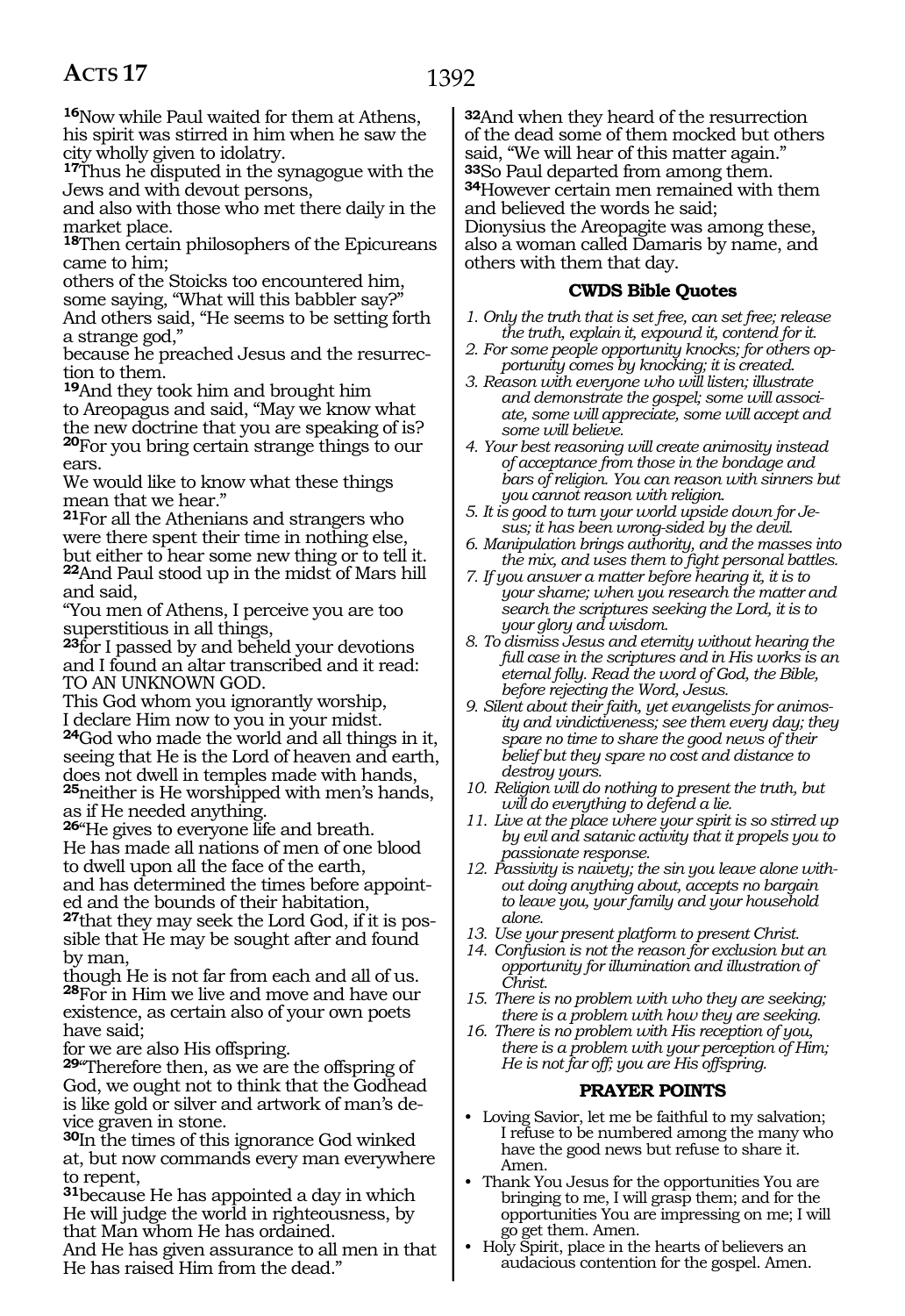- Merciful Father, break the back of religion, holding people captive to misleading traditions and beliefs, in the name of Jesus. Amen.
- Father God, I call forth world changers from within the nations; place the spirit of world impact for Christ into the hearts of people of all ages and lead them to fulfilment. Amen.

#### **THERE** is a pressing in the spirit, **A burden deep as passion grows, overwhelmingly intense, un-containable; I am compelled to make Christ known. When you are pressed within your spirit, The Lord will direct the fight; Search for the skilled and zesty Apollos. It pays to instruct them in the right.**

#### ACTS 18

**<sup>1</sup>**After these things Paul departed from Athens and he came to Corinth.

**<sup>2</sup>**There he found a certain Jew named Aquila who was born in Pontus, but came recently from Italy with his wife Priscilla.

He came down because Claudius had commanded the Jews to depart from Rome. **<sup>3</sup>**Paul came to them, and because he was of the same craft, he lodged with them in their house.

And there he worked with his hands, for their occupation was tent makers also. **4**And he reasoned in the synagogue every Sabbath, and persuaded the Jews and Greeks. **<sup>5</sup>**And when Silas and Timothy had arrived from Macedonia,

Paul had a pressing in his spirit, and he testified to Jews that Jesus was Christ.

**<sup>6</sup>**And when they blasphemed and opposed themselves,

he shook his garment and said to them, "From this moment, I go to the Gentiles. I am clean; your blood be upon your own heads."

**<sup>7</sup>**And he departed from there and entered then into a certain man's house whose name was Justus, one who was a worshipper of God, and whose house was next door to the synagogue.

**8**And Crispus, the chief ruler of the synagogue, with all his house believed on the Lord, and many of the Corinthians who heard believed and were baptized.

**<sup>9</sup>**Then the Lord spoke to Paul in a night vision, saying, "Do not be afraid, neither shall you remain silent;

#### **<sup>10</sup>**for I am with you and none shall hurt you, for I have much people in this city."

**<sup>11</sup>**And he continued there a year and six months among them, teaching the word of God.

**<sup>12</sup>**And when Gallio was the deputy of Achaia, the Jews made insurrection against Paul with one accord;

and they brought him to the judgment seat, **<sup>13</sup>**accusing him, saying, "This fellow persuades men to worship God contrary to the dictates of the law."

**<sup>14</sup>**But when Paul was about to open his mouth, Gallio responded and he spoke to the Jews, saying,

"If it was a matter of wrong or wicked lewdness, then I would have reason to bear with you,

**<sup>15</sup>**but if it is a question of words and of names and also of your law, you attend to the same, for I will be no judge of such matters."

**<sup>16</sup>**And he drove them away from the judgment seat.

**<sup>17</sup>**Then the Greeks took Sosthenes who was the chief ruler of the synagogue, and they beat him before the judgment seat,

and Gallio cared for none of these things. **<sup>18</sup>**And Paul remained there after this for a good while.

Then he departed from the brethren and sailed into Syria.

With him were Priscilla and Aquila.

Paul had shorn his head in Cenchrea because of a vow he made.

**<sup>19</sup>**And he came to Ephesus and there he left them, but he entered into the synagogue himself.

And he reasoned with the Jews.

**<sup>20</sup>**And they desired that he would stay longer, but he refused,

**<sup>21</sup>**and told them goodbye,

saying, "I must go by all means, to keep the feast of the Jews in Jerusalem.

But I will return again to you if God is willing." And he sailed from Ephesus.

**<sup>22</sup>**When he had landed at Caesarea and had gone up and greeted the church, he went to Antioch.

**<sup>23</sup>**And after he had spent some time there he departed,

and over all the country of Galatia he went, and also of Phrygia in order,

and he strengthened all the disciples.

**<sup>24</sup>**And there was a Jew, Apollos by name, born in Alexandria, and who spoke eloquently. He was mighty in the Scriptures and he came

to Ephesus. **<sup>25</sup>**This man was instructed in the way of the Lord,

and having a fervent pressing in the spirit, he taught the things of the Lord diligently, but he only knew the baptism of John.

**<sup>26</sup>**And he began to speak boldly in the syna- gogue.

When Aquila and Priscilla heard him, they took him to them and expounded to him the way of God more perfectly.

**<sup>27</sup>**And when he was determined to pass into Achaia, the brethren wrote exhorting that the disciples would receive him.

And when he came to them he helped everyone greatly, who had believed on Jesus through grace;

**<sup>28</sup>**for he mightily convinced the Jews, showing publicly using the scriptures, that Jesus was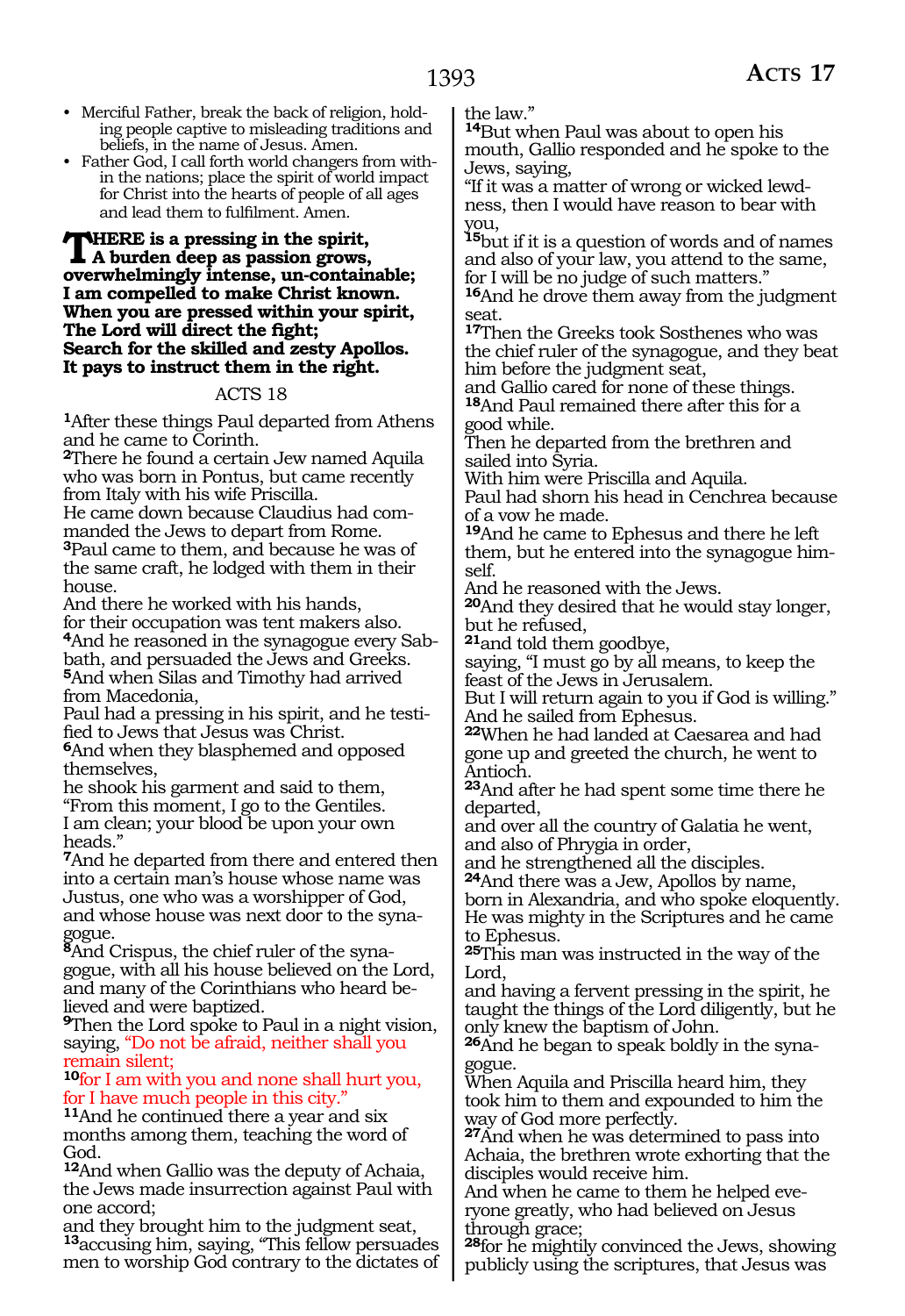Christ.

#### **CWDS Bible Quotes**

- *1. Tell it to those who will receive the gospel and to those who will resist it: if it cannot testify to them it will testify against them*
- *2. The Spirit will compel you to preach, but religion will repel you and try to prevent you from succeeding.*
- *3. Success is measured in obedience; it is in your tenderness to the Holy Spirit.*
- *4. Their resistance is not reason enough for your withdrawal; keep reaching, keep sowing; you may never know which seed will break through at the level that will break down their resistance. (The Jews resisted but the ruler of the synagogue of the Jews in Corinth was saved.)*
- *5. Where they cannot use arguments to justify their case for religion they will use numbers to get the state involved, but wisdom will refuse them.*
- *6. Their reception should not detain you longer than your mission compels you; follow the Spirit and not the people or the encore.*
- *7. The apostolic presence presents a picture of purpose, accomplishment, authority and anointing, that strengthens the foundation and builds the faith of believers.*
- *8. Availability, enthusiasm and zeal are the fingerprints of great ministers; training is the final ingredient for extraordinary success; identify them and train them.*
- *9. You may have potential but your platforms are created by the people you connect with; submit to believers; connections and commendations create opportunities.*
- *10. Your net worth to the kingdom may be immeasurable, but your net impact is as strong as your networks.*

#### **PRAYER POINTS**

- Lord of the harvest, give me a faithful heart to sow the truth of your word; to You belong the increase. Amen.
- Every person and system standing against the propagation of the gospel, I command you to give way, in the name of Jesus.
- Holy Spirit, I will be obedient to You; give me exponential success in my personal witness, in the name of Jesus.
- I place the spirit of resilience into the hearts of believers; let them refuse to be turned off from sharing their faith, in the name of Jesus.
- Most High God, help believers never to be comfortable at any place in their Christian walk without completion and absolute fulfilment. Amen.

### **GIVE** up, give all, and come to Christ;<br>Cannot eat the cake and have the slice! **Give up evil investments despite the price and receive the gift of God.**

**Give up that trade; oh, why fight stub- bornly?**

**What is greater: wealth or to see men free? You sons of Sceva soon will see,**

**Devils will not give up if they do not recog- nize your anointing.**

**You must give up, give all, then give command.**

#### ACTS 19

**<sup>1</sup>**While Apollos was at Corinth,

passing through the upper coast, he came down to Ephesus, and found certain disciples there.

**<sup>2</sup>**And he said to them, "Have you received the Holy Spirit since you believed?"

And they said, "We have not so much as heard if there is a Holy Spirit."

**<sup>3</sup>**And he spoke again to them, saying, "Unto what baptism were you baptized?"

"Unto John's baptism," they replied.

**4**And Paul said, "John baptized with the baptism of repentance,

saying to them that they should believe on Him who should come after him; that is Jesus Christ."

**<sup>5</sup>**And when they heard this they were baptized in the name of the Lord Jesus.

**<sup>6</sup>**And when Paul had laid his hands on them, the Holy Spirit came on them,

and they prophesied and spoke with new tongues.

**<sup>7</sup>**They were about twelve men.

**<sup>8</sup>**And he went into the synagogue and spoke boldly to them for about three months, disputing and persuading them of the things concerning God's kingdom.

**<sup>9</sup>**But some were hardened who did not believe. These spoke evil of the Way before the multitude.

So from them he departed.

And he separated the disciples, disputing daily in the school of one Tyrannus.

**<sup>10</sup>**And he continued there two years,

so that all those who dwelt in Asia heard the word of the Lord Jesus;

both the Jews and Greeks who resided there. **<sup>11</sup>**And God performed special miracles by the hands of Paul,

**<sup>12</sup>**so that from his body handkerchiefs and cloths were brought to the sick,

and the diseases left them and the evil spirits went out of them.

**<sup>13</sup>**Then certain of the vagabond Jews who were exorcists,

took upon themselves to cast out evil spirits in the name of Jesus also,

saying, "By Jesus whom Paul preaches we adjure you."

**<sup>14</sup>**And these men were seven sons of one named Sceva. Sceva was chief of the priests and a Jew.

**<sup>15</sup>**And the evil spirits answered and said,

"Jesus I know, and Paul I know, but who are you?"

**<sup>16</sup>**And the man in whom the evil spirits was leaped on them, and they were overcome, and he prevailed against them so they fled the house naked and wounded.

**<sup>17</sup>**And to all the Jews and Greeks at Ephesus this was known, and fear fell on them all. And the name of the Lord Jesus was magni- fied.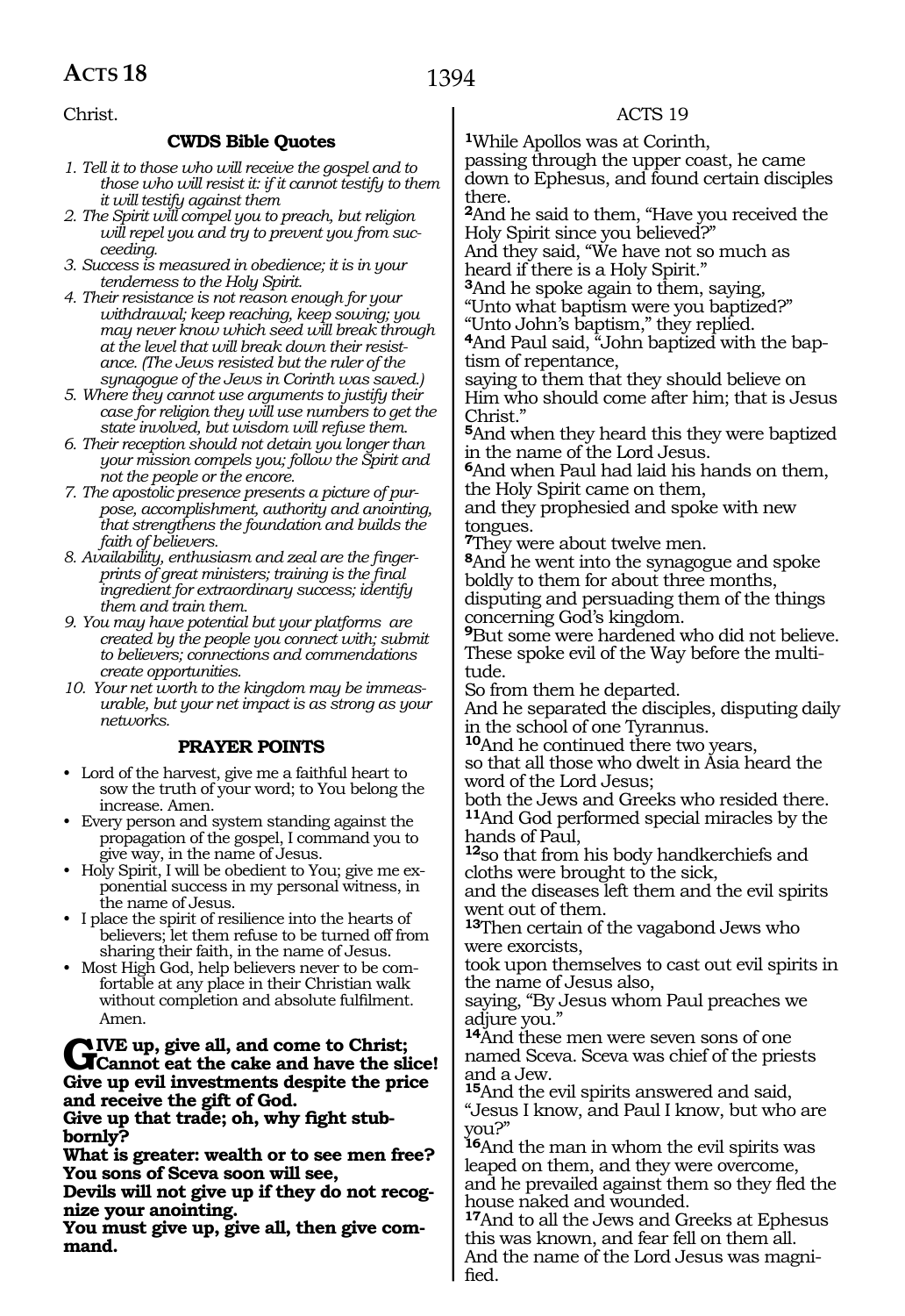**<sup>18</sup>**And many who believed came and con- fessed, showing all their deeds that they had done.

**<sup>19</sup>**Many of them who used curious arts brought their books together and burned them before everyone.

They counted the price and found it was worth fifty thousand pieces of silver, a great amount.

*Trading their trade for the Lord who was valued more.*

**20**So the word of God grew mightily and prevailed.

**<sup>21</sup>**After these things Paul purposed in his spirit,

when he had passed through Macedonia and Achaia in his way, that from there he would go on to Jerusalem,

saying, "After I have been there I must also see Rome.

**<sup>22</sup>**So he sent two of the men who ministered to him into Macedonia, Erastus and Timothy; but he himself stayed in Asia for a season.

**<sup>23</sup>**At that time there arose a great commotion about the gospel,

**24**for a certain man named Demetrius, a silversmith who made silver shrines for Diana their goddess and which was very profitable for the craftsmen,

**<sup>25</sup>**called the workmen of similar trade together, and said, "Sirs, you know that by this craft we have our wealth,

**<sup>26</sup>**but you have seen and heard, that not in Ephesus only but through all Asia, Paul has persuaded much people and turned them off, saying, 'They are not gods that are made with hands!'

**<sup>27</sup>**"So that not only this craft on which we rely is in danger to be made as nothing, but also the temple of the great goddess Diana would be despised,

and that her magnificence be also destroyed, which is worshipped by all Asia and the world."

**<sup>28</sup>**And they were full of wrath when they heard,

and cried, "Great is Diana of the Ephesians!" *Not willing to trade their trade, for the glorious hope.*

**<sup>29</sup>**And the whole city was filled with confusion, *yes, even more.*

And they caught Gaius and Aristarchus, both Macedonians,

who were also Paul's travelling companions, and they rushed into the theatre together.

**<sup>30</sup>**And when Paul would have entered in to the people, the disciples would not allow him to do so.

**<sup>31</sup>**And certain of the chief of Asia who were his friends, sent to him, desiring that he would not venture into the theatre himself.

**<sup>32</sup>**But the assembly was confused and they cried different things.

Why they came? The greater part did not

know.

**<sup>33</sup>**And they drew Alexander out of the multi- tude and the Jews presented him.

And Alexander beckoned with his hands. He was about to make his defence to the people. **<sup>34</sup>**When they knew that he was a Jew, all with one voice cried out for about two hours saying, "Great is Diana of the Ephesians."

**<sup>35</sup>**And when the people were appeased by the town's clerk,

he said, "You men of Ephesus, what man exists who does not know how the city of the Ephesians is a worshipper of the great goddess Diana,

and of the image which fell down from Jupiter?

**<sup>36</sup>**Seeing that no one can speak against these things, you ought to be quiet and do nothing rashly,

**<sup>37</sup>**for you have brought these men to this place,

who are neither robbers of churches nor blas- phemers of your goddess Diana.

**<sup>38</sup>**"Therefore if Demetrius and the craftsmen with him have a matter against any, the law is open;

let them bring their complaints for there are deputies.

**<sup>39</sup>**But if you inquire anything regarding other matters, it shall be determined in an assembly lawfully;

**<sup>40</sup>**for we are in danger to be called in question for this day's uproar, there being no cause we may give regarding this concourse."

**<sup>41</sup>**And he dismissed the assembly after he had spoken these things.

### **CWDS Bible Quotes**

- *1. Receiving the Holy Spirit with the evidence of tongues is the expectation of the apostolic faith and the identifiable norm for believers in Christ, not the exception.*
- *2. Baptism in water gives you access, baptism in fire makes you possess and take charge.*
- *3. Just as salvation in Jesus is given and must be received, the promise of the Father is sent and must be embraced.*
- *4. When your argument for Christ becomes a dispute, find hearts that are fertile for life and present Him.*
- *5. Not because you are convincing means others will be convicted; yet you must keep witnessing.*
- *6. Your sacrifice to serve may be significant, but the sacrifice of your Lord to save you is a sacrifice you cannot repay.*
- *7. The truth of the gospel may upset and unsettle lies and cause them to come hurling at you, but the truth cannot lie even if it pains.*
- *8. True conversion is willingness to trade your trade and resources for the truth.*
- *9. Many will follow the crowd to fight the gospel instead of following their heart to hear the gospel.*
- *10. An authentic god needs no attorney to remain relevant; an authentic person needs no confusion to remain confident.*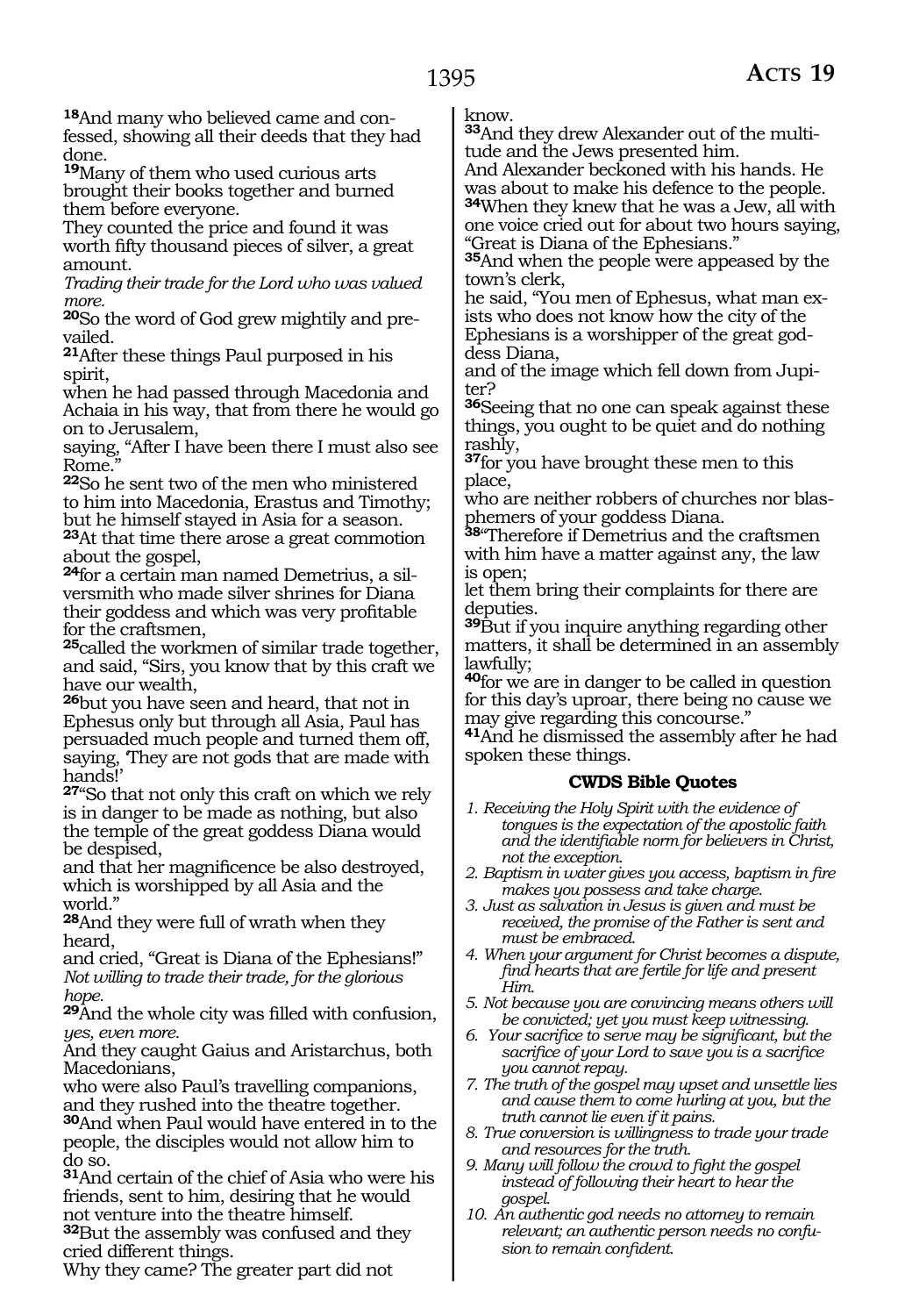#### **PRAYER POINTS**

- Good Father, place the desire in the heart of every believer to have full benefits of the best gift You have given to man; the Holy Spirit. Amen.
- Father God, empower the church; baptize us all with fire, in the name of Jesus.
- Holy Spirit, blow away traditions and erroneous teaching and fill our churches with fire like You did to the group of unbelievers gathered with Cornelius. Amen.
- My Father my God, I weep for every person who resists You; break their hearts with Your truth. Amen.
- Spirit of discouragement, I drive you away from every heart of workers in the field of souls; I speak life into their seeds sown. Amen.

## **PAUL preached until midnight,**

#### **And a young man fell asleep and fell to his death;**

**But Paul removed the bands of death from the young man,**

**For he had more to give; for to give is more blessed.**

**He told of the bonds and affliction he would bear,**

**But said, "I am not moved by these to fear."**

**But as he left they wept and sorrowed, And he was so moved then by their tears.**

#### ACTS 20

**<sup>1</sup>**After the uproar had ceased, Paul called the disciples to him and embraced them,

and he departed for Macedonia. **<sup>2</sup>**And when he had gone over those parts, and had exhorted them for some time,

he then came into Greece

**<sup>3</sup>**and resided there for three months. And when the Jews laid wait for him as he was about to sail into Syria,

he decided to return through Macedonia. **<sup>4</sup>**And Sopater of Berea accompanied him into Asia, with Aristarchus and Secundus of the

Thessalonians, and Gaius of Derbe and Timothy, and Tychicus and Trophimus of Asia with them.

**<sup>5</sup>**These men went ahead and waited at Troas until we had arrived.

**<sup>6</sup>**And after the days of unleavened bread, we sailed away from Philippi.

And within five days we arrived to those waiting at Troas,

and we remained there for seven days.

**<sup>7</sup>**And on the first day of the week when the disciples came together to break bread, Paul preached to them,

ready to leave the following morning; and he continued his speech until midnight.

**<sup>8</sup>**And there were many lights in the upstairs room where they had come together.

**<sup>9</sup>**And a young man named Eutycus sat in a window that night.

He had fallen into a deep sleep as Paul was long in preaching.

In his deep sleep he fell down from the third

loft, and was dead when he was retrieved. **<sup>10</sup>**And Paul went down and fell on him, and embracing him, replied,

"Do not trouble yourselves, for his life is in him."

**<sup>11</sup>**And when he had come up again, and had broken bread and eaten, and talked a long while until day break,

*for he had so much to give,* then he departed. **<sup>12</sup>**And they brought the young man alive, and they were all greatly comforted.

**<sup>13</sup>**And we sailed by ship before to Assos, there intending to take Paul on board, for he had appointed us to do so,

deciding that he himself would walk, *so he could give so much more.*

**<sup>14</sup>**And when he met with us at Assos, we took him in and came to Mitylene.

**<sup>15</sup>**We left from there by ship and came over against Chios the next day; and we arrived at Samos the day following.

Then the next day we came to Miletus, **<sup>16</sup>**for Paul had determined to sail by Ephesus because he would spend no time in Asia, for he hastened to Jerusalem, to see if possible he would arrive to be at Jerusalem on the day of Pentecost.

**<sup>17</sup>**And he sent to Ephesus from Miletus, and called the elders of the church.

**<sup>18</sup>**And when they came he said to them, "You know from the first day that I came to Asia, my behaviour at all times that I have been with you

**<sup>19</sup>**serving the Lord with all humility of mind, and with many tears,

and the temptations which befell me by the Jews laying in wait.

**<sup>20</sup>**And how I kept back nothing profitable to you, but I have shown you and taught you publicly;

teaching from house to house,

**21**testifying to both the Jews and Greeks repentance towards God, and faith towards our Lord Jesus Christ.

**<sup>22</sup>**"And now, behold, I go bound in the Spirit to Jerusalem,

not knowing the things that shall befall me there,

**<sup>23</sup>**except that in every city, the Holy Ghost witnessed, saying that bonds and afflictions await me.

**<sup>24</sup>**But none of these things move me, neither do I count my life precious to myself, so that with joy I might finish my course; and also the ministry which I have received of the Lord Jesus to testify of the gospel of God's grace.

**<sup>25</sup>**Now I know that from this day, none of you, among whom I have preached God's kingdom, will see my face again.

**<sup>26</sup>**I take you to record this day, therefore, that from the blood of all men I am pure,

**<sup>27</sup>**for I have not shunned to declare to you all the counsel of God.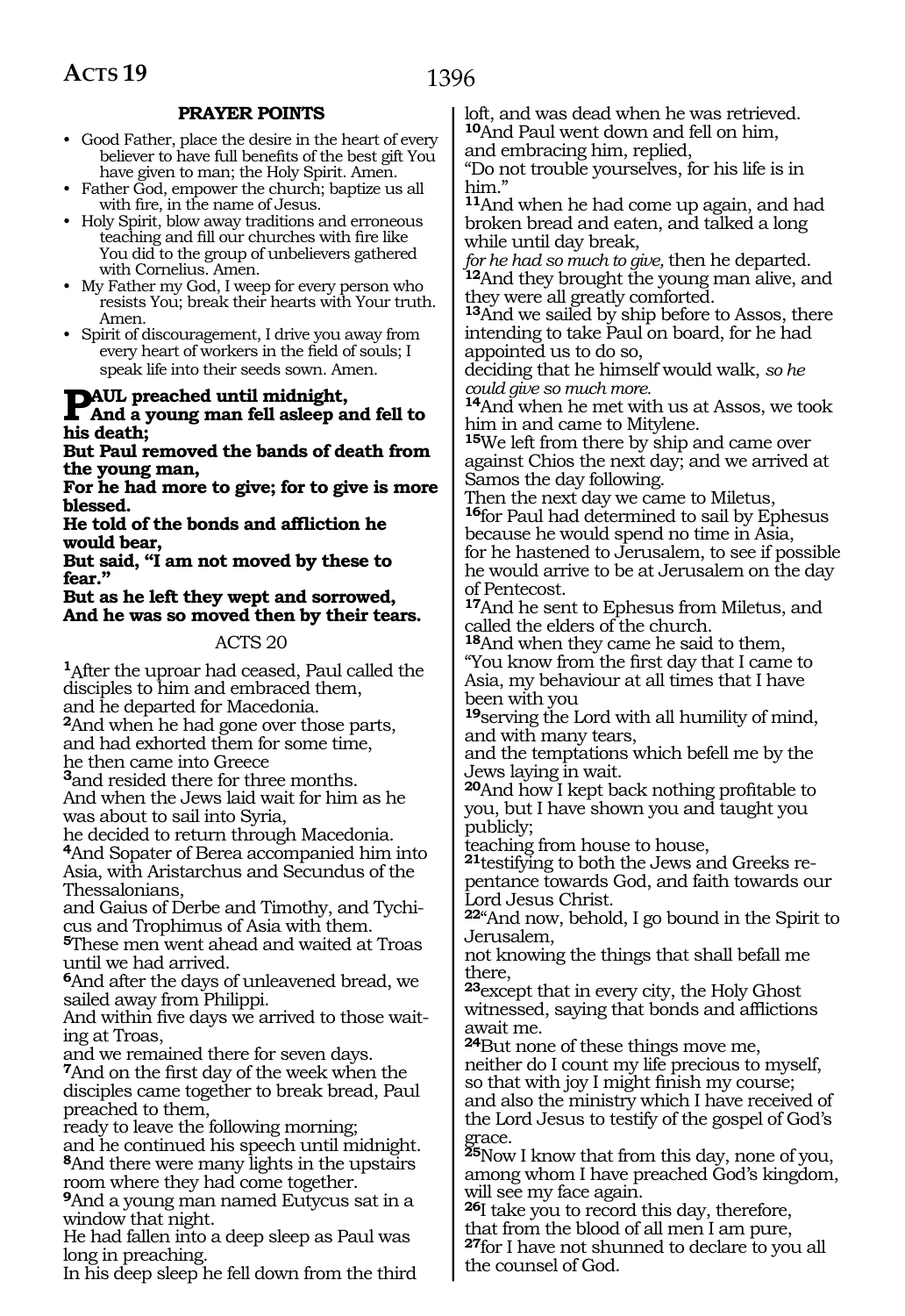**<sup>28</sup>**"Now therefore, take heed to yourselves, and to all His flock over which the Holy Ghost has made you to oversee,

to feed the church of God purchased with His own blood.

**<sup>29</sup>**For after my departing I know that grievous wolves will arise among you;

and they will not spare the flock.

**<sup>30</sup>**"Of your own company men will arise also, speaking perverse things with their lips to draw away disciples after them.

**<sup>31</sup>**Therefore watch, and remember I said this! That by the space of three years I did not cease to tell and to warn everyone with tears night and day.

**<sup>32</sup>**Now brethren, I commend you to God, and to the word of His grace, which is able to build you up and keep you,

and also to give you an inheritance among all those who are sanctified.

**<sup>33</sup>**I have coveted the gold, silver and clothing of no man.

**<sup>34</sup>**You yourselves know that my own hands have ministered to all of my needs

and to the need of everyone who was with me. **<sup>35</sup>**I have showed to you all things, how that by laboring you ought to support the weak

and to remember the words of the Lord Jesus, how He said, 'It is more blessed to give than to receive!'

*It is best to give much more; for it is more blessed to give."*

**<sup>36</sup>**And when he had finished speaking, he prayed with them all on his knees;

and they accompanied him to his ship.

**<sup>37</sup>**They fell on Paul's neck and wept and kissed him,

**<sup>38</sup>**sorrowing mostly for all the words he spoke, saying that they would see his face no more, and they followed him to the ship.

#### **CWDS Bible Quotes**

- *1. Take the express (your passion) away from those you cannot impress; they will repress the gospel and plot to kill you.*
- *2. Passion causes people to press into the word throughout the night beyond the pressing need and preference for sleep.*
- *3. It is dangerous to fall asleep under the anointed word; the devil will not just seek to steal the word, but he will seek to steal or kill you.*
- *4. If you must sit on the ledge take the fire with you, if you are likely to sleep stay safely in the centre of the word.*
- *5. You do not fear the prowling of the devil when you have the power of Christ; whatever the devil comes with you overcome, whatever he curses you reverse.*
- *6. The distraction of the enemy cannot stop the attraction of the gospel; death cannot deter the word of faith being released.*
- *7. The love of the word turns midnight to morning and parting to yearning.*
- *8. The appearance of death does not change the word of life; the word of faith does not need validation it is already settled.*
- *9. You do not need to be working what the word*

*has already wrought; speak believing it must manifest. (Paul spoke at midnight and continued preaching; they brought the man alive in the morning).*

- *10. The adrenaline of the Holy Spirit twinned with the discipline of the gospel makes you go above and beyond. It is hard to resist a ride after an all night, to walk and do ministry.*
- *11. Never get so caught up in the heat of your mission that you forget the heart of your mission and where it is taking you.*
- *12. Do not spend time on emotional battles when the spirit is leading you to kingdom conquest.*
- *13. They will go all out in trying to get you, causing you tears and pain, but hold nothing back in trying to help them.*
- *14. If your flesh is already dead and you are alive in Christ, you will not hold on to your dearly departed life but you will press on to finish your race with joy.*
- *15. If your life is most dear to you, you will fully release it to the will and ministry of Christ especially where danger is clear to you. Paul held the gospel most dear.*
- *16. It is best to commit your life to the precious people your life can save rather than attempt to save and preserve your precious life.*
- *17. You may not be a murderer by activity, but one by passivity if you fail to declare the word and the counsel of God.*
- *18. Innocent blood is on your hands if you fail to engage the love that will rescue men from certain death.*
- *19. Fight for the flock that was brought by the blood of Jesus, because the blood is precious and must be avenged; watch against witchcraft and wolves.*
- *20. When you receive you're blessed, when you give you are more blessed; for the greater blessing is in the giving.*

#### **PRAYER POINTS**

- Loving Father, deliver every minister in the field from the evil plans and plots of the enemy, in the name of Jesus.
- Make me a magnet for Your word Lord Jesus. Let Your word be nearer and dearer to me than necessary food and sleep. Amen.
- I rebuke every spirit of drowsiness cast over believers at the reading of the word; let the word energize them. Amen.
- I speak the fire of the living God and the protection of the word over all believers in dangerous situations and places, in the name of Jesus.
- Power to overcome, be the portion and confidence of every believer today, in the name of Jesus. Amen.

**I know where I am going, I know; I know where I am going, I know! Bondage and stripes await me; Where He leads me I will go freely. I know where I am going, I know! Not only ready to be bound but ready to die;**

**Wherever He leads me, ready am I. I know where I am going, I know!** 

#### ACTS 21

**<sup>1</sup>**And it came to pass that after we were able to leave them and had launched at sea,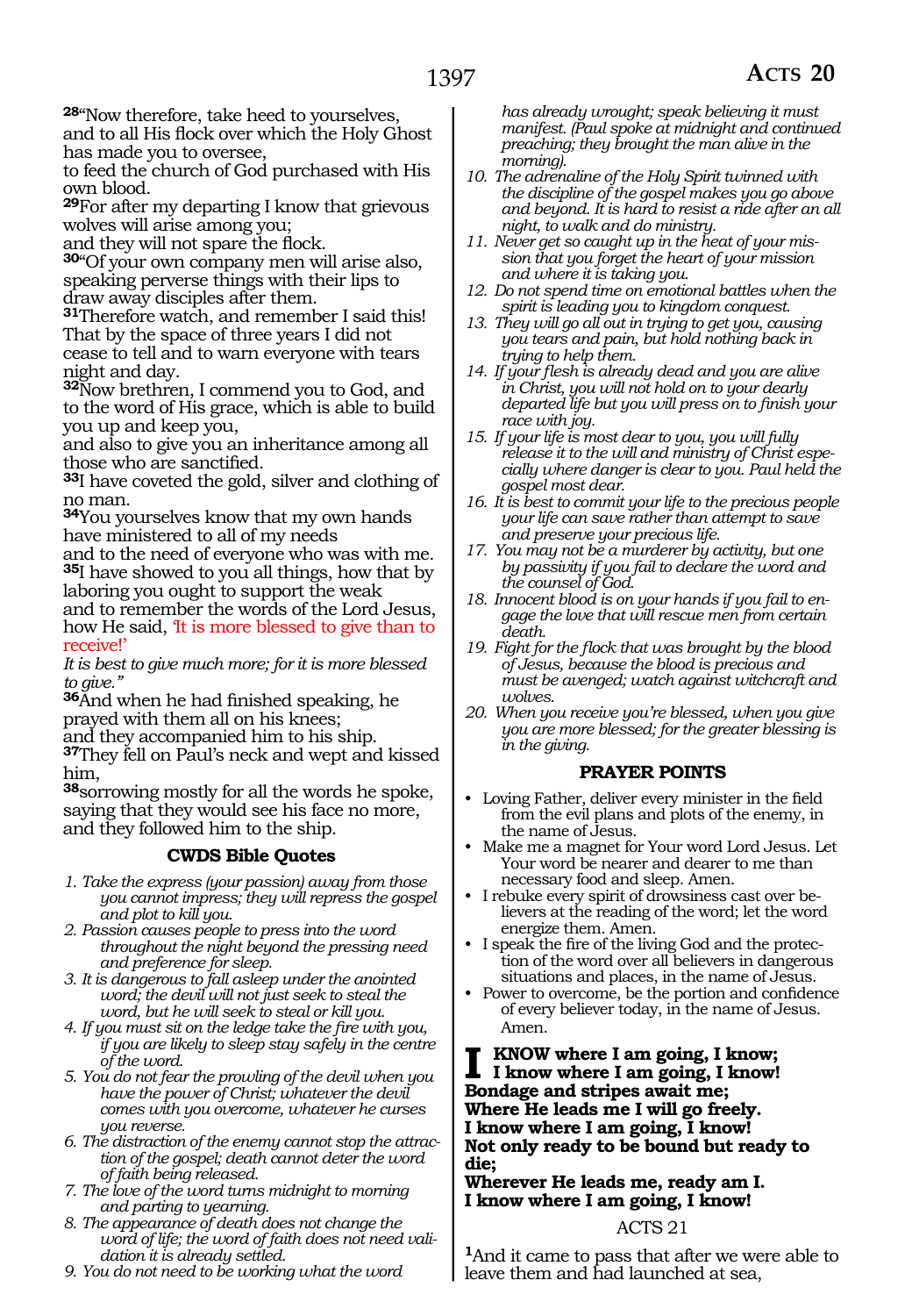we came to Cos on a straight course, and the following day we came to Rhodes and from there to Patara we came. **<sup>2</sup>**And finding a ship that sailed to Phoenicia, we went aboard and set out from there.

**<sup>3</sup>**And now when we reached Cyprus, we left it on the left and we sailed into Syria and landed at Tyre, for the ship was to be unloaded there.

**<sup>4</sup>**And finding disciples, we remained seven days.

Through the Spirit, they said to Paul that he should not go up to Jerusalem from there. **<sup>5</sup>**After the seven days, we departed and went on our way, and they accompanied us with their wives and children, until we had left the city.

We kneeled down on the shore and prayed. **6**And when we had said goodbye to each other, they returned home and we left by sea.

**<sup>7</sup>**When we had finished our journey from Tyre, we came and saluted the brethren at Ptolemais, and with them we stayed for one day.

**<sup>8</sup>**And the next day we who were with Paul's company departed and came to Caesarea to Philip the evangelist,

and we entered his house and stayed there with him.

**9**And Phillip had four daughters who were virgins who prophesied.

**<sup>10</sup>**As we stayed with him for many days, a prophet named Agabus came down from Judea.

**11**When he had come to us, he took Paul's girdle and bound his own hands and feet with it, and said, "Thus says the Holy Spirit,

'So shall the Jews bind its owner at Jerusalem, and into the hands of the Gentiles they shall deliver him."'

**<sup>12</sup>**When we all heard these things, both we and those who belonged to that place begged him not to go to Jerusalem.

**<sup>13</sup>**But Paul responded to us all, saying, "What do you mean, weeping and breaking my heart so?

*I know where I am going, I know; yes, I know!*  For I am ready, not just to be bound only, but I am also ready to die at Jerusalem for the name of the Lord Jesus Christ!"

**<sup>14</sup>**And when he would not be persuaded, we desisted, saying, "The Lord's will be done!" **<sup>15</sup>**And we took up our luggage after those days, and to Jerusalem we went.

**<sup>16</sup>**And certain of the disciples of Caesarea went with us and brought with them Mnason of Cyprus.

He was an old disciple with whom we should stay.

**17**And when we came to Jerusalem, the brethren gladly received us.

**<sup>18</sup>**The following day Paul went in with us to all the elders there and to James.

**<sup>19</sup>**And when he had greeted them, he declared in particular the things God had done among

the Gentiles by his ministry.

**<sup>20</sup>**And when they heard it they glorified God! And they said to him, "Brother, you see how many thousands of Jews there are who believe, and they are all zealous of the law. **<sup>21</sup>**And they are informed of you, that among the Gentiles, you teach all the Jews to forsake the law of Moses,

saying that they ought not to circumcise their children, neither to walk after the customs. **<sup>22</sup>**"What shall you do then? For the angry mob will surely come together, for they will hear that you are now around.

**<sup>23</sup>**Do this that we say to you:

we have four men who have a vow on them; **<sup>24</sup>**take them and purify yourselves with them, and charge them that they may shave their heads also;

and all may know that those things that have been said and they are informed about you are nothing,

but you yourself walk orderly and keep the law.

**<sup>25</sup>**"Concerning the Gentiles who believe the Lord,

we have written and concluded that they observe no such commandment,

except to keep themselves from things offered to idols and from blood and from things strangled and from fornication."

**26**And Paul took the men, and having purified himself with them, the following day he entered into the temple to signify the accomplishment of the days of their purification, until an offering should be offered for each one of them.

**<sup>27</sup>**And when the days were almost at an end, he caught the eyes of the Jews of Asia. When they saw him in the temple they stirred

up all the people, and they laid hands on Paul. **<sup>28</sup>**"Men of Israel help!" they cried out loudly;

"this is the man who teaches all men everywhere against the people and the law and this place;

and furthermore he has brought Greeks into the temple and has polluted this holy place." **29**For they had seen with him in the city Trophimus the Ephesian and had supposed that Paul had brought him into the temple.

**<sup>30</sup>**And all the city was moved and the people ran and came together.

And after they had taken Paul and drew him from the temple, immediately the doors were shut behind them.

**<sup>31</sup>**And as they all began to kill him, the news was told to the chief captain of the band that all Jerusalem was in an uproar.

**32**So he took soldiers and centurions immediately and ran down to them with haste.

And when they saw the soldiers and the chief captain, they stopped the horrendous beating they were giving Paul.

**<sup>33</sup>**The captain came near and took him from them and commanded that he be bound with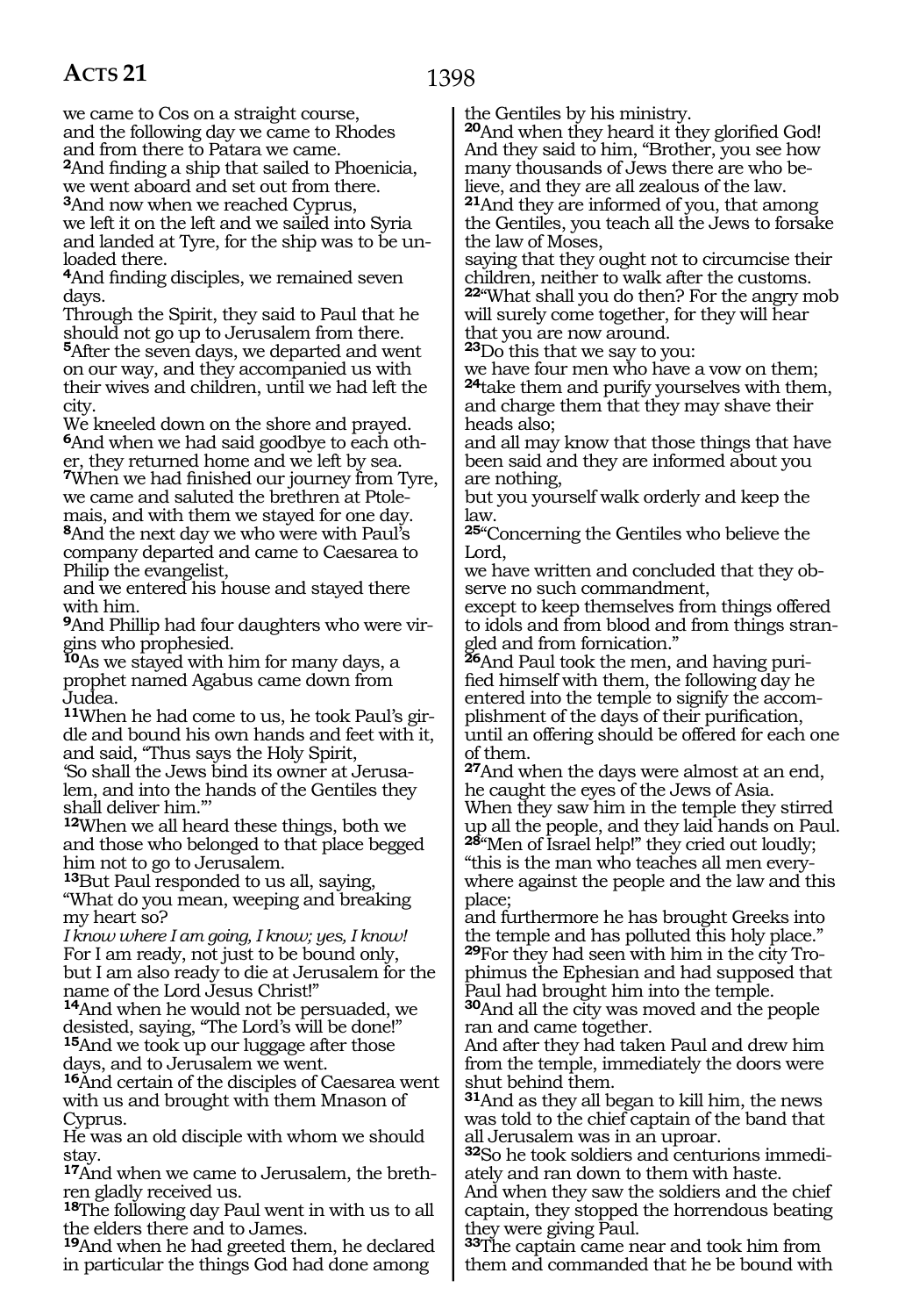and he demanded to know who he was and what he had done.

**34**They cried different things among the multitude.

And when he could not tell with certainty because of the confusion, he commanded that Paul be carried into the castle.

**35**When he was taken up the stairs by the soldiers who carried him because the crowd was violent;

**<sup>36</sup>**the multitude had followed crying, "Away with him."

**<sup>37</sup>**And as Paul was being led into the castle, he said to the chief captain, "May I speak to you?" "Can you speak Greek?" the captain returned.

**<sup>38</sup>**"Are you not the Egyptian that before these days made an uproar, and led out into the wilderness four thousand men who were mur-

derers?" **<sup>39</sup>**But Paul said, "I am a man who is a Jew of the city of Tarsus, a city in Cilicia,

a citizen of no mean city

and I now beseech you, allow me to speak to the people!"

**<sup>40</sup>**And when he had given him permission to do so,

Paul stood on the stairs and beckoned to the people with his hand, and there was a great silence.

And he spoke to them in the Hebrew tongue.

#### **CWDS Bible Quotes**

- *1. The word of knowledge or prophetic information does not translate to prophetic instruction; it requires personal confirmation. (Paul was being dissuaded by prophecy from going to his destiny in Jerusalem).*
- *2. Even if you do not love to pray, prayer is the most precious occasion you can share with a loved one and the greatest memorial to retain their memory.*
- *3. You may not be able to go with them but the Holy Spirit can; prayer is a connecting bond that can never be broken, even by distance.*
- *4. When you are bound by the Spirit, the treasure of the gospel you carry is greater than the threat of physical bondage or death.*
- *5. They will break your heart with emotions, but do not let them break your vision; the will of the Lord Jesus is greater.*
- *6. Friendly attention to your safety and sacrifice can be, in fact, fiery distraction from the devil; hear God!*
- *7. If you are not firmly decided on the word of God, people will try to convert you to their will, if you are not fully persuaded on your mission, people will distract and divert you.*
- *8. Good news of what the Lord is doing throughout the body of Christ should cause the church to celebrate, even if the approach of others or their denomination is different.*
- *9. Customs are important for national identity but not for kingdom effectiveness; yet it is unwise, distracting and dangerous, to offend the laws of the nation you minister in, in the name of the kingdom you represent.*

*10. Your greatest efforts to please the offended will* 

*be taken as offensive; focus on the will of God; please Christ.*

- *11. If you are going to be wanted, let it be in the will of God and for the gospel; He is able to defend you when nothing else will.*
- *12. If you have to use violence to defend your religion you are asserting that it is defenseless without you.*
- *13. If you have to take a beating for Christ, ensure you are in the heartbeat of Christ.*
- *14. It may get rough representing the gospel but it gets right once the gospel gets out.*
- *15. Many of those who violently attack you will not even know why they are targeting you, they are following the crowd.*
- *16. They hate you because of what they hear of you; do not deny yourself the occasion to let them hear you. Your agitators may be your attentive audience, do not be afraid to share your witness.*

#### **PRAYER POINTS**

- Wisdom to hear God above the noise or above authentic persuasion, rest in the spirit of every visionary, in the name of Jesus.
- Father God, I call families and loved ones to pray together and to pray for each other; I rebuke the spirit of laziness and complacency towards family prayers. Amen.
- I cover every person I love today under the blood of Jesus; let Your protective arms encircle them and let Your favor surround them like a shield. Amen.
- Loving Father, I resolve in my spirit that what I carry in me is greater than the vessel that carries it; this vessel will sacrifice for the gospel. Amen.
- Thank You Jesus for the love of family and friends, but I praise You that You are too attractive for me to be distracted by emotional loved ones. Amen.

#### **t was I, even I;**

**I**T was I, even I;<br>Hear my testimony, hear my cry, **Men and brethren, for it was I Who at Gamaliel's feet studied the law With the zeal towards God that is now in you all.**

**Persecuted the Christians, even to death; Then I found the light or rather, the light found me, then!**

**Why beat me, for Christ gave me my release?**

#### **You paid for your freedom; I was born (again) free!**

#### ACTS 22

**<sup>1</sup>**Paul responded and said. "Men, brethren and fathers, hear my defense which I now make." **2**And when they heard him speak in the Hebrew tongue,

they became even more silent and attentive, and he went on;

**<sup>3</sup>**"I am a man who am a Jew, who was born in Tarsus, a city in Cilicia, yet brought up here at Gamaliel's feet.

I was taught the perfect manner of the law of the fathers and was zealous toward God, as today you all are.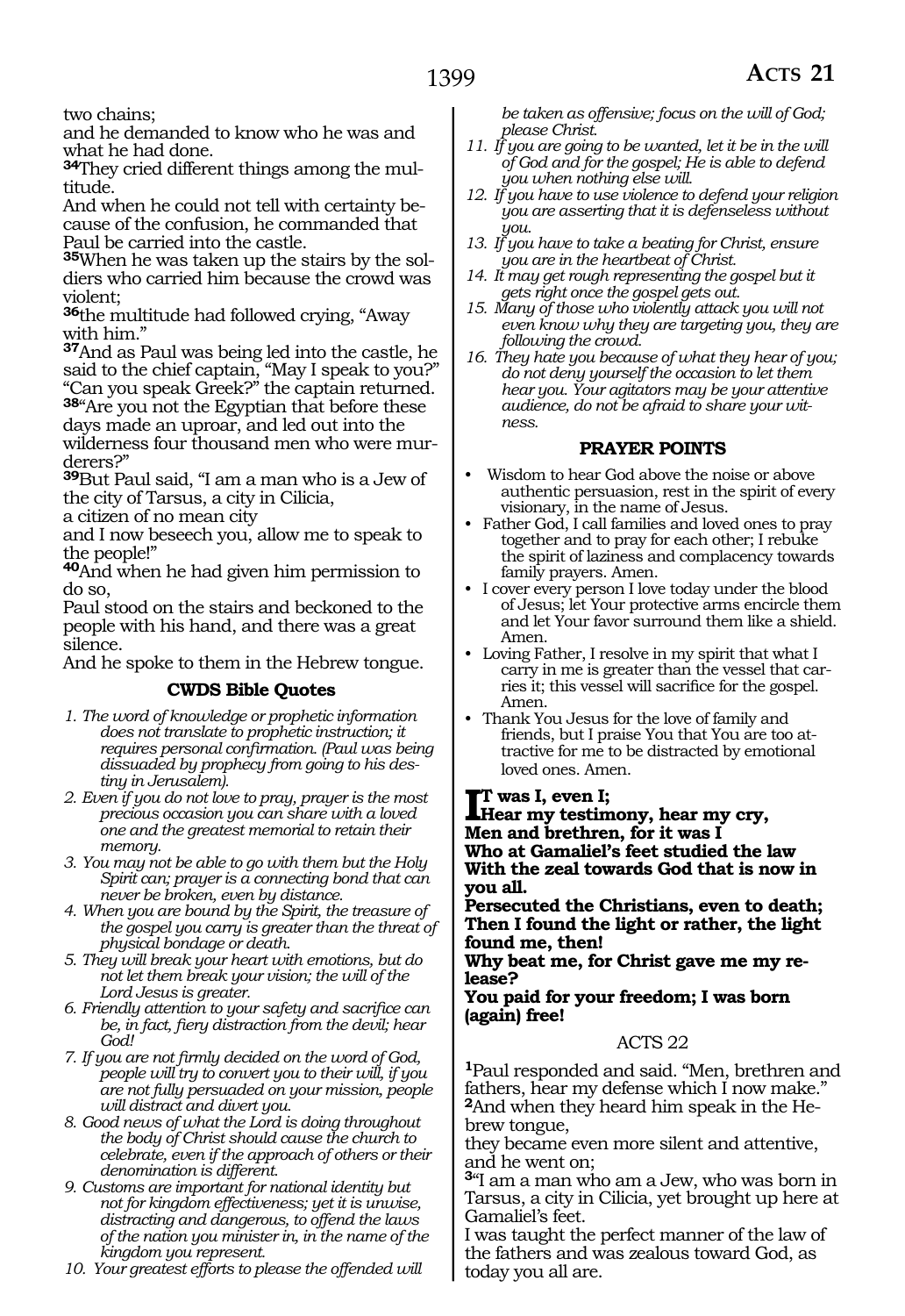**<sup>4</sup>**"And I persecuted this Way to the very death, binding both men and women and delivering them to prison.

**<sup>5</sup>**The high priests bear me witness, and all the estate of the elders from whom I received letters to the brethren from this place.

And I went to Damascus to bring those there bound here to Jerusalem to be punished in this town.

**<sup>6</sup>**And it came to pass, as I made my journey, I came near to Damascus about noon; suddenly a great light from heaven shone all around me.

**<sup>7</sup>**And I fell to the ground and heard a voice saying clearly,

'Saul, Saul, why do you persecute Me?' **<sup>8</sup>**'Who are You, Lord?' I answered then. And He said, 'I am Jesus of Nazareth, who you persecute.'

**<sup>9</sup>**And those who were with me saw the light and were afraid, but they did not hear the voice of Him who spoke.

**<sup>10</sup>**And I said, 'What shall I do, Lord?' And He said, 'Arise and go into Damascus and you shall be told all the things that you are appointed to do.'

**<sup>11</sup>**And when I could not see, for the glory of the light,

but those who travelled with me led me by the hand into Damascus, blind.

**<sup>12</sup>**And one Ananias, a devoted man according to the law,

who had a good report of the Jews who dwelt there,

**<sup>13</sup>**came to me and stood and said to me, 'Brother Saul, receive your sight!'

And the same hour, my eyes opened and I looked at him.

**<sup>14</sup>**And he said, 'The God of your fathers has chosen you that you should know His will and see the Just One

and should hear the voice of His mouth from now on;

**<sup>15</sup>**for you shall be His witness to all men of what you have seen and heard.

**<sup>16</sup>**And now why do you delay? Arise and be baptized and wash your sins away, calling on the name of the Lord!'

**<sup>17</sup>**"And it came to pass, when I returned to Jerusalem again,

while I prayed in the temple, I was in a trance **<sup>18</sup>**and saw Him saying to me, 'Hurry, get out of Jerusalem for they will not receive your testimony here concerning Me!'

**<sup>19</sup>**And I said, 'Lord, they know it was I who imprisoned and beat in every synagogue those who believed on You.

**20**And when the blood of Your martyr, Stephen, was shed I was standing by, consenting to his death.

And it was I who kept the garments of those who slew him.'

**<sup>21</sup>**And He said to me, 'Depart, for I will send you far to the Gentiles.'"

**<sup>22</sup>**And they listened until this word.

Then with lifted voices they said, "Away with this fellow, for it is not fitting that he should live."

**<sup>23</sup>**And as they cried out and cast off their clothes and threw dust in the air,

**<sup>24</sup>**the chief captain commanded then that he be brought into the castle and be examined by scourging,

so that he might know why they cried against him like that.

**<sup>25</sup>**And as he was bound by them with thongs, Paul said to the centurion who stood by,

"Is it lawful for you to scourge a Roman man who is not condemned?"

**<sup>26</sup>**When the centurion heard this, he went to the chief captain and told him saying, "This man is a Roman; be careful what you do to him!"

**<sup>27</sup>**Then the chief captain came to him and said,

"Tell me, are you a Roman?" And he answered, "Yes!"

**<sup>28</sup>**Then the chief captain answered him, "With a great sum I obtained this my freedom."

And Paul said, "But I was born free!" **<sup>29</sup>**And those who would scourge him departed immediately.

And the chief captain was afraid when he knew Paul was a Roman because he had bound him.

**<sup>30</sup>**And in the morning, because he desired to know for sure why he was being accused of

the Jews,<br>he loosed him from his bonds and commanded the chief priest and counsel to appear; and he set Paul before them.

#### **CWDS Bible Quotes**

*1. Connect with the people to communicate to them; connect with their language, their zeal and their passion and it will give you the window to connect them with your Christ.*

*2. Never miss an opportunity to share your testimony when you have an audience, your testimony is your greatest witness.*

*3. You may have to take a battering to introduce Jesus to the masses; it is for their betterment; He is alive, He is real.*

*4. Their animosity may be your opportunity if you can see to minister beyond your own hurt, pain and heartache.*

*5. You will never recognize how blind you are until you see Jesus; you will never recognize how good liberated feels until you are blinded by His light.*

*6. Press in to see Jesus, your life and ministry changes when you see Him.*

*7. Religion loves itself first and itself last; religion is as open as its laws are closed.*

*8. They will not receive your testimony but they must hear it.*

*9. Stay focused on the mandate of who sent you even when you disturb culture, and others are disturbed at who you are sent to.*

*10. Why take an unnecessary beating when the*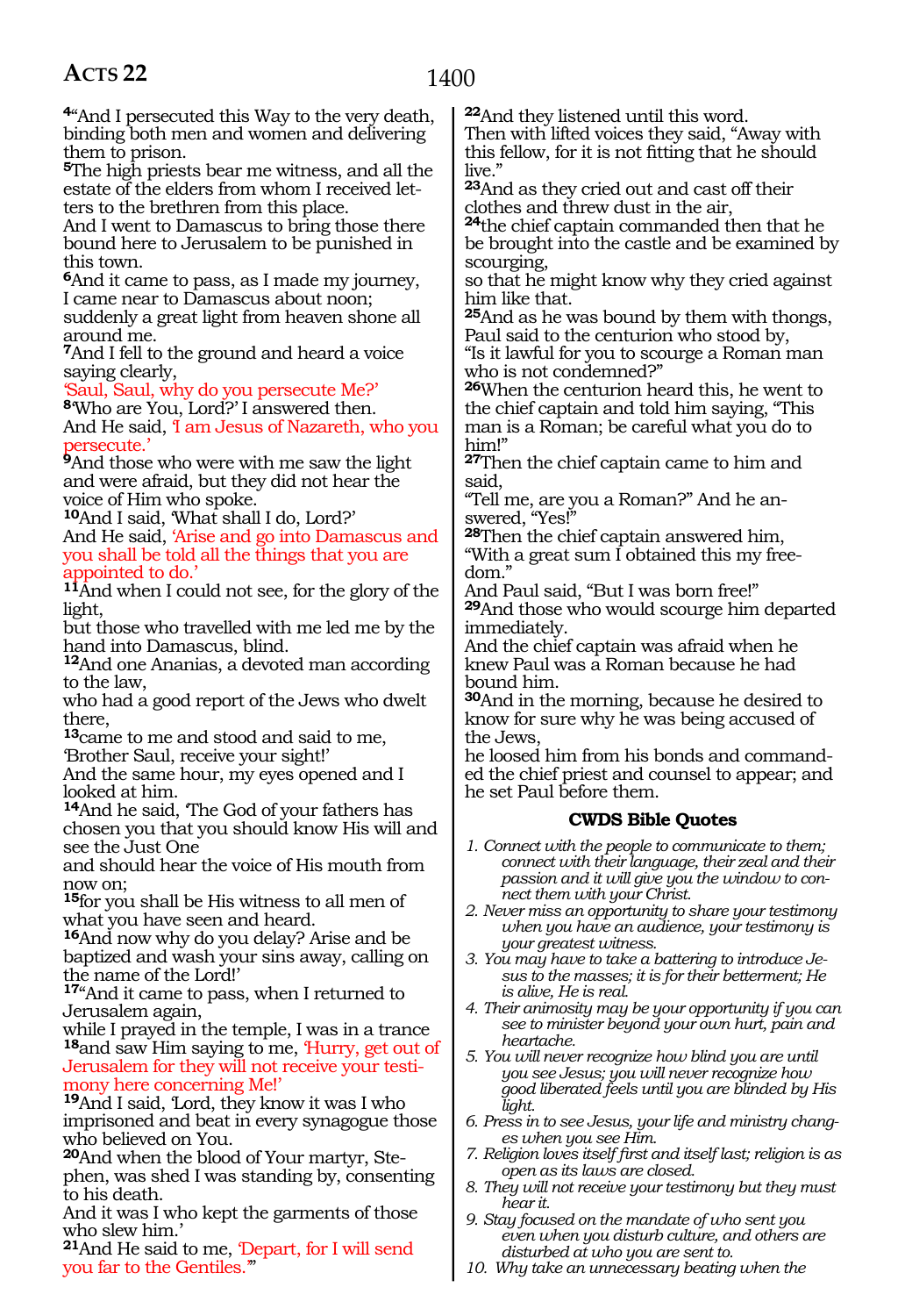*laws of your nation provide protection for you?*

- *11. The laws of Rome protect its own, how much more a citizen of the kingdom God? You are a citizen of no ordinary kingdom; there are privileges and regulations administrated by angels, that the world and the kingdom of darkness must observe concerning you.*
- *12. You belong to Christ; use that name; display the mark of your citizenship; human and devils are afraid of your covering.*

#### **PRAYER POINTS**

- Heavenly Father, let the power to build relationships rest in the spirit of every believer, in the name of Jesus.
- Lord Jesus, impregnate the heart of every believer with overflowing joy and gratitude that compels them to speak of Your goodness. Amen.
- My Father God, further the cause of Your sacrificed Son through all my experiences and pain. Amen.
- Holy Father, help me never to allow my personal circumstances to get in the way of my witness, in the name of Jesus.
- Lord Jesus, reveal Yourself to me; redirect all my misdirected steps. Amen.

#### **Lead me safely on, Father; Lead me safely on.**

**Through hatred, anger, traps and danger, Lead me safely on.**

**On beyond the striving Sadducees, beyond those with an oath bound to kill me,**

**Beyond Herod's judgment hall and on to destiny,**

#### **Lead me safely on!**

#### ACTS 23

**<sup>1</sup>**And Paul, earnestly assessing the council, said, "Men and brethren, hear;

"I have lived in all good conscience before God until this day."

**2**And the high priest Ananias spoke, commanding those standing by to strike him on his mouth.

**<sup>3</sup>**And Paul responded saying, "God shall strike you, you white-washed wall!

For you sit to judge me after the Law, and command me to be struck contrary to the Law."

**<sup>4</sup>**And those who stood by said, "Do you revile God's high priest?"

**<sup>5</sup>**Then Paul said to them, "I did not know, brethren, that he was the high priest,

for it is written that you shall not speak evil of the ruler of your people."

**6**And when Paul wisely analyzed the multitude, and saw that part was Sadducees and part Pharisees,

*he decided then to touch their divide.*

And to the Council he cried,

"Men and brethren, hear me. I am a Pharisee, the son of a Pharisee am I;

of the hope and resurrection of the dead I am called into question!"

**<sup>7</sup>**And as he said this, a great dissension arose among the Pharisees and Sadducees.

Then they became a divided multitude,

*by tactful words they were confused,* urrection, not of angels, nor of spirit, but the Pharisees confessed both.

**<sup>9</sup>**And a great cry then arose.

And the scribes of the Pharisees stood up and said, "We find no evil in this man;

if a spirit or an angel spoke to him, let us not fight against God."

*How far would they go to justify themselves?* **<sup>10</sup>**But when the argument between them be- came very great,

*Paul's silent prayer was, "Lord, lead me safely on!"* 

The chief captain, fearing that Paul would be pulled to pieces and mauled by them, commanded the soldiers to go down and take him by force from among them, and to bring him immediately into the castle.

*In their confusion he was being filtered out.* **<sup>11</sup>**And the next night the Lord stood by Paul and said.

"Be of good cheer Paul, for as you have testified of Me in Jerusalem, you must bear witness also of Me at Rome."

**<sup>12</sup>**And in the morning, some of the Jews banded together and bound themselves with a curse, saying that they would not eat nor drink until they had murdered Paul. **<sup>13</sup>**And it was over forty of them who had made this conspiracy.

**<sup>14</sup>**And they came to the elders and chief priests, saying, "We have bound ourselves under a great curse that we will not eat until we have slain Paul.

**<sup>15</sup>**"Now therefore with the Council, please signify to the chief captain that he bring him down to you tomorrow as though you would inquire something more perfectly of him, and we will be ready and prepared to kill him as soon as he comes near."

*Lord, lead me safely on, for You hear!* **<sup>16</sup>**When Paul's nephew heard of their trap, he entered the castle and told this to Paul. **<sup>17</sup>**And Paul called one of the centurions to him and said,

"Bring this young man to the chief captain, for he has a certain thing to tell him."

**<sup>18</sup>**So he took him and brought him to the chief captain and said,

"Paul the prisoner called me to come and has requested that I bring this man to you, saying, 'He has a certain thing to tell you.'"

**<sup>19</sup>**Then the chief captain took him by the hand and he went with him to a private spot and he asked, "What is it that you have to tell me?" **20**And he said, "The Jews have agreed to desire of you that you will bring Paul down into

the Council tomorrow, as if to enquire something more perfectly of him.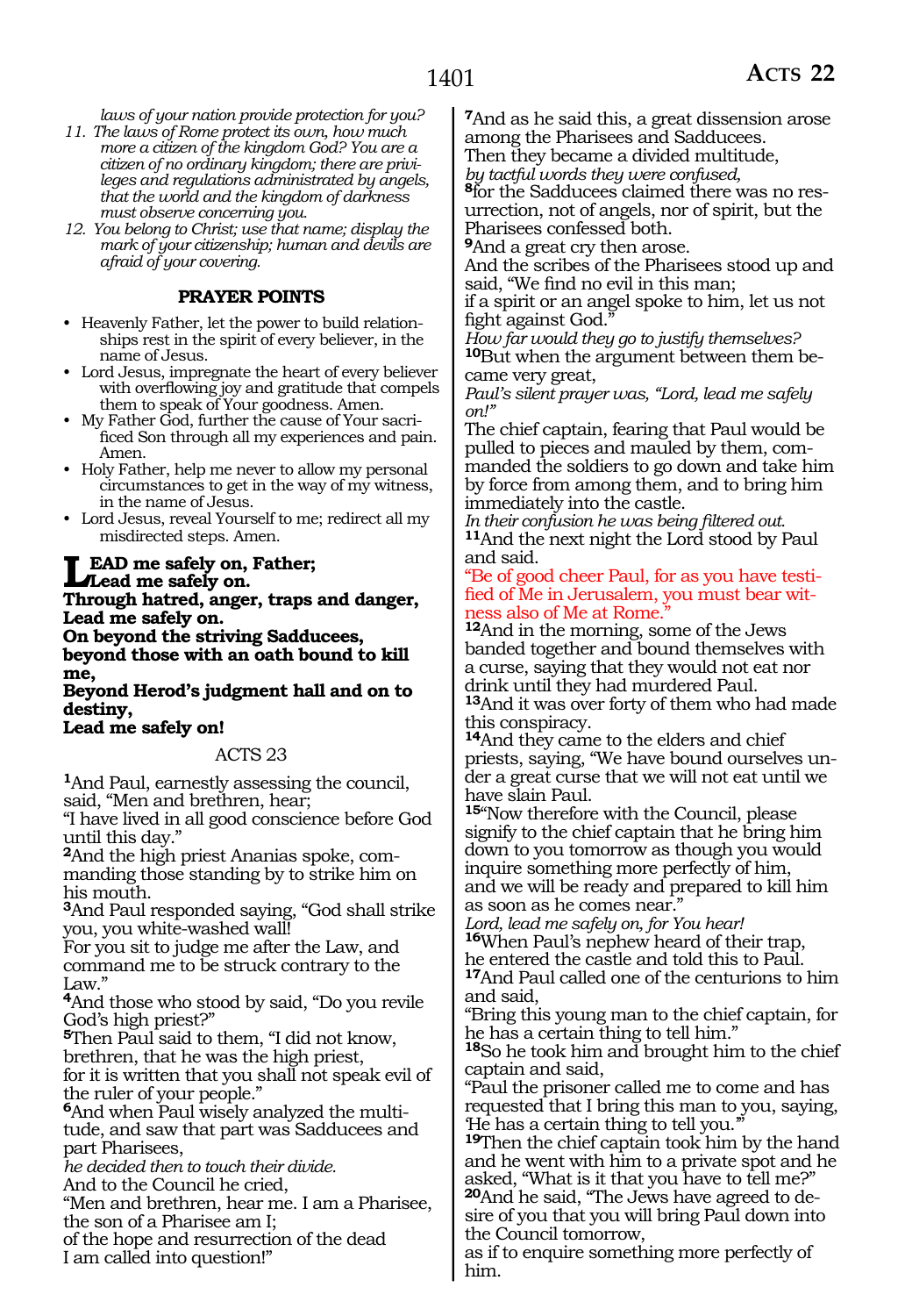**<sup>21</sup>**"But do not give in to their request, for there lie in ambush more than forty men of them who have bound themselves with an oath, that they would not eat nor drink until they have killed him.

And they are ready even now looking for a promise from you."

**<sup>22</sup>**So the chief captain charged the young man and let him leave, saying,

"Ensure you tell no one you showed these things to me.'

**<sup>23</sup>**And he called two centurions to him, saying, "Make ready a band consisting of two hundred foot soldiers, with seventy horsemen and two hundred spearmen, to go to Caesarea at the third hour of the night.

**<sup>24</sup>**And provide a horse on which to set Paul and bring him there to Felix the governor safe.'

**<sup>25</sup>**And he wrote a letter in this manner, saying, **26**"Claudius Lysias, to the most excellent Felix. I send greetings to you this day.

**<sup>27</sup>**"The Jews had taken this man and would have killed him, but I came with an army and rescued him from them, having understood that he is a Roman.

**<sup>28</sup>**I brought him to their Council to know the cause that they had accused him,

**<sup>29</sup>**and I perceived it to be a question of their law;

but he had nothing laid to his charge worthy of death or bonds.

**<sup>30</sup>**"And when I was told how the Jews laid wait for him, I sent him to you immediately,

and I gave commandment to his accusers, to come to you and to say what they had against him before you there; farewell."

And so his letter ended.

**<sup>31</sup>**Then the soldiers took Paul as they were commanded and brought him by night to An- tipatris,

**<sup>32</sup>**and in the morning they left the horsemen to take him on safely, and they returned to the castle.

**<sup>33</sup>**When the horsemen arrived at Caesarea, they delivered the epistle to the governor and presented Paul before him as they were charged.

**<sup>34</sup>**And when the governor had read the letter, he asked what province he was of,

and when he understood he was of Cilicia, he said,

**<sup>35</sup>**"I will hear you when your accusers come." And he commanded them to keep Paul in Herod's judgment hall;

*but Paul knew, "Safety was of the Lord."*

#### **CWDS Bible Quotes**

- *1. Men will strike you to change your testimony before men, but never let them change your clear conscience before God.*
- *2. It is against the rule to speak evil of your ruler no matter how evil they are; your role is to bless them since your blessing and the blessing of your nation comes through them.*
- *3. Division confuses even the most noble cause. You can cause them to forget their cause if you can find a way to divide them; this is the open strategy of the enemy.*
- *4. Hypocrisy is complimenting something you condemn if it takes side with you.*
- *5. Hearing the voice of the Lord in the midst of your greatest trial makes it worthwhile; getting His direction in the midst of confusion makes resolute.*
- *6. Your testimony may be rejected but it registers in the ears of men on earth and is registered in heaven.*
- *7. An oath without absolute control of the outcome is absolutely foolish; you may have to break it or it may break you.*
- *8. The word of the Lord to you is absolute, it exposes the secret schemes of the enemy and brings it to nothing.*
- *9. Never make a covenant with death or you may face the conflict with life and the crisis to escape your penalty of death.*
- *10. Rest in the hands of God, and men will plan but can never lay hands on you; rest in the plans of God and it aborts every evil plan of man concerning you.*

#### **PRAYER POINTS**

- Heavenly Father, You are worth the sacrifice; let me be counted among those who will never be coerced to compromise their faith, in the name of Jesus.
- Righteous Father, teach the youths of this nation the law of honor; bring this nation to its knees for our leaders. Amen.
- Let every spirit that seeks to divide believers on the basis of menial arguments, receive angelic fire, in the name of Jesus.
- I speak integrity into the heart of every believer; we will not compromise; in the name of Jesus.
- Most High God, let the voice of comfort and the voice of direction, speak to the spirit of every minister under trial for their faith this moment, in the name of Jesus.

# **W** life?<br>Will man tranship at the morte of name

**Will men tremble at the words of your lifted voice?**

**When the strong tides lift and you are accused by men,**

**Will your anchor drift or firm remain? Do you have that anchor that keeps the soul**

**Steadfast and sure while the billows roll? By righteousness fastened to the Rock which cannot be moved,**

#### **Are you anchored firm and deep in the Savior's love?**

#### ACTS 24

**<sup>1</sup>**And after five days Ananias, the high priest, came down with the elders, and a certain orator named Tertullus with them, who complained to the governor against Paul.

**<sup>2</sup>**And when he had brought him out, Tertullus accused him before everyone, saying, "Seeing we enjoy great quietness by you and that by your providence very worthy deeds are done to our nation,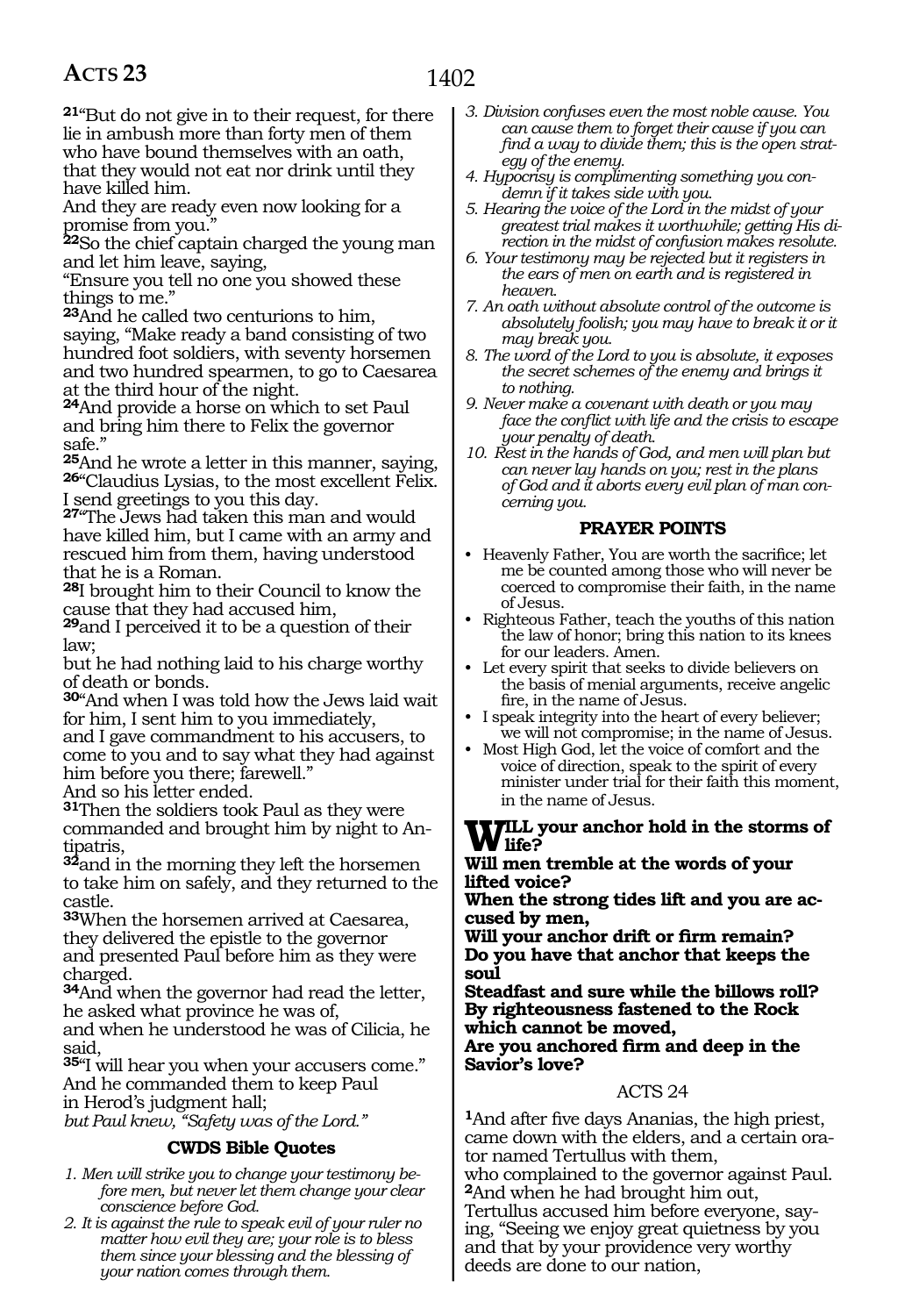**<sup>3</sup>**and we accept it all, in all places, with all thankfulness, oh, most noble Felix.

**<sup>4</sup>**Nevertheless, that I be not further tedious to you,

I request that you would hear us, of your clemency these few words.

**<sup>5</sup>**"We have found this man to be a pestilent fellow,

a mover of seditions also among all Jews throughout the world,

a ringleader of the sect of the Nazarenes, **<sup>6</sup>**who has gone about to profane the temple. And we took him, and we would have judged this man by our own law,

**<sup>7</sup>**but the chief captain Lysais came upon us and took him by great force and violence out of our hands,

**<sup>8</sup>**and commanded his accusers to come here to you.

By examining him yourself, you may take knowledge of all these things, that we accuse him of."

**<sup>9</sup>**And the Jews also assented then, saying that these things were so.

**<sup>10</sup>**And after the governor had beckoned to Paul, for him to speak, he then spoke, saying, "Forasmuch as I know, my lord,

that you have been a judge to this nation for many years,

I answer for myself to you with greater cheer; **<sup>11</sup>**that you may understand that there are yet twelve days since I went up to Jerusalem to worship.

**12**"And they did not find me in the temple disputing with any man,

neither raising up the people in the city nor the synagogues;

**<sup>13</sup>**neither can they prove any of the things of which they now accuse me of.

**<sup>14</sup>**But this I confess to you that after the way they call heresy, I worship the God of my fathers,

believing all things that are written in the Law and the Prophets,

**<sup>15</sup>**and have hope towards God, which they themselves acknowledge,

that there is a resurrection of the dead, the just and unjust both.

**<sup>16</sup>**"And in this I exercise myself, to always have a conscience free of offence towards man and God.

**<sup>17</sup>**Now after many years I came to bring an offering to my nation,

**<sup>18</sup>**and certain Jews of Asia found me purified in the temple, neither with tumult nor multi- tude,

19<sup>"w</sup>who if they had anything against me should have been here objecting before you,

**<sup>20</sup>**or else let these ones here say if they have found any evil in me, as I stood before the Council,

**<sup>21</sup>**except for this one voice concerning the resurrection of the dead that I testified among them, I am called into question this day."

**<sup>22</sup>**And when Felix heard these things, having more perfect knowledge of the Way, he de- ferred them, saying,

"When Lysias, the chief captain shall come down,

I will then know the full extent of your matter." **<sup>23</sup>**And he commanded a centurion to keep Paul, and to let him have liberty,

and to forbid none of his acquaintance to minister or come to him.

**<sup>24</sup>**And after certain days when Felix, with his wife, a Jewess named Drusilla, came,

he sent for Paul to hear him concerning his faith.

*He was firm with resolute assurance, and with much confidence he spoke.*

**25**As he reasoned of righteousness, temperance and judgment to come, Felix trembled and answered,

"Go your way for now; when I have a convenient season I will call for you."

**<sup>26</sup>**He hoped too that money would have been given to him by Paul in order to secure his release, so he sent for him more frequently and conversed with him.

**<sup>27</sup>**But after two years, Porcius Festus came into Felix's room and Felix, wanting to do a favor for the Jews, left Paul bound.

#### **CWDS Bible Quotes**

- *1. The greater the appreciation of others, even your judge, the greater the reception; the more relevant the praise, the more responsive the person. They will lavish praise to subvert process.*
- *2. Their contention with you is all about the Christ you represent; be assured, the Christ you represent will contend with them on your behalf.*
- *3. Gather yourself together in God when they gather together against you; hide yourself so that only God is visible; be silent so that only God speaks.*
- *4. Be bold, be confident, be empowered; you have the rights; you have a defense.*
- *5. You may be out-numbered but never out-voiced; the truth is weightier than their concord of lies.*
- *6. The best of human judgment is subject to the limitations and emotions of the judge; address their knowledge and emotions.*

*7. The Lord will give you favor in the midst of your trial and captivity; He prepares a table for you in the midst of your enemies.*

*8. Consistently contend for the faith without compromise; they will not be able to break you, but your commitment will break them.* 

#### **PRAYER POINTS**

- Awesome and amazing God, teach believers how to honor and to give credit; let them start with daily honoring and appreciating You. Amen.
- Arise, O Lord, vindicate everyone under fire because they dared to believe and follow Your word. Rise in Your terrible anger and rebuke their enemies. Amen.
- Shelter me, O Lord, under Your protective wings; open Your mouth and defend my cause. Amen.
- Most High God, empower believers with boldness and wisdom to speak in the face of rising opposition to the gospel. Amen.
- Holy Spirit, give weight to my every word; when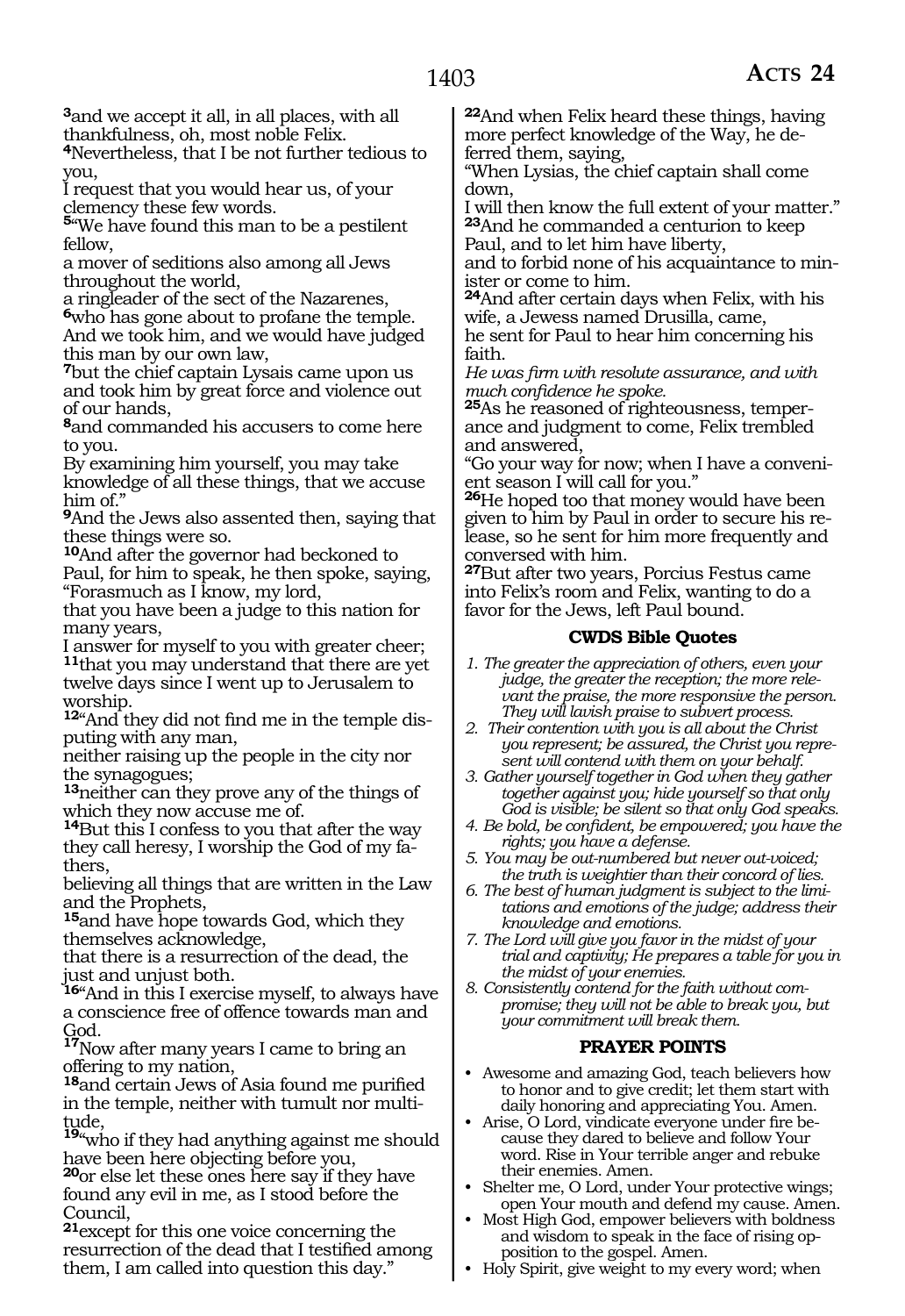the wind is raging, speak through me. Amen.

### **THE** Lord has shown me, be it known;<br>
Destiny awaits this man in Rome.<br>
Will real as a boundary This Luill not **Will you go to Jerusalem? This I will not do;**

**I will not consent to the Jews.**

**Festus and Agrippa, I give to you my word, But destiny awaits this man in Rome. Perhaps to testify of Christ,**

**Perhaps the many scripts I am yet to write, To witness to men throughout all times. Yes, perhaps as a grain of wheat to die, be sown;**

#### **But destiny awaits this man in Rome.**

#### ACTS 25

**1**Now when Festus had come into the province, after three days he ascended from Caesarea to Jerusalem.

**<sup>2</sup>**Then the high priest and the chief of the Jews informed him against Paul and petitioned him, **<sup>3</sup>**and desired favor against Paul that he would send him to Jerusalem, that they could lay an ambush to kill him in the way.

**<sup>4</sup>**But Festus answered that Paul would stay in Caesarea

and he himself would depart shortly and go there.

**<sup>5</sup>**"Let those who are able, go down with me, and there accuse him, if there is any wickedness in him."

**<sup>6</sup>**And after he remained among them for over ten days, he went down to Caesarea.

And the following day, sitting on the seat of judgment, he commanded that Paul be brought to him.

**<sup>7</sup>**And when Paul had entered in, the Jews who had come down from Jerusalem laid grievous complaint against him, which they could not prove.

**<sup>8</sup>**Paul answered for himself, saying, "I spoke, neither against the law of the Jews, nor against the temple, nor yet against Caesar I have not offended in anything at all."

**<sup>9</sup>**But Festus, willing to please the Jews,

said to Paul, "Will you go to Jerusalem to be judged of these things before me?"

**<sup>10</sup>**"At Caesar's judgment seat I stand," Paul responded,

"this is where I ought to be judged, for I have done no wrong to the Jews, as you know very well, therefore, I await judgment in Rome.

**11**If I am an offender or have committed anything that is worthy of death, I do not refuse to die!"

*The Lord spoke to me, and therefore to Rome I set my eyes.*

"But if none of the things that they accuse me of is found in me,

no man may deliver me to them; I appeal to Rome.

I appeal to Caesar's judgement seat!" **12**And Festus, after conferring with the Council, then answered, "You have appealed to

Caesar, to Caesar you shall surely go!" Yes, destiny awaits this man in Rome. **<sup>13</sup>**King Agrippa and Bernice came after certain days to Caesarea, to salute Festus.

**<sup>14</sup>**And when they had been there for many days, Festus declared Paul's cause to the king, saying, "There is a certain man left in bonds by Felix,

**<sup>15</sup>**about whom, when I stayed in Jerusalem, the chief priests and the elders informed me, desiring to have judgment against him.

16To them I answered, It is not the custom of the Romans to deliver a man to die in any way before he and his accusers are brought face to face,

and he has permission to answer for himself concerning the crime that is laid against him.'

**<sup>17</sup>**Therefore when they had promptly come, on the following day I sat on the judgment seat and commanded them to bring this man.

**<sup>18</sup>**The accusers stood up against him, and they brought no accusations of the things I supposed;

**<sup>19</sup>**but rather certain questions of their own superstition,

of one Jesus who was dead, of whom Paul affirmed to be alive,

that He is indeed risen from the dead. **<sup>20</sup>**"But because I am not an expert in such manner of questions,

I asked if he would go to Jerusalem and be judged of this matter.

**<sup>21</sup>**But when Paul appealed to be heard by Caesar,

I commanded him to be kept until he could be sent."

**<sup>22</sup>**And Agrippa said to Festus, "I would also hear him myself."

"You shall hear him tomorrow," he replied.

**<sup>23</sup>**And in the morning, when Agrippa and Ber- nice had come,

they entered into the place of hearing with great pomp

with the principal men of the city and the chief captains.

And Paul was brought out at Festus' com- mand.

**<sup>24</sup>**And Festus said, "King Agrippa and all men with us here,

all the Jews, both at Jerusalem and also here, have dealt with me about this man, saying that this man ought to live no longer.

**25**But when I found that he committed nothing worthy of death, and that he himself has appealed to Caesar, I have determined to send him.

**<sup>26</sup>**But to my lord, I have no certain thing to write of him.

Therefore I have brought him before you at this time, and especially you, King Agrippa, for your insight,

that I may know what to write after we hear this man.

*For destiny awaits this man in Rome.*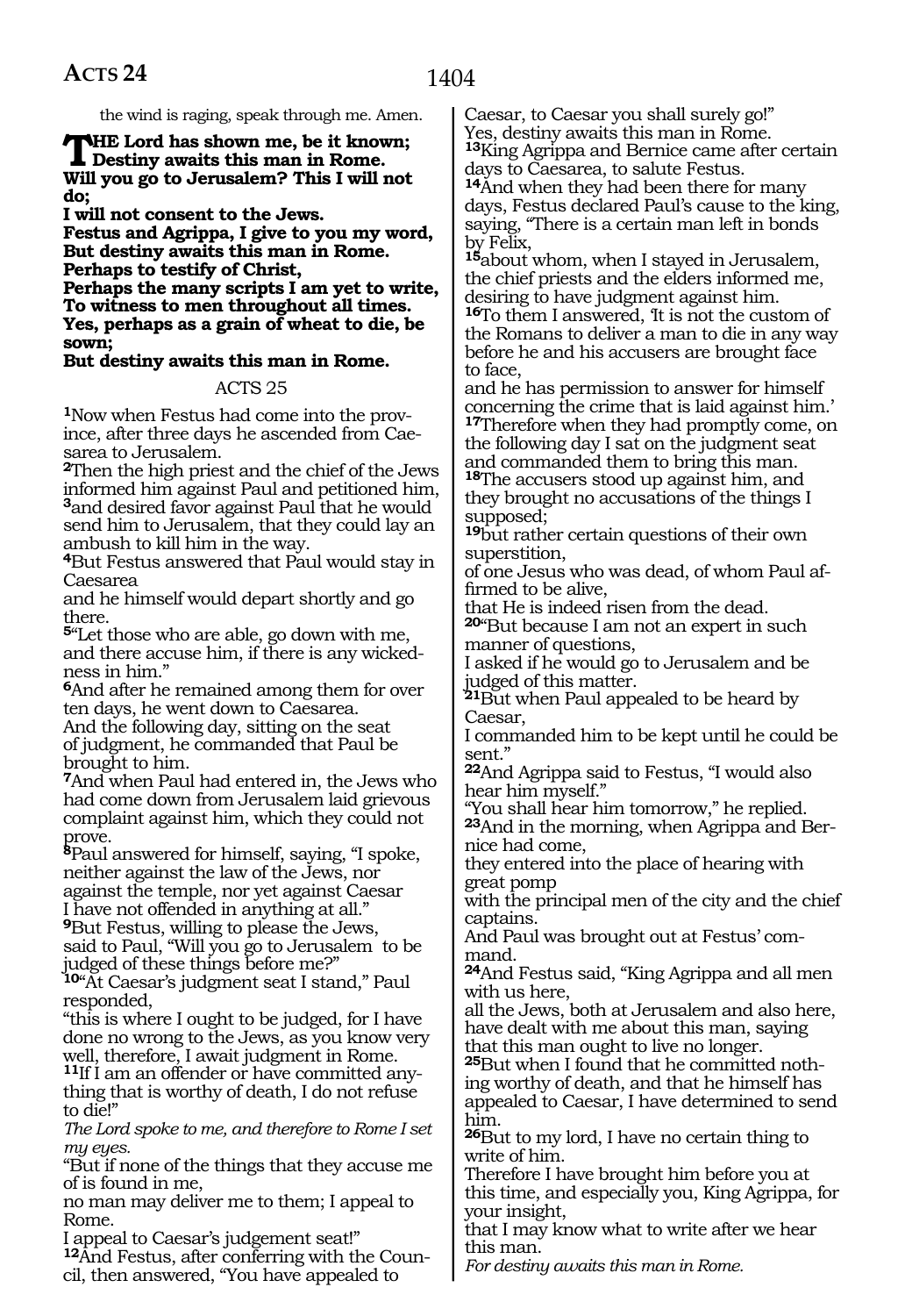**27**But it seems unreasonable to send a prisoner from here

and not carefully signify the crimes he is being charged with."

#### **CWDS Bible Quotes**

- *1. Do not be distracted that there are hands working against you in high places, there is a hand working for you in the highest place.*
- *2. When they seek to kill you against their own laws to defend their own laws, you know they are driven by confusion and conceit.*
- *3. Sit in the incorruptible court of heaven because you do not know what counsel has been corruptly concocted against you in the court of man.*
- *4. Their accusation and complaint will be serious and sustained even if unsubstantiated; your greatest enemy is jealousy, conceit and stubbornness.*
- *5. The strength of your case may not be decided on the strength of your argument, but the weakness of the system forging a relationship between your judge and your enemy.*
- *6. You are up against it when your life and your case is as unimportant in court as a favor to your enemies.*
- *7. When you cannot find justice in the court of man appeal to the higher court, Caesar/heaven, to vindicate you; they will be acting above their authority if they refuse to release your case.*
- *8. If the accusation and argument becomes conflicting and confusing, step away so you are not caught up in a gossip, or an evil, vengeful or conceited agenda.*

*9. They will determine you are worthy of death if you disagree with them, but your destiny is determined by God; He is directing your life.* 

#### **PRAYER POINTS**

- Most High God, I am happy You are strategically positioned on high; You see, You hear, You laugh; You will speak. Amen.
- Almighty God, ruler of heaven and earth, defend our faith against every irrational and conceited attack of the enemy. Amen.
- I stand at Your judgment seat Father, and submit my case to You; I appeal to the throne of God. Amen.
- Let every spirit of jealousy and conceit attacking innocent believers, die by fire, in the name of Jesus. Satan, by the power in the blood of Jesus, I command you to let go and flee. Amen.
- Righteous Father, let every compromise and corruption in our justice system be exposed and expelled, in the name of Your Son Jesus. Amen.

#### **I give you the truth; I give you the life; I will not give you the bonds, but I give you the Christ.**

**I give you the good and all things to gain; Will not give you the hurts; will not give you the pain.**

**Will not give you my hatred for this Way as I journeyed that day;**

**I give you the Light that I found on my way.**

**Almost persuaded Christ to believe? I give you my all that you would give your all to receive.**

#### ACTS 26

**1**Then Agrippa said to Paul, "Speak for yourself; you are permitted."

Then Paul stretched out his hands and answered for himself,

**<sup>2</sup>**saying, "I count myself happy, King Agrippa, because I shall answer for myself before you this day touching all the things I am accused of by the Jews,

**<sup>3</sup>**especially because you are an expert, in all questions and customs that are among the Jews.

Therefore I beseech you to hear me patiently. **<sup>4</sup>**My way of life from my youth here among my own nation in Jerusalem, all the Jews know

assuredly, **<sup>5</sup>**"even those who knew me from the beginning; if they would testify;

for after the strictest sect of religion I lived, a Pharisee.

**<sup>6</sup>**Now I stand and am judged here for the hope of the promise that God made to our fathers, **<sup>7</sup>**for which our twelve tribes served God both night and day;

they served constantly for the hope to come, for which hope's sake, O king,

I am accused of the Jews to you.

**<sup>8</sup>**Why should this be an incredible thing, that God should raise the dead?

**<sup>9</sup>**I thought to myself then that I needed to do many things contrary to the name of Jesus of Nazareth,

**<sup>10</sup>**"which I also did in Jerusalem, shutting up in prison many saints, having received authority from the chief priests.

And when they were put to death, I gave my voice against them,

**11**and I punished them often in every synagogue, and compelled them to blaspheme. I was exceedingly angry with them.

I persecuted them even to strange cities.

**12**And so, as I went to Damascus, with commission and authority from the chief priests by whom I was sent,

**13**at midday, O king, while the sun was shining bright,

I saw a greater brightness. From heaven came a distinctive light.

It shone all around me and those who accompanied me.

**<sup>14</sup>**And when we had fallen to the ground, I heard a voice speak,

saying in the Hebrew language, 'Saul, Saul, why do you persecute Me?

It is hard for you to kick against the pricks!' **<sup>15</sup>**And I said, 'Who are You, Lord?' Then He said,

**<sup>16</sup>**'I am Jesus who you persecute; now rise and stand on your feet.

*And I knew that the Light of the world was the light that shone upon me!*

He said, 'I have appeared to you for this purpose, to make you a minister, to witness both of the things you have seen and are yet to do,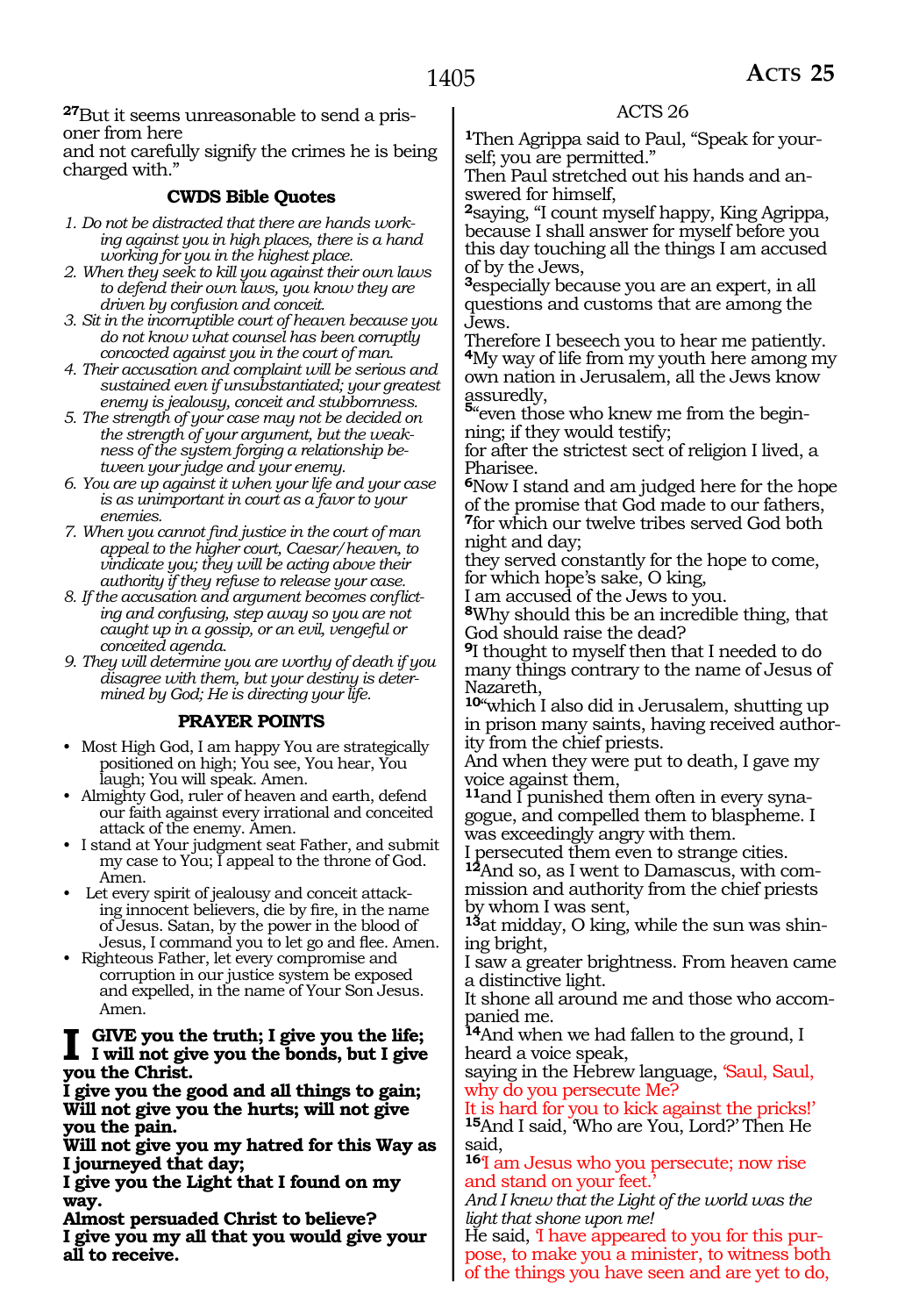in which I will appear to you. **<sup>17</sup>**"'Delivering you from all men,

from the people and from the Gentiles, to whom you are now sent.

**<sup>18</sup>**To open their eyes and to turn them from darkness to the light, and from the power of Satan to God.

That they might receive forgiveness of their sins and an inheritance among those who are anctified by faith that is in Me.

**<sup>19</sup>**And, King Agrippa, I was not disobedient to the heavenly vision,

**20**"but first showed myself to those at Damascus and at Jerusalem, and throughout all Judea's coasts,

and then to the Gentiles, that they repent and turn to God, and do works suitable for repentance.

**<sup>21</sup>**For this cause the Jews caught me in the temple and went about to kill me, but God led me safely to this point.

**22**With God's help I continue to this day, witnessing to both great and small,

saying no other things but what Moses and the prophets had said would come to pass, **<sup>23</sup>**that Christ should suffer and from death be the first to rise

and show light, *yes the great light of the Son*, to the people and to the Gentiles!"

**<sup>24</sup>**And as he spoke for himself, with a loud voice Festus said to Paul,

"Paul you are beside yourself; much learning has made you mad!"

**25**But he said, "I am not mad, most noble Festus, but I speak words of truth, and words of soberness,

**<sup>26</sup>**for the king knows of these things, before whom I freely speak;

for I have great persuasion that none of these things are hidden from him, for in a corner were they not done.

**<sup>27</sup>**King Agrippa, do you believe the prophets? I know that you believe."

**<sup>28</sup>**Then King Agrippa said to Paul, "You almost persuade me to be a Christian!"

**<sup>29</sup>**And Paul said, "I wish that not only you but also all who hear me this day were both almost and altogether such as I am in this Way apart from the chains!

I give to you my freedom, except for these bonds.

*I give to you the Light that outshines the sun."* **<sup>30</sup>**And when he had spoken, the king and the governor rose up,

along with Bernice and those who sat with them also.

**<sup>31</sup>**And they talked among themselves when they had gone aside,

saying, "This man has done nothing worthy of death or of bonds."

**<sup>32</sup>**Then Agrippa said to Festus, "This man might have been set free to go

if he had not appealed to Caesar and to Rome."

#### **CWDS Bible Quotes**

- *1. You assert yourself when you are with experts in the topic area; your defense is limited to the expertise of your judge.*
- *2. They will refuse to judge the scriptures for recording it, but will judge you for believing what is recorded.*
- *3. The resurrection of the dead is an incredible feat of an incredible God that will always be credulous to many.*
- *4. Divine intervention changes your direction and brings you into contention for greater things.*
- *5. If they do not understand your past, they will never understand your passion.*
- *6. Death pursues everyone who invites death; your anger is your own destruction; forgive, Jesus restores.*
- *7. Your case has already been determined in your calling; the Lord has already determined to deliver you from your persecutor so you may deliver them from darkness and turn them to Him.*
- *8. Your heavenly calling may distance you from men and cause them to detest you, but it is more detrimental to be disobedient to God.*
- *9. You may take a battering for your faith, but it is for your bettering and the betterment of men.*
- *10. Faith was formed through the fire that Jesus went through, it is carried through the fire they give to you.*
- *11. They may have attempted to kill you to destroy your witness; but fire energizes your witness and causes it to live on.*
- *12. Defend your witness with your life, your body may die, but your witness must never die.*
- *13. They may not believe you speaking the word of the ones they profess to believe, but they cannot escape Christ if they go back to creation, forward to Moses, David and beyond. They will come to the reality that the only real future is Christ.*
- *14. It is not your madness that moves them, it is how profound and persuasive the word of God in you is.*
- *15. The heart of the true believer wants to give men the change without passing on the chains; to give them the peace without passing on the pain; to give them the life without the death, but the reality is, possessing and persecution goes hand in hand.*
- *16. Almost persuaded is summarized as personal resistance; it is not good enough to hear the knocking; unlatch the door.*
- *17. Touching the door of heaven is the centre of the torch of hell; heaven is on the inside not in proximity.*
- *18. Your greatest freedom is in the chains of the gospel; it is not decided by man but decided by God; you go wherever He sends you.*

#### **PRAYER POINTS**

- Most Holy God, breathe wisdom and direction into the spirit of every believer facing legal challenges today; power of divine resolve be theirs now. Amen.
- I declare that I will believe every word written in the Bible and demonstrate them in my life. Amen.
- My Lord Jesus, You are very alive; continue to raise the dead and to do mighty things that will shock unbelievers. Amen.
- Thank You Father, for intervening in my life and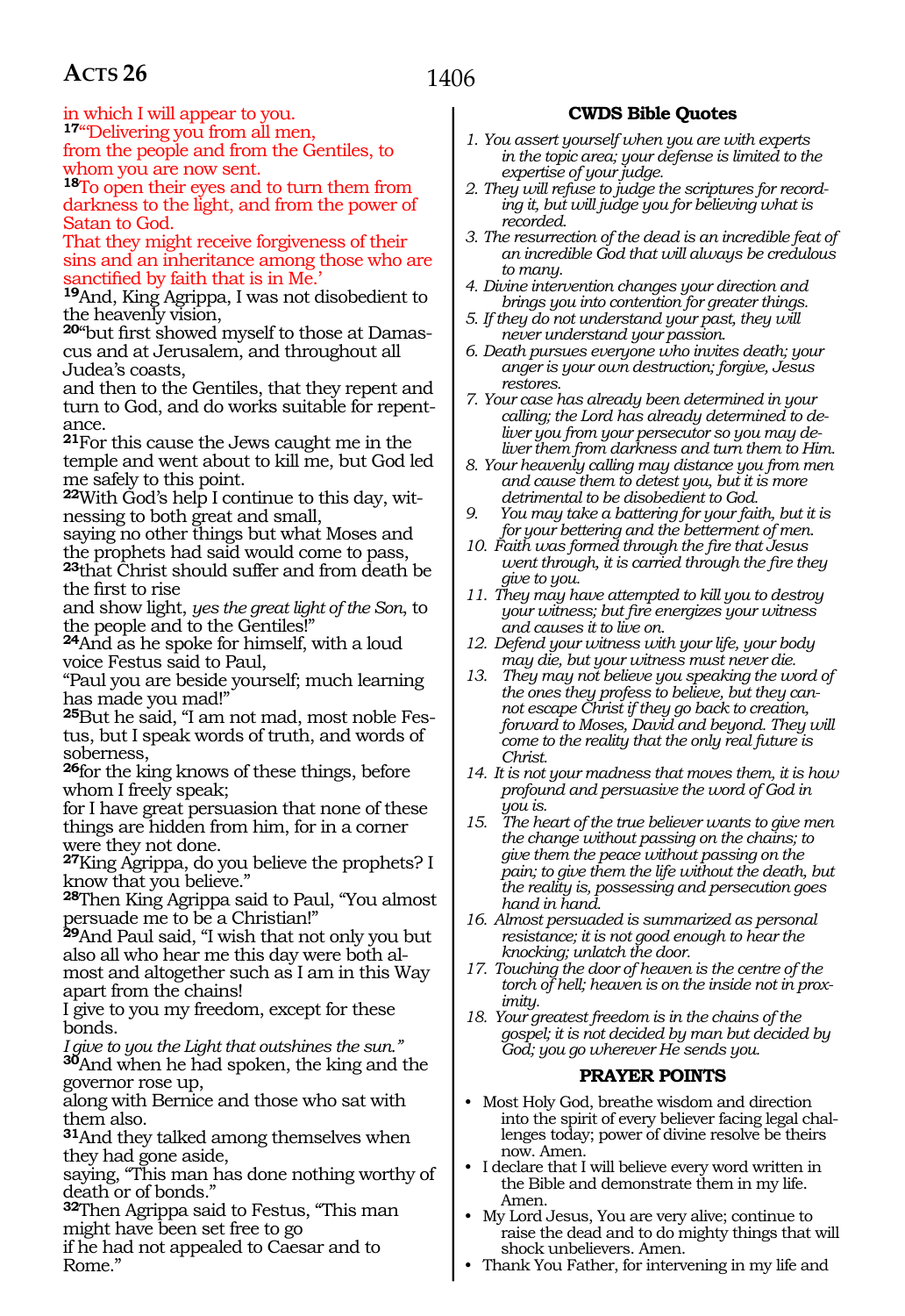changing my trajectory from destruction to glory. Amen.

• Thank You Lord for where You have brought me from and where You are taking me; I have every reason to be passionate and I will be. Amen.

#### **CARE** not today what tomorrow may **bring,**

#### **Shadow or sunshine or rain;**

**The Lord I know rules over everything, and all of my worry is vain.** 

**Though tempest may blow and storm clouds arise,** 

**Though these chains reduce my chance to survive,** 

**I am never alarmed at the overcast skies; The Master looks on at my strife.** 

**Living by faith in Jesus above,** 

**Trusting, confiding in His great love, From all harm safe in His sheltering arms, Living by faith, I feel no alarm.** 

#### ACTS 27

**<sup>1</sup>**And when it was determined that we should sail into Italy,

to a centurion of the Augustan band named Julius, they delivered Paul and other prisoners;

**<sup>2</sup>**and entering into a ship we launched from land.

The ship was of Adramyttium, and it had set a course to sail the way of the coast of Asia, for one Aristarchus, a Macedonian of Thessalonica had been with us.

**<sup>3</sup>**And we arrived at Sidon the next day, and Julius treated Paul with favor, and he gave him the liberty to go to his friends and refresh himself.

**<sup>4</sup>**And when we had launched afterward from there,

we sailed under Cyprus because we had a contrary wind.

**<sup>5</sup>**And when we sailed over Cilicia, and the sea of Pamphylia, we came to Myra, a city of Lycia,

**6**and there the centurion found a ship of Alexandria for Italy. He placed us on it.

**<sup>7</sup>**And when we had sailed many days slowly, and had just come over against Cnidus, the wind not allowing us, we sailed under Crete over against Salmone.

**<sup>8</sup>**We had barely passed there when we came to a place called the Fair Havens which was located near the city of Lasea.

**<sup>9</sup>**And when sailing became dangerous, after we had spent a lot of time,

because the Fast was now already over, Paul cautioned them,

**10**saying, "Sirs, I perceive if we take this voyage, it will cause much hurt and damage, not only of the ship but to our lives!"

**<sup>11</sup>**But the centurion believed the master and owner of the ship to the advice of Paul, the one who spoke by faith.

**<sup>12</sup>**He also considered that the harbor was not

large enough to winter in.

The greater part advised that they depart from there if by any means they might reach Phoenix, and to winter there.

It was a haven of Crete, which lies between the southwest and the northwest.

**<sup>13</sup>**And when the south wind blew softly they left, supposing that they had justified themselves.

They sailed from there, close by Crete;

**<sup>14</sup>**but not long after, there rose up a tempestu- ous wind against the ship called Euraquilo.

**<sup>15</sup>**And when the ship was caught and was about to sink we allowed her to drift,

**<sup>16</sup>**and we came to a certain island named Clauda.

We had a lot of damage on the boat to repair, **<sup>17</sup>**which, when they had assessed it, they used cables, undergirding the ship; and fearing lest they fall into the shallows,

they set sail and we were again driven. **<sup>18</sup>**We were exceedingly tossed by the tempest!

The next day they lightened the ship.

**<sup>19</sup>**And we cast the ship's tackling out with our hands on the third day,

*while Paul remained calm; he was living by* 

*faith!*  **<sup>20</sup>**And when no sun nor stars appeared in many days, and the sea was churning with the wind raging greatly,

we lost all hope that we would be saved. **<sup>21</sup>**But after long abstinence, Paul stood forth. He said "Sirs, you should have heard me and heeded my words of faith,

and not have sailed from Crete, than to have gained this harm and loss that you now expe-

rience! **<sup>22</sup>**And now I exhort you, be cheerful." *Yes be happy in the midst of your storm. Live by faith and His words will make you calm!*  "For there shall be no loss of life among you, but loss of the ship only.

**<sup>23</sup>**"For this night an angel of God stood by me,

whose I am, and Whom I serve,<br><sup>24</sup>saying, 'Paul do not fear, for you must be brought before Caesar, and there you shall be heard.

God has given you all who sail with you.' **<sup>25</sup>**Therefore, sirs, be of good cheer, for I believe God, that even as He told me, so shall it be." *When all is gone, faith is all I have and all I need!* 

**<sup>26</sup>**"However, we must be cast on an island." **27**And when the fourteenth night had arrived and we were driven up and down in the Adri- atic,

as midnight drew near, the sailors determined that we had drawn close to some country, **<sup>28</sup>**and they sounded the water for depth and

found it to be twenty fathoms deep;

not long after they sounded again and found it to be fifteen fathoms. **<sup>29</sup>**Fearing we fall on rocks, they cast four an-

chors from the stern and waited anxiously for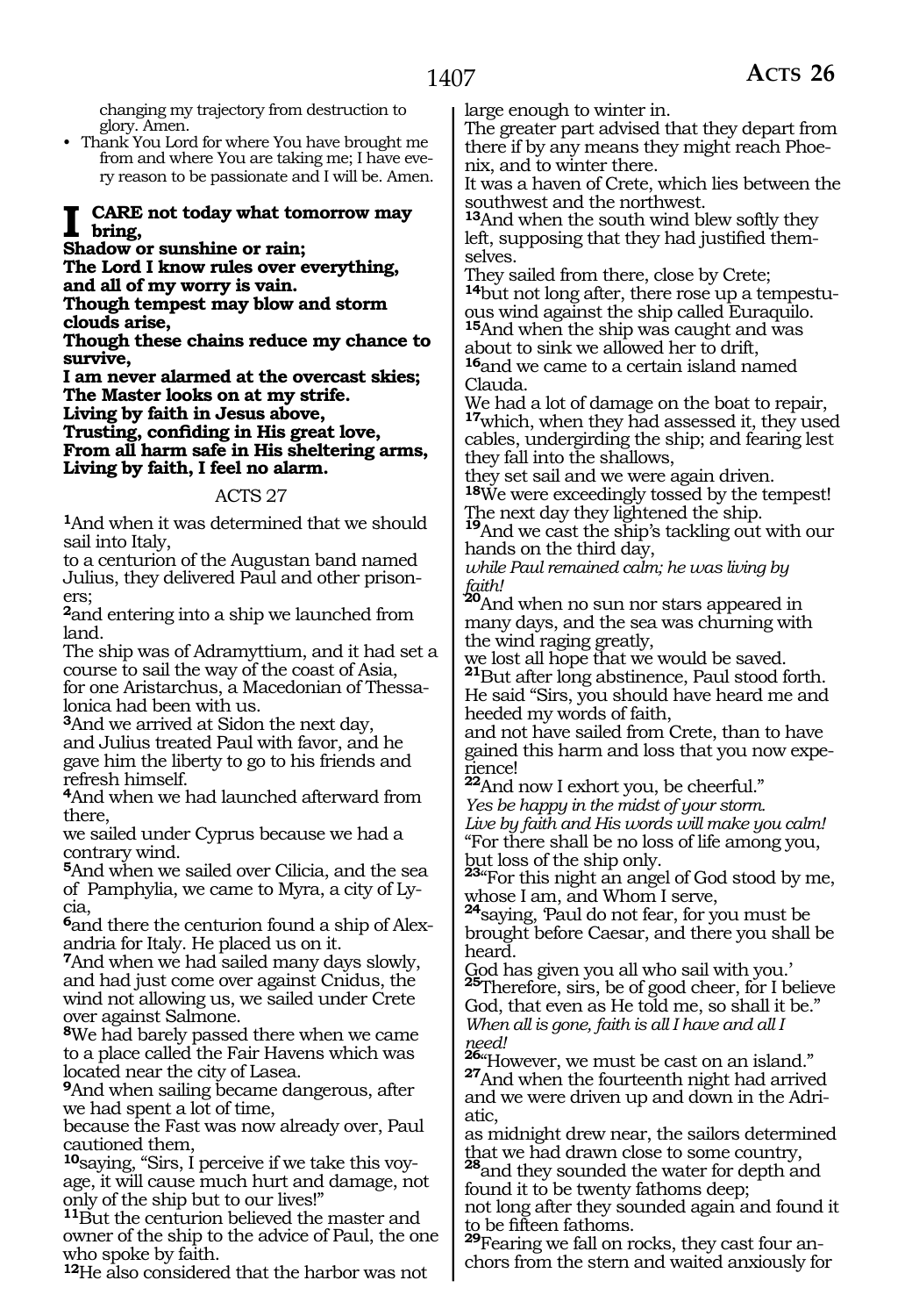day.

**<sup>30</sup>**And as the sailors were about to flee from the ship to the land,

having let down the boats into the sea; deceptively as if they were casting anchors

out,<br><sup>**31**Paul said to the centurion and to the sol-</sup> diers, "Unless you stay in the ship, you cannot be saved."

**<sup>32</sup>**So they cut the ropes from the boat and let them fall, trusting God to be their guide; *yes, learning to live by faith in the word of the Lord.* 

**<sup>33</sup>**And when day was coming, Paul encour- aged them all to take food, saying, "This is your fourteenth day of fast in which you have eaten nothing,

**<sup>34</sup>**therefore I encourage you, for your health have a meal,

for not a hair shall fall from the head of any of you!"

**<sup>35</sup>**And when he had spoken, he then took bread and gave thanks to God in their presence;

and after breaking it, he began to eat.

**<sup>36</sup>**And they were all of good cheer as they also took food to eat.

**<sup>37</sup>**In all there were in the ship two hundred and seventy-six persons.

**<sup>38</sup>**And when they had eaten enough, they lightened the ship, and cast out the wheat into the sea.

**<sup>39</sup>**And when it was day, they did not know what land it was, but discovered a shore with a certain creek.

They were minded to thrust the ship into it, if it was possible.

**<sup>40</sup>**And when the anchors were taken up, they loosed the rudder bands and hoisted the main sail into the wind and sailed for shore. **<sup>41</sup>**And falling into a place where two seas

merged they ran the ship aground,

and the front firmly stuck and remained unmovable, but the back was broken by the tumultuous waves, for it was violent!

**42**The soldiers' counsel was to kill the prisoners, lest any swim out and escape.

**43**But the centurion, willing to save Paul, commanded that those who could swim should cast themselves into the sea first and get to land,

**<sup>44</sup>**and the rest should come, some on boards, and some on broken pieces of the ship. And so, by doing this they all escaped safe. *A fourteen day lesson in living by faith!*

### **CWDS Bible Quotes**

- *1. Favor in your fire is the greatest indication that you are in good fellowship with God.*
- *2. It does not matter what bruises you outside, as long as the love of God is brewing inside you; it does not matter what winds are blowing it must never blow you outside the will of God or blow the peace of God away from you.*
- *3. A word of knowledge diverts disaster, death and*

*danger; a word of knowledge is higher, more effective, and of greater value than education and expertise.*

- *4. They may own the ship but they do not own the sea, they will lose the ship and their own lives if they refuse to listen to the one who rules the sea and owns it all.*
- *5. Circumstances do not factor when God speaks; majority does not matter when God speaks; His word is settled and cannot be shifted; let it settle the matter.*
- *6. Great opportunities that are averse to the word of God are deception and a death-trap from the enemy.*
- *7. You know what wind is blowing now but you do not know what wind is about to rise on the horizon; sail with the wind of the Holy Spirit.*
- *8. Your trouble did not start with your storm, it started with your failure to hear God in your calm.*
- *9. It is easy to control your narrative and your response to God when you are in control, but it only takes a moment for you to lose complete control.*
- *10. When the storms of life are blowing, nothing is more precious than your life; you will let go of your cargo and every precious thing just to save your life.*
- *11. It is best to surrender your wisdom, your lives, your cargo and precious things to God before the storm and you will prevent the storms and the loss of lives and valuables.*
- *12. It is best, less painful, and less costly to learn by instructions than to learn by experience.*
- *13. How much hardship? How many storms? How many days of fear and anxiety before you are willing to drink in the words of the prophetic?*
- *14. A word from the Lord in your crisis is refreshing if you have come to trust Him. The voice of the Lord will be your final judgment if you keep missing it; stop and listen!*
- *15. When nothing else can, the voice of the prophetic will deliver you, take you out of danger and death, and give you the hope of life, hope in life and a life of hope.*
- *16. The word of God will discover and divert your selfish schemes at self-preservation; you cannot save yourself: stay with the Word of God, stay in the word of God, and stay tuned to God the Word.*
- *17. You feast in the good times but some storms will blow away your desire for food and make you forget hungry.*
- *18. When the wind blowing on your seas defeats fourteen days of hunger then you know you have been through hell; when the word of God revives your appetite, then you know you have awakened to hope.*
- *19. Spend the night in the word of God and you will wake up resting in the hope of God.*
- *20. When you are hopelessly lost at sea, God's word always finds you and leads you to the place of your next exit.*
- *21. Maintain your righteous witness and remain in God, it can save your community, your fellow passengers, your co-workers, your family, your country and your world.*

#### **PRAYER POINTS**

• Marvellous Lord God, thank You for surrounding me with favor as with a shield; You set me higher than all my dire circumstances to show me how much You regard me. Amen.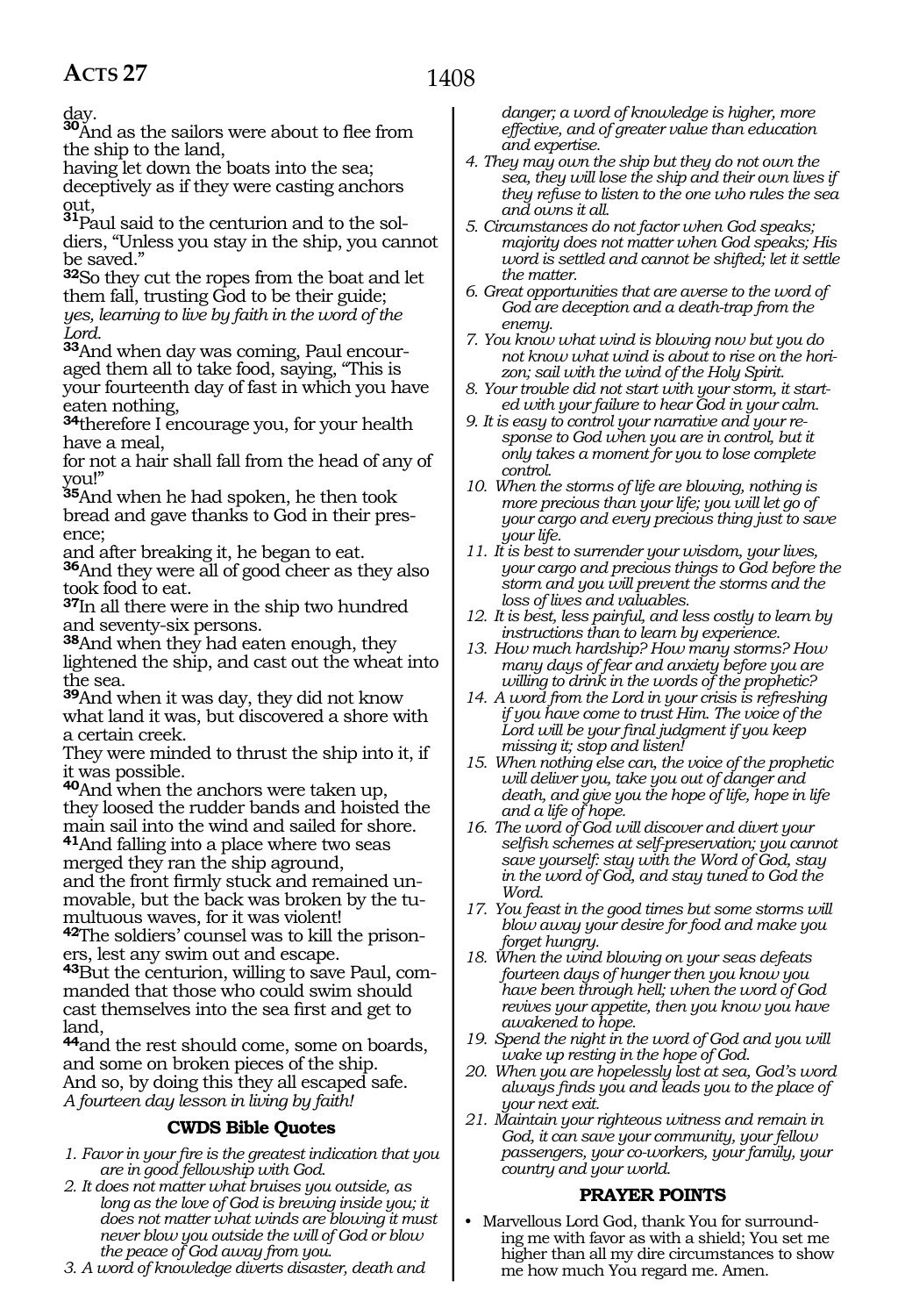- I am resting in the love of my Lord Jesus, and nothing unsettles me; the world did not give me this joy and nothing can take my joy away.
- Holy Father, give me a word in my storms that I may hold on to throughout, in the name of Jesus.
- Most high God, break the pride of the mighty and let them find wisdom in hearing and fearing You. Amen.
- Let the noise of circumstances and human wisdom that fights for Your word in my heart be silenced; my heart is settled, speak Lord. Amen.

### **FAITH of our fathers, living still,**<br>
In spite of dungeon, fire and sword.<br>
There make all may's hearts has high re-**They make all men's hearts beat high with joy,**

**For to the end they are sharing God's word. Faith of our fathers, we still strive, to win all nations for You.** 

**Oh, how sweet would be their children's lives** 

**If they too, in sacrifices and perils, could set men free.** 

**Faith of our fathers, holy faith,** 

**We will be true to You till death.** 

**We will leave the true standards we have set,** 

#### **For those generations that are coming yet.**

#### ACTS 28

**<sup>1</sup>**And when they had escaped, they discovered that the island's name was Malta.

**<sup>2</sup>**And the native people showed us extravagant kindness, for they kindled a fire and received all who came,

because of the present rain, and because of the cold.

**<sup>3</sup>**When Paul had gathered a bundle of sticks and laid them on the fire,

there came out a viper from the fire and fastened on his hand and bit him.

**<sup>4</sup>**And the natives said to themselves when they saw this, "No doubt this man is a murderer who, though he escaped from the sea, yet vengeance does not allow him to live!"

*But they were stunned by what happened and what the man of faith did!* 

**<sup>5</sup>**Paul shook the reptile into the fire, and he felt no harm,

*and continued casually as if he was not alarmed.*  **<sup>6</sup>**However, they looked to see when he should have swollen or fallen down dead suddenly from the poison;

but after they had looked for a great while, and no harm came to him,

they said, "This is a god," all changing their minds.

**<sup>7</sup>**In the same quarters were the property of the chief man of the island whose name was Publius.

He received us and lodged us courteously for three days.

**<sup>8</sup>**And it so happened that his father was sick of fever and a bloody flux, so Paul entered and prayed for him.

Then he laid hands on him and healed him. **<sup>9</sup>**And when this was done, others too who had diseases came and were healed;

**10**and they honored us then with many honors.

And when we departed, they gave us many things that were needed.

*@Faith of our fathers demonstrated by Paul; escaping the tempest, a prisoner, facing death, yet he gave himself to God and to the people with all his heart.*

**<sup>11</sup>**After three months, we departed by a ship to Alexandria, which had wintered in the island and had the sign Castor and Pollux.

**<sup>12</sup>**And landing at Syracuse, we remained there for three days.

**13**And we sailed from there and came to Rhegium, and after a day the south wind blew and we arrived at Puteoli the next day.

**<sup>14</sup>**We found brethren there who desired we stay a while.

We went on to Rome after staying for seven days.

**<sup>15</sup>**And from there, when the brethren heard of us, they came to meet us, from as far as Appii Forum and from the Three Taverns.

When Paul saw them, he thanked God and took courage.

**16**And when we had arrived at Rome, the centurion delivered the prisoners to the captain of the guards.

But Paul was allowed to dwell by himself with a soldier keeping him.

**<sup>17</sup>**And it came to pass that after three days Paul called together the chief Jews,

and he said to them when they came:

"Men and brethren, though I have committed nothing against the people nor the customs of our fathers,

I was delivered a prisoner from Jerusalem into the hands of the Romans,

**<sup>18</sup>**who, when they had examined me, would have let me go because there was no cause of death in me.

**<sup>19</sup>**But when the Jews spoke against setting me free,

I was constrained to appeal to Caesar,

not that I have anything to accuse my nation of.

**<sup>20</sup>**"For this cause, therefore, I have called you, to see you and to address you,

because for the hope of Israel I am bound in these chains."

**<sup>21</sup>**They said to him, "We have not received any letters about you from Judea, neither have any of the brethren who came showed or spoke any evil of you.

**<sup>22</sup>**But we desire to hear of you, what you think, for this sect is spoken against in every land."

**<sup>23</sup>**And when they had appointed him a day, many came to him in his lodging.

He expounded and testified to them then, the